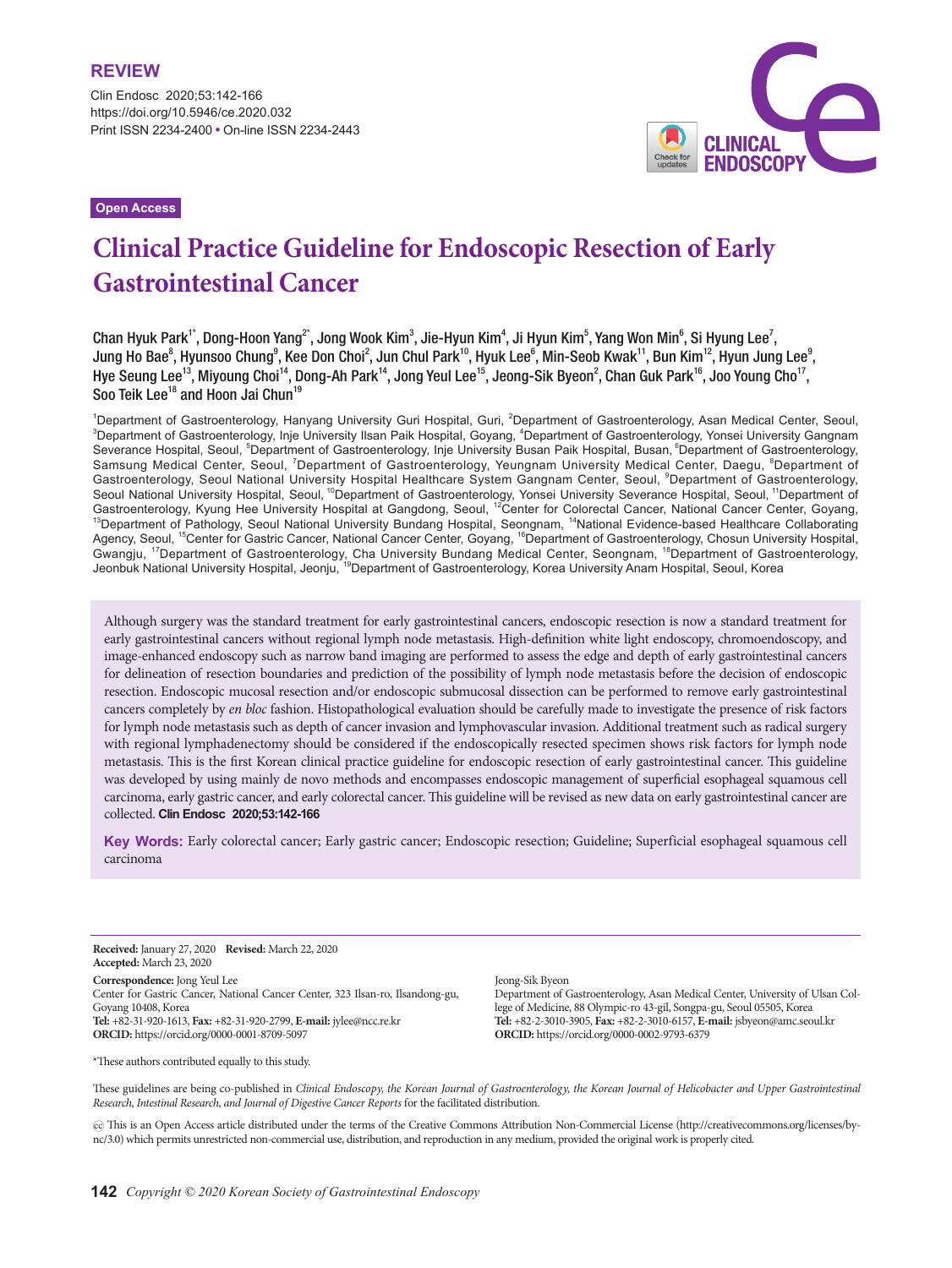#### **Introduction**

Endoscopic resection is a minimally invasive procedure for the treatment of early gastrointestinal cancers including esophageal, gastric, and colorectal cancers.<sup>1</sup> In South Korea, the widespread use of upper gastrointestinal and colorectal endoscopies for screening purposes has increased the rate of early diagnosis of gastrointestinal cancers and, subsequently, the number of endoscopic resections performed for early gastrointestinal cancers.<sup> $2,3$ </sup> The popularity of endoscopic submucosal dissection (ESD) has rapidly increased with over thousands of ESD procedures performed per year as the procedure allows the *en bloc* resection of a lesion regardless of its size and location.3,4 ESD was first introduced in South Korea in 1999 and has been widely accepted as a treatment method for early gastric cancer since 2003. It was performed in 45 tertiary medical institutions in 2014 and is being performed in 44% of the total 287 general hospitals in South Korea.<sup>5</sup>

Endoscopic resection does not require general anesthesia, has fast recovery time relative to the extent of resection, requires a short hospital stay, and is cost-friendly.<sup>6</sup> However, since the procedure only resects primary local lesions and not the lymph nodes, it is important to screen patients for early gastrointestinal cancer without a possibility of lymph node metastasis before endoscopic resection.<sup>1,7,8</sup> Additionally, even if endoscopic resection of a local lesion is successful, surgical resection must still be considered to minimize the possibility of cancer recurrence and metastasis when histopathological risk factors associated with cancer recurrence in the lymph nodes are detected in the endoscopic resection specimen. High-resolution endoscopy, image-enhanced endoscopy, chromoscopy, magnification endoscopy, endoscopic ultrasound, and computed tomography (CT) are used in making the clinical decision of whether to perform endoscopic resections,<sup>9-15</sup> and models have been developed that can predict patients with high likelihoods of lymph node metastasis.<sup>1,7,8,16,17</sup> Evidence-based guidelines published from other countries help clinicians with decision-making regarding the examination and treatment of gastrointestinal cancers.<sup>1</sup> However, since

the incidence of gastrointestinal cancers and available medical resources vary greatly depending on the target organs (esophagus, stomach, and colon), countries, and regions, direct application of foreign guidelines to the medical situations of South Korea would be inadequate. South Korea still has no clinical practice guidelines for endoscopic resection of early gastrointestinal cancers despite the high need for it, forcing physicians to refer to foreign clinical practice guidelines or review domestic literatures and apply their results in clinical practice. The present clinical practice guideline comprehensively reviews studies on endoscopic resection of early gastrointestinal cancers conducted in and outside Korea and proposes recommendations for the examination and treatment of early gastrointestinal cancers after considering the epidemiological and clinical characteristics of early gastrointestinal cancers and medical environments in the country. This guideline consists of three sections, each discussing superficial esophageal squamous cell carcinoma (SESCC), early gastric cancer, and early colorectal cancer, and will be subject to revisions and modifications based on future research findings.

#### **METHOD**

#### **Purpose and scope of developing clinical practice guideline**

We aimed to develop a treatment guideline for endoscopic resection of early gastrointestinal cancers that caters to the current medical situations in Korea and can be used in clinical settings. The target population for this guideline included male and female adults with SESCC, early gastric cancer, and early colorectal cancer requiring endoscopic resection. The users of this clinical guideline are gastroenterologists who perform gastrointestinal endoscopy in primary, secondary, and tertiary medical institutions. To facilitate the understanding of gastroenterologists, the definitions of terms regarding endoscopic resection were presented in Table 1. The purpose of the guideline is to help these physicians make decisions regarding patient diagnosis, preoperative evaluation, method of resec-

|  |  |  |  | Table 1. Definition of Terms Related to Endoscopic Resection |
|--|--|--|--|--------------------------------------------------------------|
|--|--|--|--|--------------------------------------------------------------|

| <b>Term</b>        | <b>Definition</b>                                                                                                                                                                                                                                                                                          |  |  |  |
|--------------------|------------------------------------------------------------------------------------------------------------------------------------------------------------------------------------------------------------------------------------------------------------------------------------------------------------|--|--|--|
| En bloc resection  | Resection of a tumor in one piece without visible residual tumor                                                                                                                                                                                                                                           |  |  |  |
| Complete resection | Resection of a tumor without histological evidence of tumor cell involvement on the lateral and vertical resection<br>margins                                                                                                                                                                              |  |  |  |
| Curative resection | Resection of an early gastrointestinal cancer, which is considered curative based on complete resection and mini-<br>mal to no risk of lymph node metastasis<br>The criteria for curative resection are different according to the type of cancers (early esophageal, gastric and col-<br>orectal cancers) |  |  |  |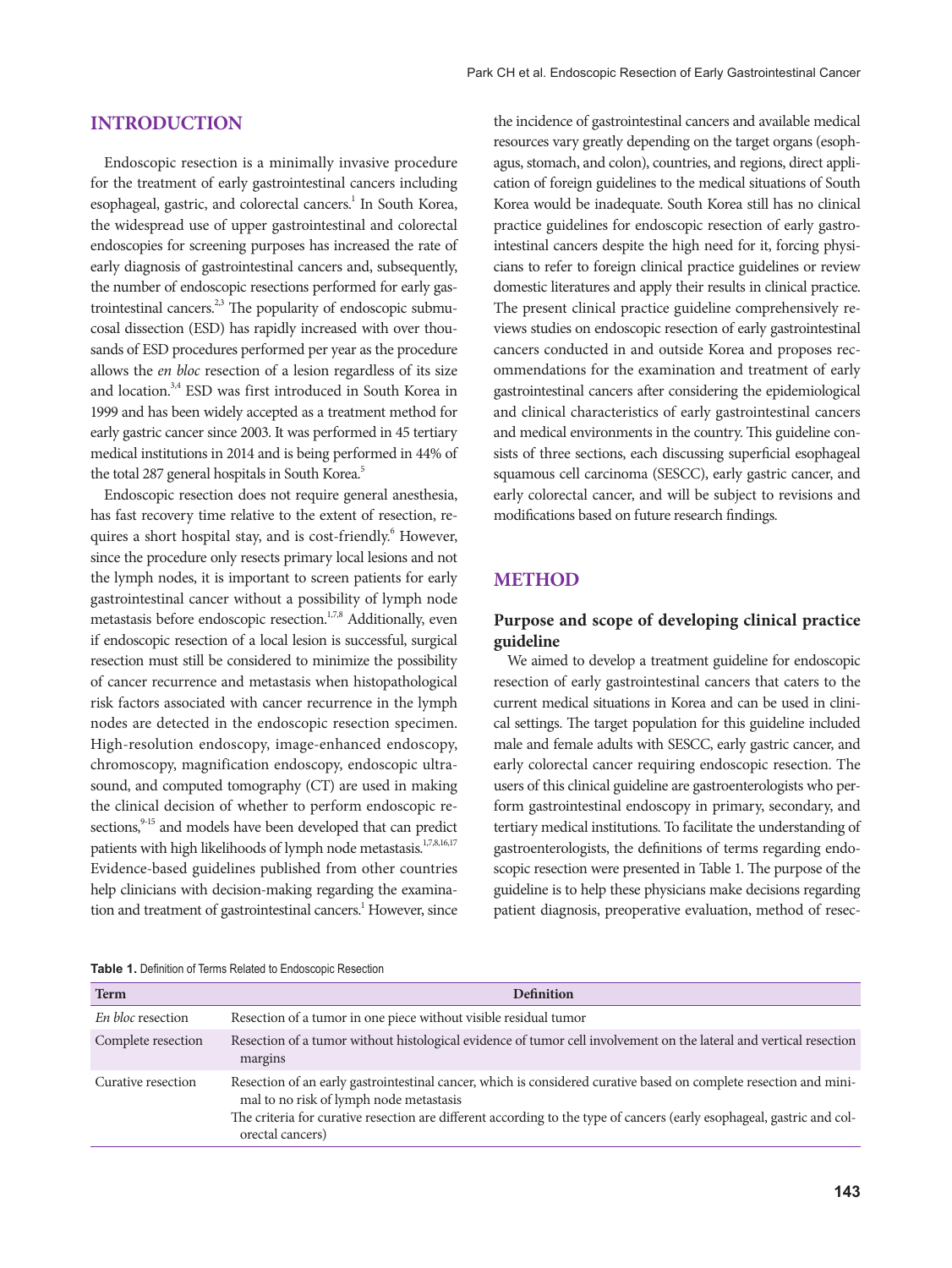tion, and postoperative management. It also aims to guide resident physicians and hospital employees in these aspects and provide patients and healthy persons with realistic and standard medical information.

# **Formation of the Clinical Practice Guideline Committee and development process**

The Clinical Practice Guideline Committee consisted of the president (Hoon Jai Chun), congress chairman (Soo Teik Lee), and committee members of Korean Society of Gastrointestinal Endoscopy (KSGE) in November, 2017. The members of the committee established a development strategy, elected a director of clinical practice guideline project, and reviewed and approved budgets regarding the project. In addition, they reviewed proposed recommendations and ensured editorial independence and participation of all involved parties in the guideline editing process. The Clinical Practice Guideline Committee in January, 2020 (Joo Young Cho, the president and Chan Guk Park, the congress chairman) reviewed the final version of guideline and approved its publication.

The Clinical Practice Guideline Committee formed the KSGE Task Force on Clinical Practice Guideline, which directed the development of the clinical practice guideline for endoscopic resection of early gastrointestinal cancers. For multidisciplinary development of the clinical practice guideline, Jeong-Sik Byeon, a gastroenterologist and member of KSGE, was appointed as the director of the KSGE Task Force on Clinical Practice Guideline along with the recommended medical experts of KSGE (Jong Wook Kim, Jie-Hyun Kim, Ji Hyun Kim, Yang Won Min, Chan Hyuk Park, Si Hyung Lee and Jong Yeul Lee), the Korean Society of Gastroenterology (Jung Ho Bae, Dong-Hoon Yang, Hyunsoo Chung and Kee Don Choi), the Korean College of *Helicobacter* and Upper Gastrointestinal Research (Jun Chul Park and Hyuk Lee), the Korean Association for the Study of Intestinal Diseases (Min-Seob Kwak), the Korean Society of Gastrointestinal Cancer (Bun Kim and Hyun Jung Lee), and the Korean Society of Pathologists (Hye Seung Lee) as members of the KSGE Task Force. Additionally, two experts (Dong-Ah Park and Miyoung Choi) of clinical practice guideline development from the National Evidence-based Healthcare Collaborating Agency participated in the guideline development. Three sub-committees were formed for each gastrointestinal cancer—SESCC (team leader: Kee Don Choi), early gastric cancer (team leader: Jong Yeul Lee), and early colorectal cancer (Dong-Hoon Yang)— to ensure systematic guideline development. The sub-committees selected key questions for the guideline, conducted a literature search, derived recommendations, and wrote and edited the first draft of the guideline.

To maintain consistency in guideline development among

the sub-committees, the KSGE Task Force on Clinical Practice Guideline held four meetings since December 22, 2017. The Task Force also held two workshops to establish a methodology for guideline development and review the development process (March 12, 2018 and November 10, 2018). These workshops were accompanied by an education session on the methods of guideline development, grading of scientific evidence and recommendations, and achievement of recommendation consensus. The Task Force chose the de novo guideline development approach. The sub-committees for guideline development developed the clinical practice guideline through online and in-person meetings.

#### **Selection of key questions**

Selection criteria were established, and a questionnaire was formed through the PICO process wherein key questions to be included in the clinical practice guideline were derived. P (population) represents patients with SESCC, early gastric cancer, and early colorectal cancer; I (intervention) represents interventions including diagnostic and treatment methods; C (comparison) includes patient groups for comparison between specific intervention methods; and O (outcome) represents the usefulness of diagnosis or treatment outcome. The PICO processes are presented in Supplementary material 1. The members of the sub-committees for guideline development gathered questionnaires containing key questions and rated the importance of each question to determine the questions to be included in the clinical practice guideline. Studies were excluded if any of the following was noted: (1) the studies did not involve human subjects or the target patients of the guideline's key questions; (2) the studies did not conduct an intervention related to the key questions and an intervention for comparison; (3) the studies were review articles, case reports or abstracts only; (4) the studies were not published in English or Korean; and (5) the studies' original copies could not be found. In case where ≥2 studies used the same groups of subjects, the smaller studies were excluded.

#### **Literature search and selection**

A literature search was conducted using the MEDLINE, EMBASE, Cochrane Library, KoreaMed, and the Guideline International Network in August 2018 by Miyoung Choi, a researcher from the National Evidence-based Healthcare Collaborating Agency. Keywords related to esophageal cancer (("esophageal" OR "esophagus" OR "oesophageal" OR "oesophagus" OR "gullet") AND ("cancer\$" OR "tumo?r" OR "carcinoma\$" OR "adenocarcinoma\$" OR "neoplas\$")), gastric cancer (("stomach" OR "gastric") AND ("cancer\$" OR "tumo?r" OR "carcinoma\$" OR "adenocarcinoma\$" OR "neoplas\$")), colorectal cancer (("colon\$" OR "rectum" OR "colorectal" OR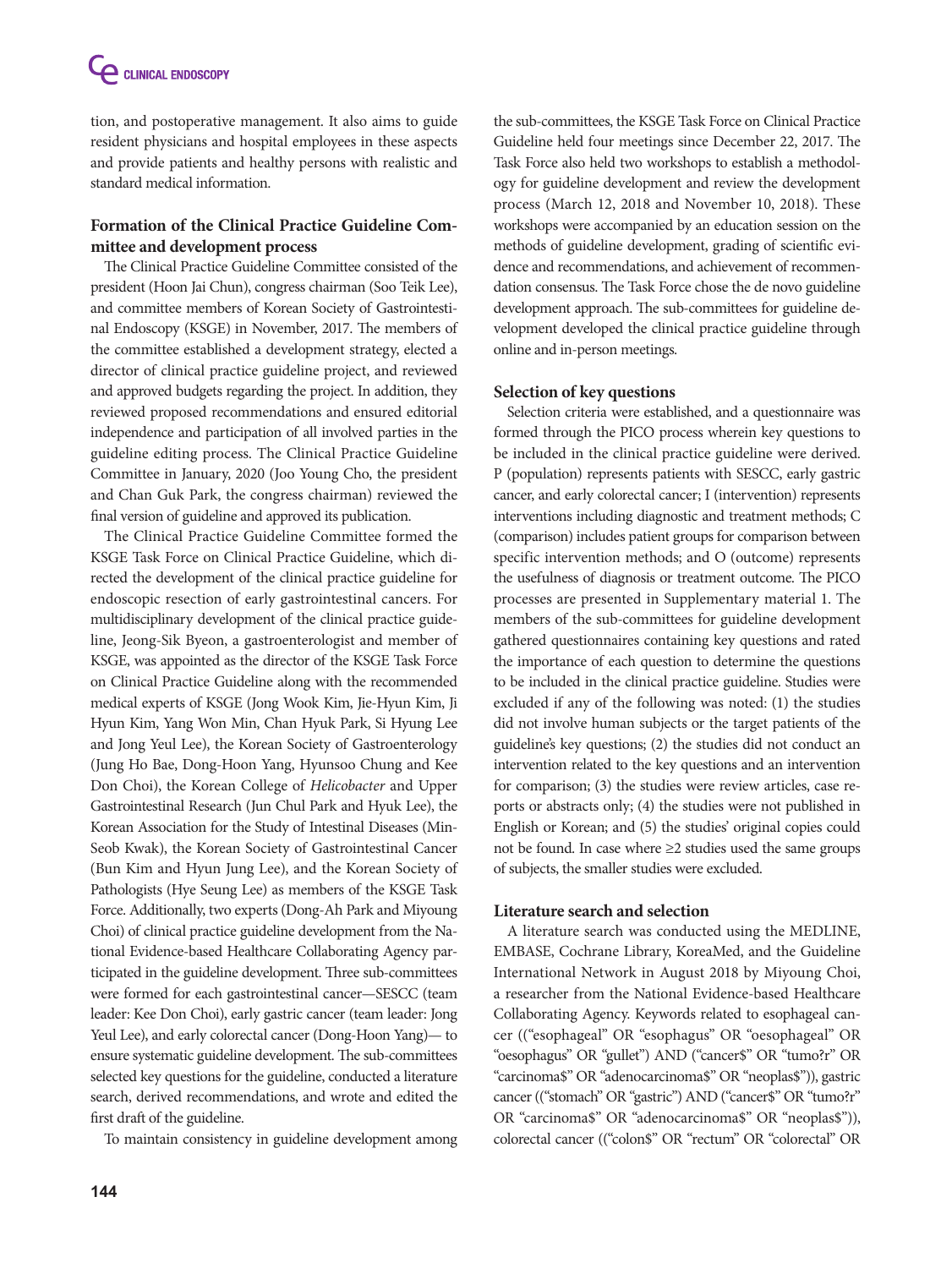"rectal") AND ("polyp\$" OR "cancer" OR "adenoma\$" OR "adenocarcino\$" OR "carcino\$" OR "tumo?r")), and endoscopic resection (("endoscop\$") AND ("dissection" OR "resection" OR "treat\$" OR "ESD")) were used. Different keywords or different combinations of keywords were also used based on the key questions. Duplicate articles were removed. Two committee members were assigned to the key questions, and they independently selected articles according to the inclusion and exclusion criteria. They first removed articles irrelevant to the guideline development based on titles and abstracts and then reviewed the entire content of the remaining articles for further screening. Any disagreements between the two members were resolved through negotiations. In case they did not reach a consensus, the team leader of the corresponding sub-committee made the final decision. The flowchart showing the searching process is shown in Supplementary material 2.

#### **Bias assessment and summary of evidence and recommendation grade**

The validity of the selected articles that would form the basis of the clinical practice guideline was assessed using systematic methods. The revised Cochrane Risk of Bias Tool was used to evaluate randomized comparative studies,<sup>18,19</sup> and RoBANS 2.0 and Newcastle–Ottawa assessment scale were used to evaluate nonrandomized studies.<sup>20</sup> The QUADAS-2 tool was used for diagnostic studies.<sup>21</sup> The GRADE method was used to present summaries of evidence.<sup>22</sup> Although, by default, randomized comparative studies have high levels of evidence, and observational studies low levels of evidence, a study's final level of evidence was determined as high, moderate, low, or very low based on various factors affecting the quality of research.

The grade of recommendation was determined as strong or weak based on the balance between positive and negative effects of the recommendation, quality of evidence, values, and preferences. Strong recommendations are recommended to most patients since the recommendations have more positive than negative effects, are supported by high-quality evidence, are highly valuable, and are more strongly preferred than other interventions. Weak recommendations are also beneficial for many patients although they have relatively small positive effects that are supported by weak evidence. Alternative intervention method may be chosen instead of the weakly recommended intervention depending on the health professionals' values and preferences. Tables 2-4 summarize the recommendations with their grades of recommendation and levels of evidence, respectively.

#### **Review and approval**

An editorial committee consisting of 29 members of KSGE Steering Committee, 14 members from the Insurance Committee, and 15 members from the Research Group for Endoscopic Submucosal Dissection was formed in August, 2019. The members evaluated the first draft of the guideline using open-ended questions. The draft was revised by the KSGE Task Force on Clinical Practice Guideline and re-evaluated

#### **Table 2.** Summary and Strength of Recommendations for Superficial Esophageal Squamous Cell Carcinoma

- Statement E1: We recommend endoscopic resection for SESCC without distant or lymph node metastasis, excluding those with obvious submucosal invasion (Grade of recommendation: strong, Level of evidence: moderate).
- Statement E2: We recommend Lugol chromoendoscopy and/or image-enhanced endoscopy to define the extent of lesion before endoscopic treatment of SESCC (Grade of recommendation: strong, Level of evidence: moderate).
- Statement E3: We recommend endoscopic ultrasound to define the stage of SESCC before endoscopic treatment (Grade of recommendation: strong, Level of evidence: moderate).
- Statement E4: We suggest magnifying endoscopy with narrow band imaging for SESCC to assess the depth of invasion before endoscopic treatment (Grade of recommendation: weak, Level of evidence: low).
- Statement E5: We recommend endoscopic submucosal dissection rather than endoscopic mucosal resection for *en bloc* and curative resection of SESCC confined to the mucosa (Grade of recommendation: strong, Level of evidence: moderate).
- Statement E6: We recommend oral steroid or local steroid injection therapy for patients who develop mucosal defects in >75% of the esophageal circumference after endoscopic submucosal dissection to prevent esophageal stricture (Grade of recommendation: strong, Level of evidence: moderate).
- Statement E7: No additional treatment is recommended after *en bloc* complete resection of SESCC invading no more than the lamina propria with no lymphovascular invasion because of a very low risk of lymph node metastasis (Grade of recommendation: strong, Level of evidence: moderate). As the risk of lymph node metastasis of a tumor invading into the muscularis mucosa without lymphovascular invasion is low, a close follow-up after *en bloc* complete endoscopic resection can be considered without additional treatment (Grade of recommendation: weak, Level of evidence: low). In case of a tumor with submucosal invasion, lymphovascular invasion, and/or positive vertical resection margin, additional treatment is recommended (Grade of recommendation: strong, Level of evidence: moderate).

SESCC, superficial esophageal squamous cell carcinoma.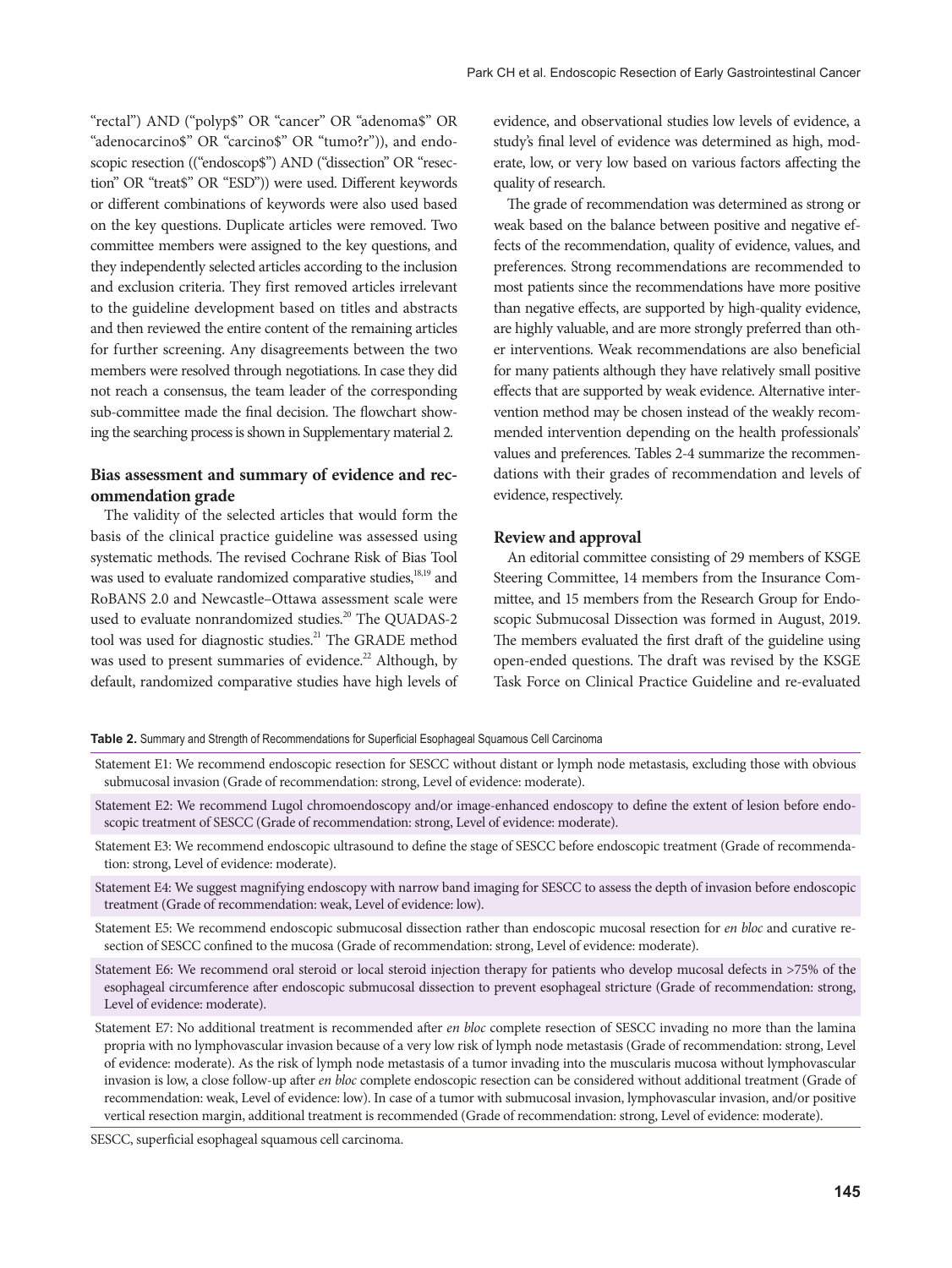

**Table 3.** Summary and Strength of Recommendations for Early Gastric Cancer

- Statement G1: We recommend chromoendoscopy/image-enhanced endoscopy to determine the extent of lesion before endoscopic treatment of early gastric cancer (Grade of recommendation: strong, Level of evidence: moderate).
- Statement G2: Endoscopic ultrasonography before endoscopic resection of early gastric cancer may be helpful in determining the depth of invasion in some patients with early gastric cancer (Grade of recommendation: weak, Level of evidence: moderate).
- Statement G3: We recommend endoscopic resection for early gastric cancer of well or moderately differentiated tubular or papillary adenocarcinoma meeting endoscopically estimated tumor size ≤2 cm and endoscopically suspected mucosal cancer without ulcer (Grade of recommendation: strong, Level of evidence: moderate).
- Statement G4: We suggest endoscopic resection for early gastric cancer of well or moderately differentiated tubular or papillary adenocarcinoma meeting the following endoscopic findings: 1) mucosal cancer >2 cm without ulcer, or 2) mucosal cancer ≤3 cm with ulcer (Grade of recommendation: weak, Level of evidence: moderate).
- Statement G5: We suggest endoscopic resection for poorly differentiated tubular adenocarcinoma, poorly cohesive carcinoma, and signet ring cell carcinoma meeting the following endoscopic findings: endoscopically estimated tumor size ≤2 cm, endoscopically mucosal cancer, and no ulcer in the tumor (Grade of recommendation: weak, Level of evidence: low).
- Statement G6: We recommend prophylactic hemostasis of visible vessels on the post-resection ulcer caused by endoscopic resection of early gastric cancer to lower the risk of delayed bleeding (Grade of recommendation: strong, Level of evidence: low).
- Statement G7: We recommend proton pump inhibitors to decrease the risk of symptoms and complications associated with iatrogenic ulcers caused by endoscopic resection of early gastric cancer (Grade of recommendation: strong, Level of evidence: high).
- Statement G8: We recommend endoscopic closure as the first treatment option for perforation that occurred during endoscopic resection of early gastric cancer (Grade of recommendation: strong, Level of evidence: low).
- Statement G9: We recommend surgical gastrectomy if histopathological evaluation after endoscopic resection of early gastric cancer meets the criteria for non-curative resection. An exception applies if cancer invasion is observed at the horizontal resection margin only (Grade of recommendation: strong, Level of evidence: moderate).
- Statement G10: We recommend additional endoscopic management rather than surgical gastrectomy if histopathological evaluation of endoscopically resected early gastric cancer specimen shows positive involvement at the horizontal resection margin without any other findings compatible with non-curative resection (Grade of recommendation: strong, Level of evidence: moderate).
- Statement G11: We recommend *Helicobacter pylori* eradication treatment after endoscopic resection of early gastric cancer in *H. pylori*-infected patients (Grade of recommendation: strong, Level of evidence: high).
- Statement G12: We recommend regular surveillance endoscopy every 6–12 month for patients who have had curative endoscopic resection of early gastric cancer based on absolute or expanded criteria for early detection of metachronous gastric cancer (Grade of recommendation: strong, Level of evidence: low).
- Statement G13: We suggest regular abdominopelvic computed tomography scan of 6–12 month interval for detection of extra-gastric recurrence after curative endoscopic resection of early gastric cancer based on absolute and expanded criteria (Grade of recommendation: weak, Level of evidence: low).

#### **Table 4.** Summary and Strength of Recommendations for Early Colorectal Cancer

- Statement C1: Poor histologic types (poorly differentiated adenocarcinoma, signet ring cell carcinoma, and mucinous carcinoma), deep submucosal invasion, lymphovascular invasion, and intermediate-to-high–grade tumor budding at the site of deepest invasion are risk factors of lymph node metastasis in early colorectal cancer (Grade of recommendation: strong, Level of evidence: moderate).
- Statement C2: Endoscopic resection of submucosal colorectal cancer with a high risk of lymph node metastasis has a higher recurrence rate than surgical resection. Therefore, we recommend additional surgery if histological signs after endoscopic resection suggest a high risk of lymph node metastasis (Grade of recommendation: strong, Level of evidence: high).
- Statement C3: We recommend endoscopic assessment of pit patterns and vascular patterns to estimate the depth of submucosal invasion before endoscopic resection of early colorectal cancer (Grade of recommendation: strong, Level of evidence: high).
- Statement C4: *En bloc* and histologically complete resection should be achieved for endoscopic treatment of a suspected or established early colorectal cancer. We recommend endoscopic submucosal dissection for the treatment of endoscopically resectable early colorectal cancer which cannot be resected *en bloc* using endoscopic mucosal resection technique (Grade of recommendation: strong, Level of evidence: moderate).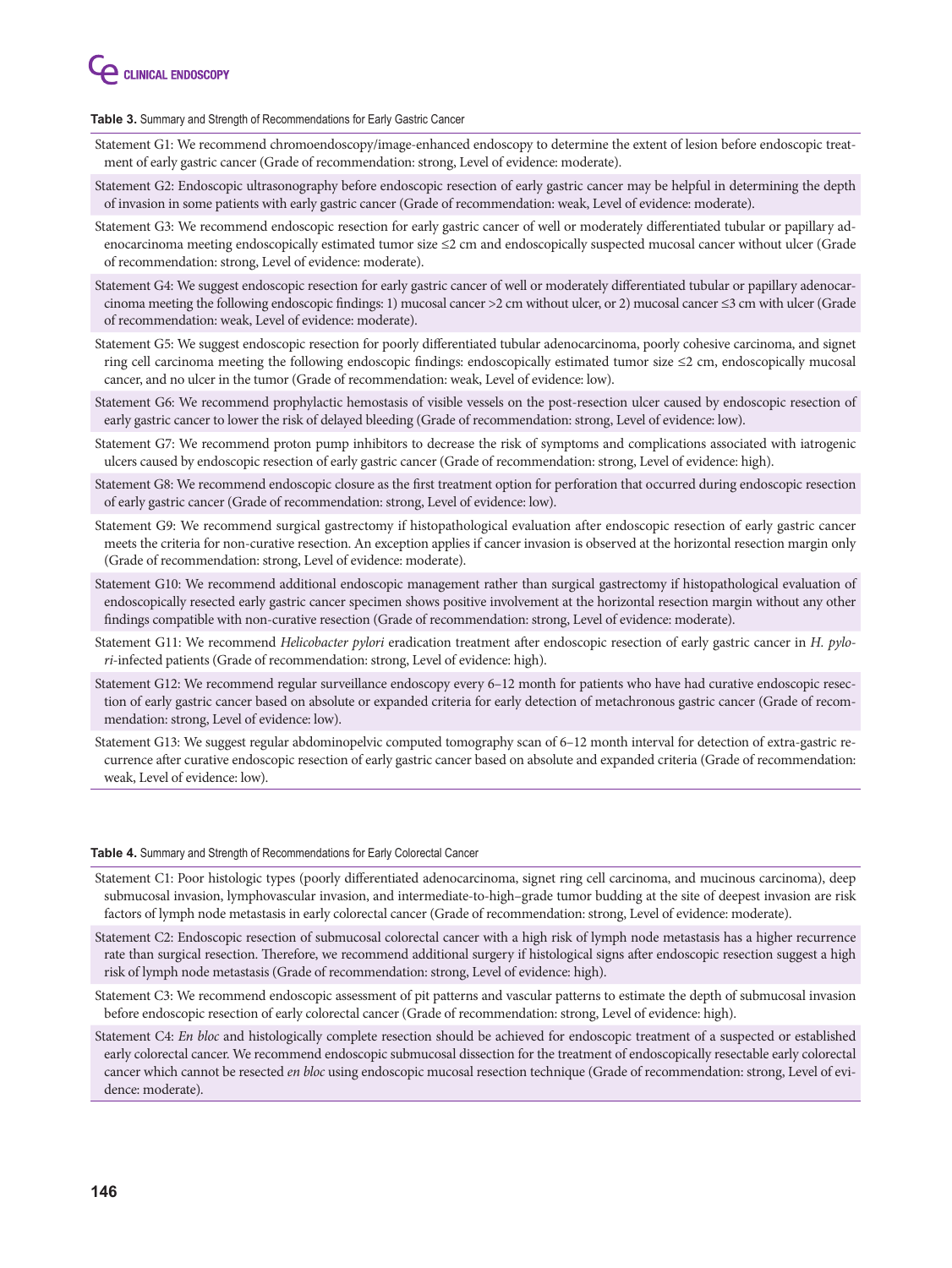by the editorial committee to ensure information balance and guideline completion. For an external review of the guideline, a public meeting in which 38 gastrointestinal endoscopy experts participated was held on August 18, 2019 during the 61st seminar of KSGE in which doctors and nurses from all over the country gathered. Opinions about the guideline were shared during the public meeting and the final draft of guideline was made after its revision based on discussion during the public meeting.

#### **Provision of clinical practice guideline and plans for future updates**

For wide provision and distribution of the clinical practice guideline, we plan to publish the guideline in *Clinical Endoscopy*, *The Korean Journal of Gastroenterology*, *The Korean Journal of Helicobacter and Upper Gastrointestinal Research*, *Intestinal Research*, and *Journal of Digestive Cancer Reports*. We will also upload the guideline on the website of KSGE and submit it to the Korean Medical Guideline Information Center. Because we expect slow distribution of guidelines among endoscopists through databases for clinical practice guidelines, KSGE, the main institution for developing the guideline, will send out the guideline for free via various routes including emails and will actively advertise the guideline in academic conferences, seminars, and workshops. Current recommendations in the clinical practice guideline are based on research conducted up to date and will be subject to revisions based on future findings.

#### **Limitations**

The most critical limitation of this clinical practice guideline is the insufficiency of data pertaining to Koreans. Data from foreign countries cannot be directly used to develop a guideline for the Korean population since the epidemiological and clinical characteristics of early gastrointestinal cancers differ between Korean and foreign populations. In addition, this clinical practice guideline does not aim to provide an absolute treatment standard that physicians should use to manage patients in real clinical settings but aims to help physicians make evidence-based clinical judgments with regard to the treatment of early gastrointestinal cancers. A physician must examine various clinical aspects of a patient before making any treatment decisions. This clinical practice guideline shall not be used to restrict medical practice of physicians, as health insurance criteria, or to make legal judgments regarding treatments performed on a particular patient.

#### **Editorial independence**

This clinical practice guideline is a project selected and funded by KSGE. KSGE did not influence the process of

guideline development in any manner. All parties involved in the guideline development had no conflict of interests regarding the guideline development.

## **Superficial Esophageal Squamous Cell Carcinoma**

**Statement E1: We recommend endoscopic resection for SESCC without distant or lymph node metastasis, excluding those with obvious submucosal invasion (Grade of recommendation: strong, Level of evidence: moderate).**

SESCC is squamous cell carcinoma of the esophagus that is localized to the mucosa or submucosa. SESCC without distant metastasis and with a low risk of lymph node metastasis is a good target of endoscopic resection. Although endoscopic resection of SESCC can conserve the esophagus, it is important to carefully select patients who will receive the procedure since there is still a possibility of lymph node metastasis. The National Comprehensive Cancer Network guidelines recommend endoscopic resection for SESCC localized to the mucosa and esophagectomy in the presence of submucosal invasion.23 The Japan Esophageal Society defines mucosal cancer invading only as deep as the lamina propria as an absolute indication for endoscopic resection as the cancer rarely metastasizes to the lymph nodes.<sup>17</sup> The European Society of Gastrointestinal Endoscopy (ESGE) defines esophageal cancer invading the lamina propria without lymph node metastasis as an absolute indication for endoscopic resection.<sup>1</sup> Thus, the depth of invasion of SESCC must be accurately determined using endoscopy, endoscopic ultrasound, and magnifying endoscopy with narrow band imaging (NBI) before performing endoscopic resection of SESCC.<sup>24-28</sup> However, the evaluation of invasion depth is not perfectly accurate. Therefore, it is advisable to perform endoscopic resection instead of esophagectomy to avoid unnecessary operations when there is no obvious submucosal invasion because esophagectomy has high morbidities and mortalities.<sup>29-31</sup> Recent Korean studies report no significant difference in long-term survival between patients with SESCC without obvious submucosal invasion who underwent endoscopic resection as their first treatment and those who underwent esophagectomy, and the rate of postoperative complications was significantly higher in the operated patients.<sup>32</sup> This may be because additional operations lowered the risk of recurrence following non-curative endoscopic resection. A Chinese study also reported no significant difference in survival rates between patients with SESCC who underwent endoscopic resection and those who underwent surgical resection and reported a lower incidence of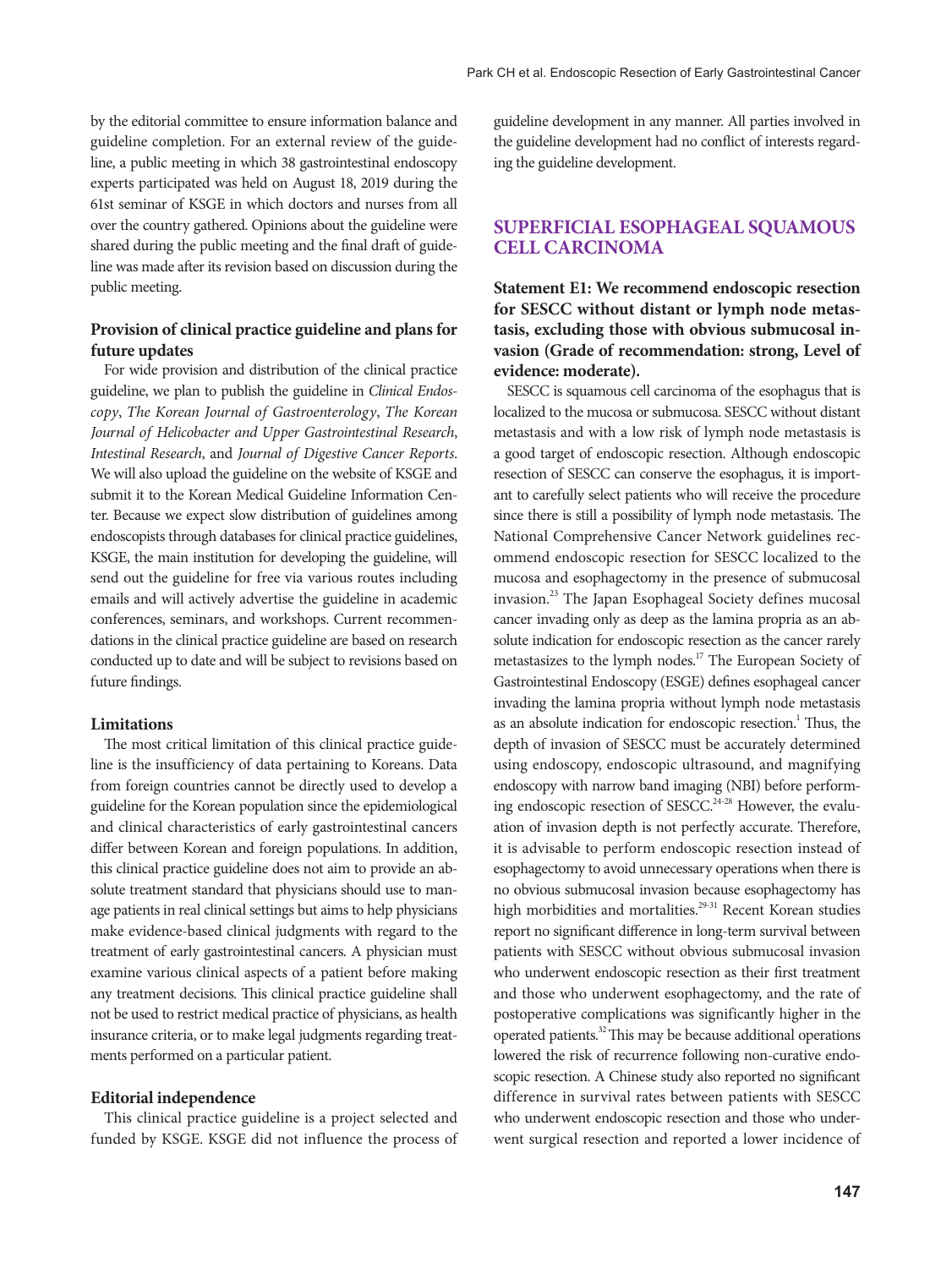treatment-related complications in the former group.<sup>33</sup> These results show that performing endoscopic resection prior to a surgical resection of SESCC without obvious submucosal invasion may be an effective treatment strategy.

# **Statement E2: We recommend Lugol chromoendoscopy and/or image-enhanced endoscopy to define the extent of lesion before endoscopic treatment of SESCC (Grade of recommendation: strong, Level of evidence: moderate).**

SESCC manifests as erythematous lesions, subtle discoloration, or nodules. In addition, synchronous SESCC lesions of various sizes are not rare, which are difficult to be distinguished from noncancerous lesions only by white light endoscopy. Therefore, accurate measurement of the size and horizontal border of these lesions is challenging. Lugol chromoendoscopy, which applies the fact that the keratin layer of the mucosa is destroyed by the cancer, is the most effective chromoendoscopy to identify the SESCC lesions. The normal esophageal mucosa turns dark brown when sprayed with Lugol's solution, whereas the mucosa affected by SESCC exhibits a "pink-color sign". That is, the mucosa remains light brown and turns pink 2–3 minutes after being sprayed with the solution.<sup>34</sup> Studies evaluating the efficacy of Lugol chromoendoscopy in diagnosing lesions suggestive of SESCC in white light endoscopy reported Lugol chromoendoscopy to be 73.8%–93.4% accurate in differentiating high-grade adenoma and SESCC from low-grade adenoma and noncancerous lesions.<sup>34,35</sup> Thus, Lugol chromoendoscopy effectively assesses the horizontal border of SESCC before endoscopic resection.

Image-enhanced endoscopy is a quick process that causes no inflammation around SESCC lesions unlike Lugol chromoendoscopy. Image-enhanced endoscopy with NBI is the most widely studied image-enhanced endoscopy technique.<sup>36</sup> In a study of 90 patients with high-grade adenoma and SESCC, the accuracy of image-enhanced endoscopy with NBI was significantly higher than that of white light endoscopy (92% vs. 67.8%), and was similar to that of Lugol chromoendoscopy  $(92\% \text{ vs. } 93.4\%).$ <sup>37</sup> In a prospective study that compared the diagnostic accuracy of detecting SESCC between Lugol chromoendoscopy and image-enhanced endoscopy with NBI in 303 patients with high risk of SESCC, the accuracy of the image-enhanced endoscopy with NBI was 91.2%, which was not inferior to that of Lugol chromoendoscopy.<sup>38</sup> Based on these results, we recommend Lugol chromoendoscopy or image-enhanced endoscopy to determine the border of SESCC prior to endoscopic resection.

# **Statement E3: We recommend endoscopic ultrasound to define the stage of SESCC before endoscopic treatment (Grade of recommendation: strong, Level of evidence: moderate).**

Endoscopic treatments of SESCC have better prognoses when the depth of invasion is shallow, and unlike gastric cancer, SESCC invading the muscularis mucosa poses a risk of lymph node metastasis.<sup>39</sup> Accurate staging of SESCC before an endoscopic treatment is thus important. For SESCC, endoscopic ultrasound accurately determines the level of infiltration by the primary tumor (T stage) and the presence or absence of lymph node metastasis (N stage). A study reported endoscopic ultrasound to be 81.6% sensitive and 99.4% specific in staging esophageal cancer invading the mucosa and submucosa.40 A meta-analysis of 19 studies reported endoscopic ultrasound as an excellent technique to differentiate mucosal invasion from submucosal invasion in SESCC (area under the summary ROC curve  $= 0.93$ .<sup>26</sup> Additionally, in another meta-analysis that investigated whether endoscopic ultrasounds can differentiate between esophageal cancer invasions in the lamina propria, muscularis mucosa, and submucosa, endoscopic ultrasounds showed an excellent diagnostic performance (area under the summary ROC curve  $= 0.98$ ).<sup>11</sup>

# **Statement E4: We suggest magnifying endoscopy with narrow band imaging for SESCC to assess the depth of invasion before endoscopic treatment (Grade of recommendation: weak, Level of evidence: low).**

A large-scale, multi-institutional prospective study that investigated whether magnifying endoscopy with NBI can accurately assess the depth of invasion of esophageal cancer reported magnifying endoscopy with NBI to be not superior to conventional endoscopy for squamous cell carcinoma (accuracy of magnifying endoscopy with NBI: 65.3%, accuracy of conventional endoscopy: 71.4%,  $p=0.375$ ).<sup>10</sup> A prospective study conducted in Japan also reported that magnifying endoscopy with NBI is no better than high-resolution endoscopy and high-frequency endoscopic ultrasound.<sup>41</sup> However, a recent large-scale retrospective study that investigated the performance of magnifying endoscopy with NBI in the assessment of the depth of SESCC reported a positive predictive value of 93% for epithelial/lamina proprial invasion, 65% for muscularis mucosal/superficial submucosal invasion, and 77% for deep submucosal invasion, demonstrating that magnifying endoscopy with NBI is useful for determining the depth of invasion of SESCC before an endoscopic treatment.<sup>42</sup> Therefore, given that the operator is highly experienced, it may be useful to perform magnifying endoscopy with NBI to determine the depth of invasion of SESCC before endoscopic resection.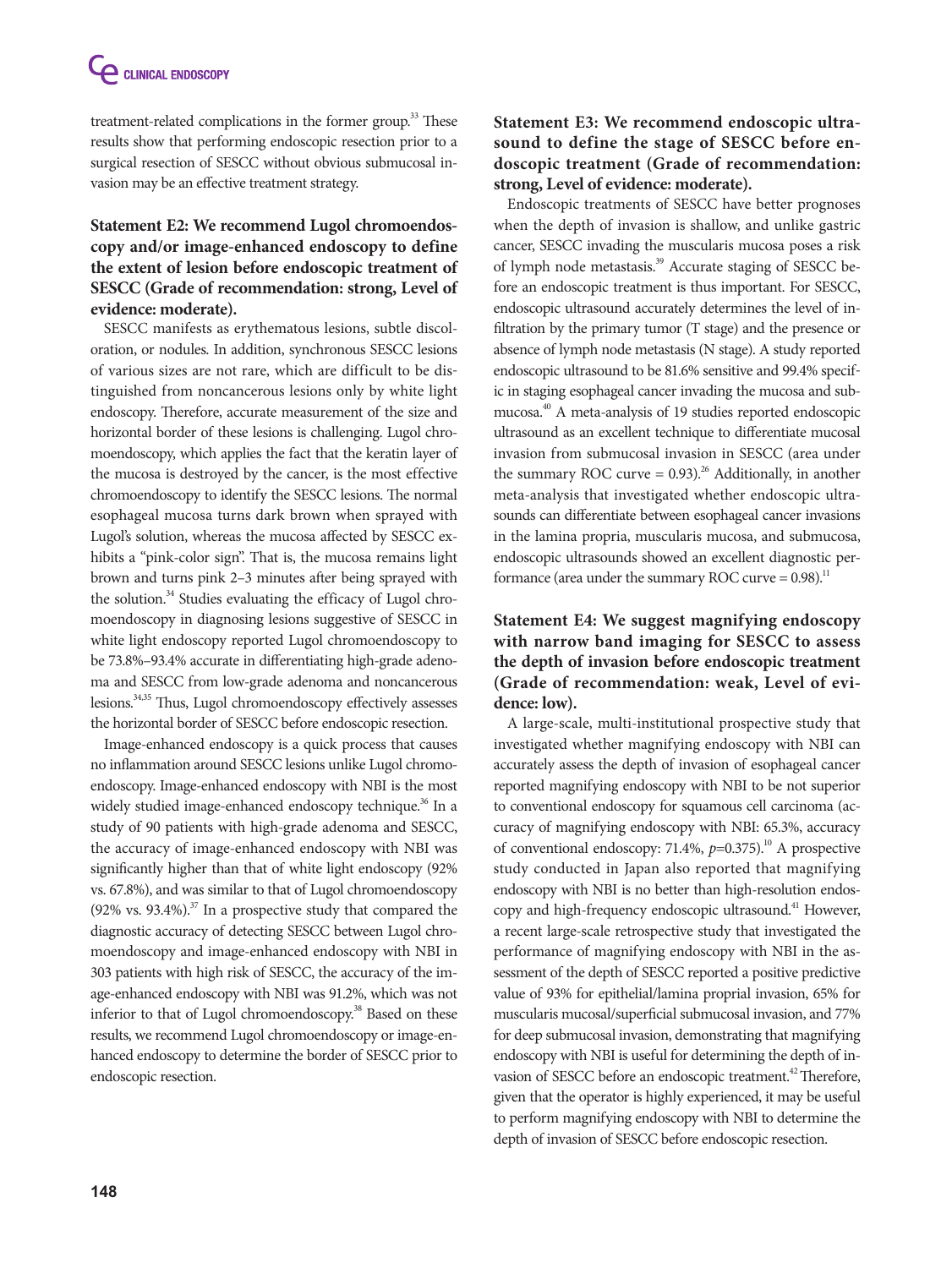### **Statement E5: We recommend endoscopic submucosal dissection rather than endoscopic mucosal resection for** *en bloc* **and curative resection of SESCC confined to the mucosa (Grade of recommendation: strong, Level of evidence: moderate).**

Endoscopic mucosal resection (EMR) is popular as it is relatively easy to perform and is associated with low risks of complications. However, studies have reported high local recurrence rates of 2.8%–9.8% after EMR because *en bloc* resection is difficult by EMR, especially for large lesions.<sup>43-47</sup> ESD is a technically demanding procedure with high risks of complications but is nonetheless considered appropriate for treating SESCC due to the high *en bloc* and curative resection rates and low risks of local recurrence. Resection techniques are usually chosen based on lesion size and auxiliary factors such as the patient's conditions and the operator's level of experience.

There is no randomized study comparing EMR and ESD for SESCC. In a meta-analysis of retrospective studies, ESD had higher *en bloc* and curative resection rates than EMR regardless of the lesion size. ESD had a significantly lower rate of postoperative local recurrence than EMR (0.3% vs. 11.5%; odds ratio [OR], 0.08; 95% confidence interval [CI], 0.03–0.23; *p*<0.001). The rate of postoperative perforation was higher for ESD than for EMR (4.0% vs. 1.3%; OR, 2.19; 95% CI, 1.08–4.47; *p*=0.03). However, no significant difference was noted in the rate of stricture formation or bleeding between the two procedures.48 Although studies report no difference in the rate of *en bloc* and curative resection rates between cap-assisted EMR and ESD for lesions measuring <10 to 15 mm,  $43,46,47$  one meta-analysis reported a higher *en bloc* resection rate for ESD for lesions measuring <10 mm (OR, 3.58; 95% CI, 1.84–7.02;  $p<0.001$ ).<sup>49</sup>

We recommend to consider ESD first regardless of the lesion size since ESD has higher *en bloc* and curative resection rates than EMR for SESCC confined to the mucosa and has complication risks within an acceptable range. In case the operator lacks experience with ESD, performing EMR could be considered for only small lesions <10 mm in size.

# **Statement E6: We recommend oral steroid or local steroid injection therapy for patients who develop mucosal defects in >75% of the esophageal circumference after endoscopic submucosal dissection to prevent esophageal stricture (Grade of recommendation: strong, Level of evidence: moderate).**

ESD can lead to scar formation around the surgical site followed by esophageal strictures. Ono et al. reported that the risk of esophageal stricture increased in the presence of mucosal defects in  $>75\%$  of the esophageal circumference.<sup>50</sup> Fur-

thermore, 66%–88% of patients with mucosal defects in >75% of the esophageal circumference that were left untreated after esophageal ESD developed an esophageal stricture.<sup>51-56</sup> Patients who developed mucosal defects in 100% of the esophageal circumference required an average of 33.5 endoscopic balloon dilation (EBD) procedures to treat esophageal stricture.<sup>57</sup>

To prevent stricture after esophageal ESD, oral steroid administration or local steroid injection therapy is used. For oral steroid therapy, prednisolone is administered at 30 mg per day starting 1 or 2 days after the procedure, and the dose is decremented over 2–12 weeks.<sup>54,55,57</sup> In six studies comparing patients who received oral steroids following ESD to those who did not, oral steroid administration significantly reduced the rate of esophageal stricture formation by 73% (69%–80% without oral steroids and 18%–23% with oral steroids) (OR, 0.27; 95% CI, 0.13-0.58).<sup>54,55</sup> Local steroid injection therapy also effectively prevents esophageal stricture. Studies reported a 78% reduction in the rate of esophageal stricture formation following local injections of triamcinolone or dexamethasone at the site of ESD (OR, 0.32; 95% CI, 0.13-0.83).<sup>51-53,58</sup>

In a study that compared oral steroid therapy and preventive EBD, 32% of patients who underwent EBD twice per week for 8 weeks had an esophageal stricture, whereas only 5% of patients who were orally administered prednisolone at 30 mg per day starting 2 days after ESD and had the dose gradually decreased over 8 weeks had an esophageal stricture, demonstrating that oral steroid administration is superior to preventive EBD for the prevention of esophageal stricture.<sup>56</sup>

Studies on steroid administration for the prevention of esophageal stricture mostly involve patients who develop mucosal defects in >75% of the esophageal circumference and are at high risk of esophageal stricture. In a study that investigated the effect of local steroid injections in patients who underwent esophageal ESD regardless of the size of mucosal defect, local steroid injections had a 70% preventive effect on esophageal strictures with the rate of stricture formation being 11% in patients who received local steroid injections and 36% in those who did not receive them (OR, 0.30; 95% CI, 0.13-0.83).<sup>58</sup> However, considering the risk of esophageal perforation and adverse reactions associated with local steroid injections, it is advisable to consider oral steroid or local steroid injection therapy only for patients who develop mucosal defects in >75% of the esophageal circumference who are at high risk of esophageal stricture.

**Statement E7: No additional treatment is recommended after** *en bloc* **complete resection of SESCC invading no more than the lamina propria with no lymphovascular invasion because of a very low risk of lymph node metastasis (Grade of recommenda-**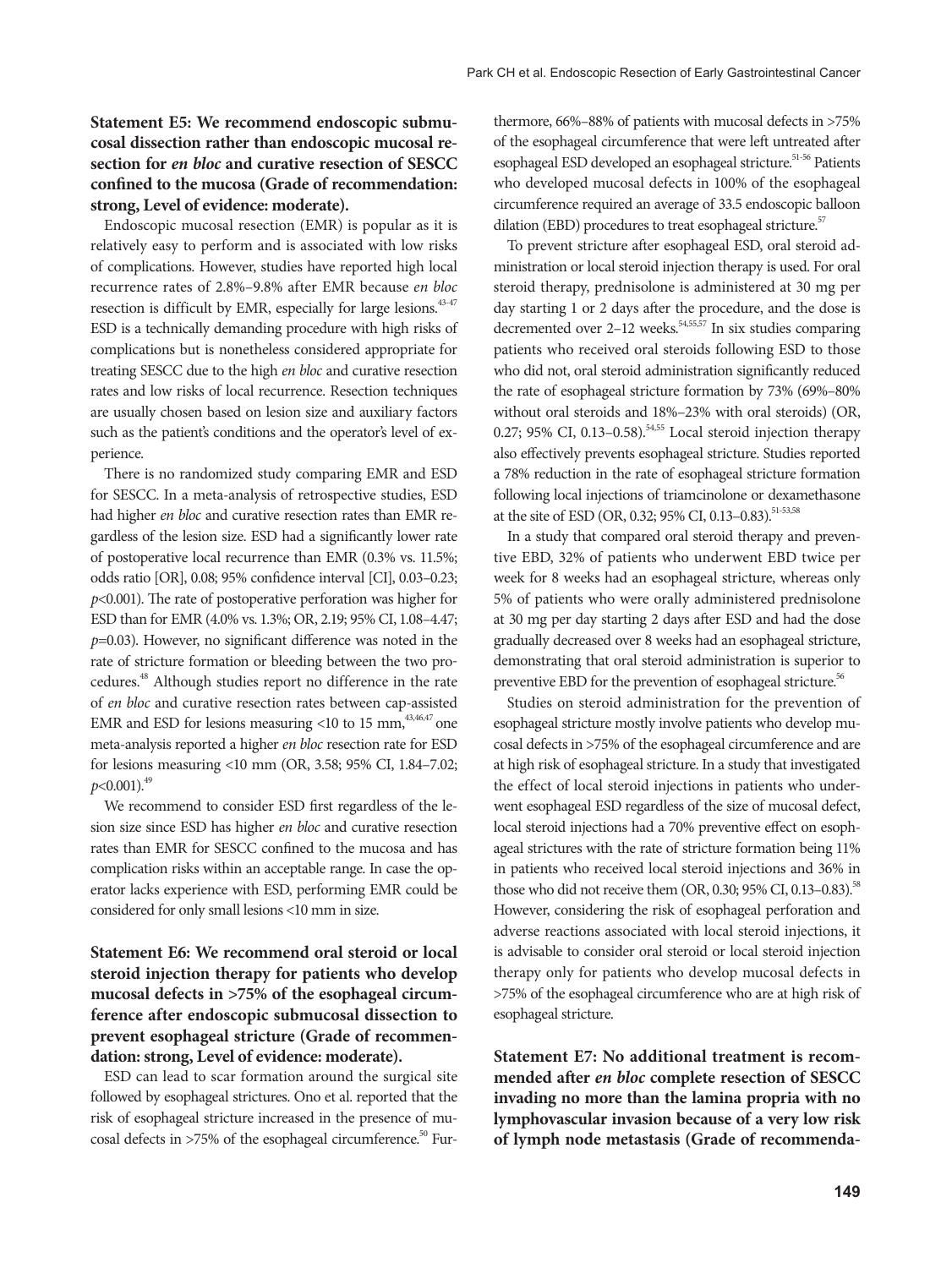**tion: strong, Level of evidence: moderate). As the risk of lymph node metastasis of a tumor invading into the muscularis mucosa without lymphovascular invasion is low, a close follow-up after** *en bloc* **complete endoscopic resection can be considered without additional treatment (Grade of recommendation: weak, Level of evidence: low). In case of a tumor with submucosal invasion, lymphovascular invasion, and/or positive vertical resection margin, additional treatment is recommended (Grade of recommendation: strong, Level of evidence: moderate).**

Since the risk of lymph node metastasis associated with SESCC is closely related to a tumor's depth of invasion, it is important to accurately evaluate the depth of invasion for deciding whether the endoscopic resection is curative or non-curative.59-61 Histopathological analyses of patients who underwent esophagectomy with dissection of the regional lymph nodes show that the risk of lymph node metastasis is 26.0%–53.8% in the presence of submucosal invasion of esophageal cancer.<sup>59-68</sup> Moreover, 8.3%–53.1% of the patients had lymph node metastasis even when esophageal cancer invaded only the upper third of the submucosa. The Japan Esophageal Society and the ESGE guidelines define SESCC with a shallow submucosal invasion of ≤200 μm as a relative indication for endoscopic resection. However, data regarding the frequency of lymph node metastasis by SESCC with shallow submucosal invasion of  $\leq$ 200 µm is limited.<sup>67</sup> The rate of lymph node metastasis is lower but not negligible at 0.0%-15.4% for esophageal cancer confined to the mucosa.<sup>59-67</sup> Among esophageal cancers confined to the mucosa, invasion of muscularis mucosa is at a higher risk of lymph node metastasis than invasion of lamina propria (8.0%–27.0% vs. 0.0%– 8.7%). The risk of lymph node metastasis is associated with vascular or lymphatic invasion.59,65,67,69,70 A large-scale Japanese study reported a five-year cumulative incidence of metastasis of primary esophageal cancer invading the muscularis mucosa following endoscopic resection of only 0.7%, suggesting that SESCC invading the muscularis mucosa can still be an indication for endoscopic resection if no lymphovascular invasion is observed.<sup>68</sup> Two observational studies at Korean institutions supports the claim that endoscopic resection can be a safe and curative treatment option in SESCC invading to the mucosa. In those studies, no death due to esophageal cancer occurred during a long-term follow-up of patients who underwent endoscopic resection of SESCC with invasion up to the mucosa.<sup> $71,72$ </sup> There are conflicting research results regarding the association between undifferentiated esophageal cancer and the risk of lymph node metastasis, indicating that undifferentiated esophageal cancer cannot be yet used as an absolute contraindication of endoscopic resection for SESCC.

Additional data analyses are needed to derive more confirmative conclusions.<sup>59,61,65,68</sup>

Endoscopic resection is considered curative if histopathological evaluation shows that SESCC does not invade beyond the lamina propria and does not invade the vascular or lymphatic channels. In this case, a close follow-up may be conducted without additional operations. Following *en bloc* resection of SESCC with muscularis mucosal invasion and no lymphovascular invasion, a follow-up can be considered without additional operations after considering the patient's age, accompanying diseases, conditions, and risk of operation since the risk of lymph node metastasis is low. In case of unsuccessful *en bloc* resection, follow-up strategies considering the possibility that the histopathological assessment may have been inaccurate are necessary.

Additional treatments are needed in case of noncurative resection such as positive vertical resection margin and submucosal invasion and/or lymphovascular invasion suggesting the possibility of lymph node metastases. Esophagectomy with dissection of the regional lymph nodes is the standard treatment for noncurative endoscopic resection. However, since esophagectomy has high postoperative morbidities of 30%–40% and mortalities of 1%–2%, physicians must consider the patient's conditions before deciding whether to perform the surgery or not.<sup>29-31</sup> Studies have reported relatively satisfactory outcomes of chemoradiation therapy for noncurative endoscopic resection of SESCC, suggesting that chemoradiation therapy might become a new treatment strategy for noncurative endoscopic resection.<sup>73-78</sup>

## **Early Gastric Cancer**

**Statement G1: We recommend chromoendoscopy/ image-enhanced endoscopy to determine the extent of lesion before endoscopic treatment of early gastric cancer (Grade of recommendation: strong, Level of evidence: moderate).**

Clearly identifying the horizontal border of the lesion before endoscopic resection reduces local recurrence and increases the likelihood of a complete resection. Chromoendoscopy has been used widely to accurately measure lesion borders. Recent advances in endoscopy technology led to the advent of NBI and magnifying endoscopy now commonly used in clinical settings.<sup>12,79</sup> A study reported that chromoendoscopy using indigo carmine more accurately estimated lesion borders in early gastric cancer than white light endoscopy (75.9% vs. 50.0%), and chromoendoscopy using indigo carmine and acetic acid estimated lesion borders with 90.7% accuracy.<sup>80</sup> A Korean study also reported that chromoendos-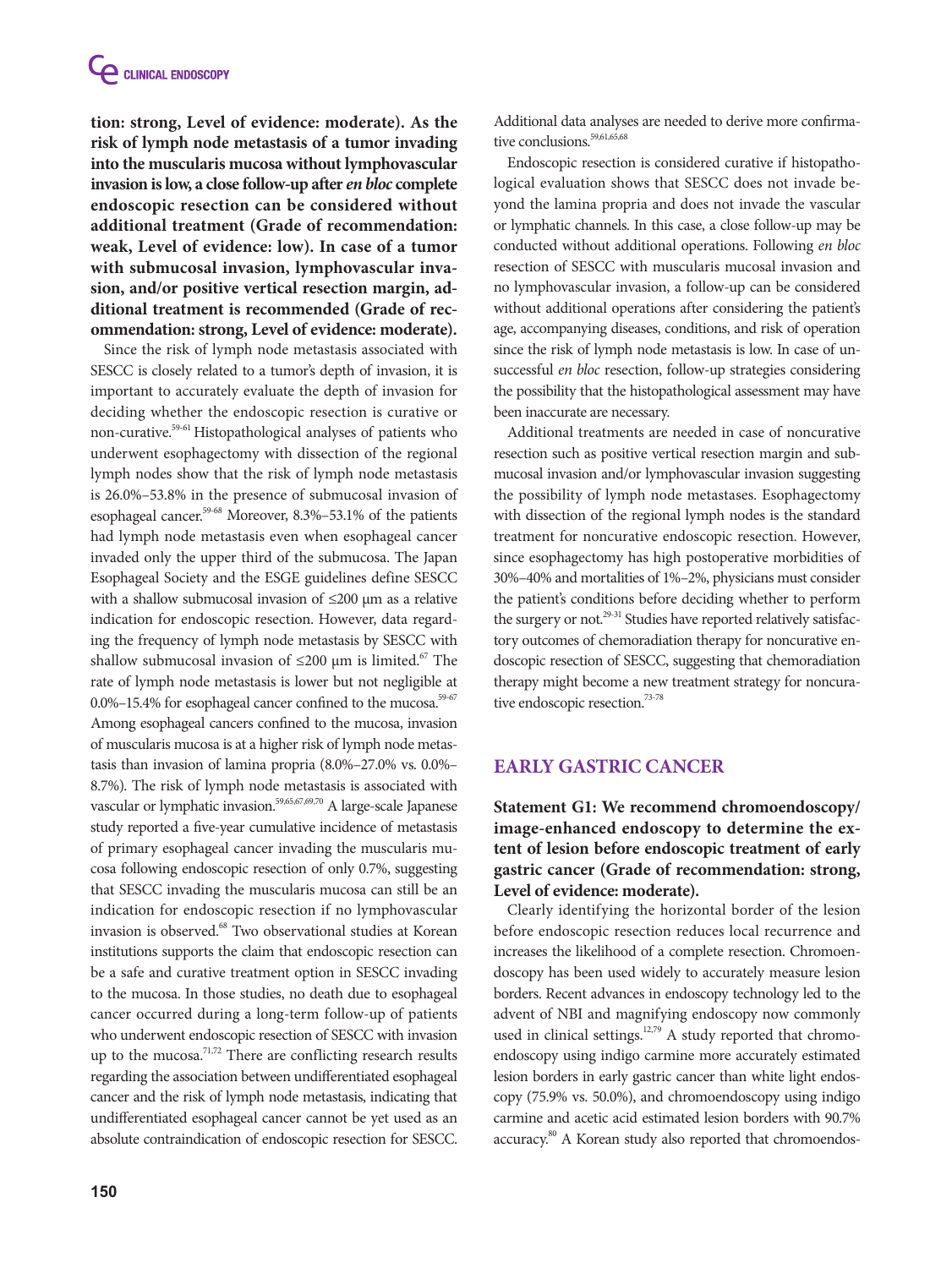copy using indigo carmine and acetic acid estimated lesion borders in early gastric cancer more accurately than white light endoscopy  $(84.1\% \text{ vs. } 66.9\%)$ .<sup>81</sup> In a study that compared the accuracy of border prediction between magnifying endoscopy with NBI and chromoendoscopy using indigo carmine, the former technique estimated horizontal borders of lesions more accurately than the latter  $(81.1\% \text{ vs. } 72.6\%)$ <sup>12</sup> Magnifying endoscopy with NBI was also superior to white light endoscopy in terms of sensitivity and specificity for assessment of lesion borders (sensitivity, 92.9% vs. 42.9%; specificity, 94.7% vs.  $61.0\%$ ).<sup>13</sup> Based on these results, we recommend chromoendoscopy and image-enhanced endoscopy to determine the extent of resection before endoscopic resection of early gastric cancer.

# **Statement G2: Endoscopic ultrasonography before endoscopic resection of early gastric cancer may be helpful in determining the depth of invasion in some patients with early gastric cancer (Grade of recommendation: weak, Level of evidence: moderate).**

Endoscopic ultrasonography is useful for assessing the depth of invasion in gastric cancer and determining the presence or absence of lymph node metastasis. In a meta-analysis on 54 studies evaluating the efficacy of endoscopic ultrasonography in predicting the depth of invasion of a primary tumor in 5,601 patients with gastric cancer, endoscopic ultrasonography accurately differentiated between T3-T4 lesions and T1-T2 lesions with 86% sensitivity and 91% specificity.<sup>14</sup> However endoscopic ultrasonography before endoscopic resection of early gastric cancer has limited accuracy in predicting the depth of invasion.<sup>82-88</sup> In a large-scale Korean prospective study, the accuracy of distinguishing mucosal and submucosal invasion in early gastric cancer was 67.4% with endoscopic ultrasonography, which was not superior to 73.7% of conventional endoscopy.<sup>84</sup> Another Korean study also reported no significant difference in the accuracy of depth of invasion prediction in early gastric cancer between endoscopic ultrasonography using a miniprobe and white light endoscopy (81.4% vs. 78.9%).<sup>83</sup> However, some studies report that endoscopic ultrasonography may be useful for investigating the depth of invasion of early gastric cancer. According to a Japanese study, the diagnostic accuracy of endoscopic ultrasound was higher than that of white light endoscopy in predicting the depth of invasion of early gastric cancer (71% vs. 63%).<sup>85</sup> A recent study reported that endoscopic ultrasonography had higher accuracy than chromoendoscopy in predicting the depth of invasion of early gastric cancer (79.1% vs. 76.5%) and that the depth of invasion could be predicted with 88.3% accuracy using both chromoendoscopy and endoscopic ultrasonography.<sup>82</sup>

Based on these studies, there is still a role for endoscopic ultrasonography to help differentiating mucosal or submucosal infiltration of early gastric cancer. Therefore, for patients who show signs of submucosal invasion in a white light endoscopic examination, endoscopic ultrasonography could be used to more accurately examine the depth of invasion of a tumor before endoscopic resection.<sup>89</sup>

**Statement G3: We recommend endoscopic resection for early gastric cancer of well or moderately differentiated tubular or papillary adenocarcinoma meeting endoscopically estimated tumor size ≤2 cm and endoscopically suspected mucosal cancer without ulcer (Grade of recommendation: strong, Level of evidence: moderate).**

Endoscopic resection is a local treatment for early gastric cancer with a negligible risk of lymph node metastasis. Before Gotoda et al.<sup>90</sup> proposed expanded indications for endoscopic resection in 2000, well or moderately differentiated tubular or papillary gastric adenocarcinoma measuring ≤2 cm in diameter confined to the mucosa without ulcer and submucosal invasion was an indication for endoscopic resection. Thus, for these lesions, endoscopic resection must be considered as the first line of treatment. The risk of lymph node metastasis must be considered before performing endoscopic resection of early gastric cancer. Several studies have reported the risk of lymph node metastasis to be negligibly low in lesions that satisfy the aforementioned indications  $(0.0\% - 0.3\%)$ .<sup>90-92</sup> In addition, Korean studies reported no significant difference in the five-year survival rate between endoscopic resection and surgical resection (93.6%–96.4% vs. 94.2%–97.2%),<sup>93.95</sup> They also reported no significant difference in the 10-year survival rate between endoscopic resection and surgical resection (81.9% vs. 84.9%).<sup>93</sup> However, endoscopic resection had a higher fiveyear cumulative incidence of metachronous gastric cancer than surgical resection (5.8%–10.9% vs. 0.9%–1.1%).<sup>93-95</sup> Endoscopic resection preserves the entire stomach, which can lead to metachronous tumor formation in the rest parts of the stomach. Therefore, even after curative endoscopic resection, regular follow-up endoscopy is necessary to look for metachronous gastric cancer. Endoscopic resection, which preserves the entire stomach, improves the quality of life, causes lesser complications, requires a shorter hospital stay, and is more cost-effective than surgical resection.<sup>93-98</sup> In conclusion, we recommend endoscopic resection as the first line of treatment for well or moderately differentiated tubular or papillary gastric adenocarcinoma measuring ≤2 cm in diameter without endoscopic signs of ulcer and submucosal invasion since endoscopic resection is comparable to surgical resection in terms of survival, is associated with a satisfactory quality of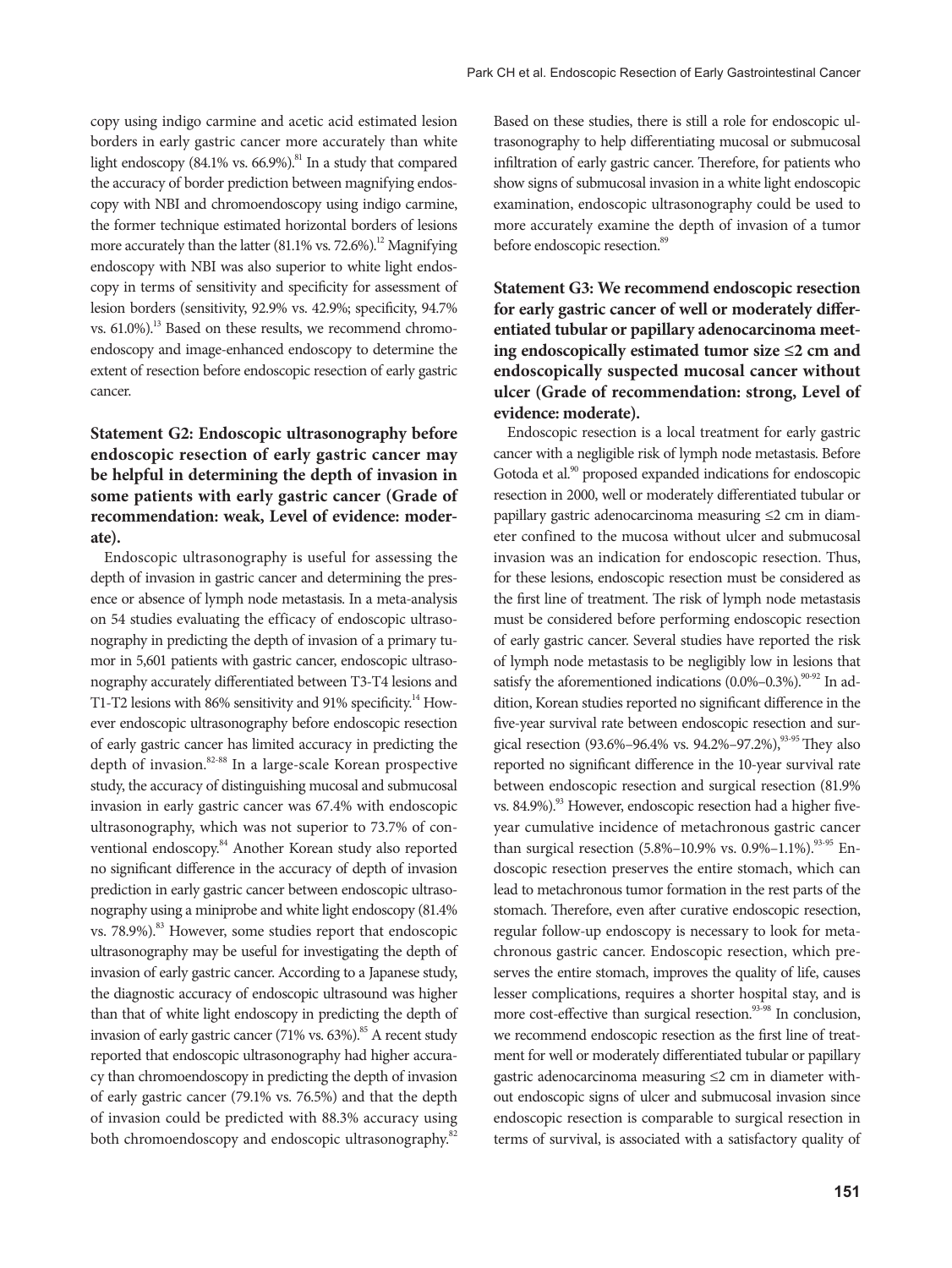

life, and is economical.<sup>93-96</sup>

**Statement G4: We suggest endoscopic resection for early gastric cancer of well or moderately differentiated tubular or papillary adenocarcinoma with the following endoscopic findings: (1) mucosal cancer >2 cm without ulcer, or (2) mucosal cancer ≤3 cm with ulcer (Grade of recommendation: weak, Level of evidence: moderate).**

The World Health Organization (WHO) histological classification of gastric cancer published in 2000 is widely accepted as the standard classification system for gastric cancer, which defines undifferentiated carcinoma as carcinomas without glandular differentiation and squamous epithelial differentiation. However, most studies on endoscopic resection have classified well or moderately differentiated tubular or papillary adenocarcinoma as differentiated type adenocarcinoma and poorly differentiated tubular adenocarcinoma and poorly cohesive carcinoma as undifferentiated type adenocarcinoma. Expansion of existing indications for endoscopic resection should be considered only if there is no difference in the survival rates between endoscopic resection and standard surgical treatment. In addition, surgery-related mortalities must be compared and reviewed to determine the permissible range of risk of lymph node metastasis. The risk of lymph node metastasis is generally estimated based on the size of tumor, histologic type and grade, depth of invasion, and presence or absence of lymphovascular invasion. The risk of lymph node metastasis and distant metastasis has been reported to be 0.0%–0.21% for well or moderately differentiated tubular or papillary gastric mucosal adenocarcinoma measuring >2 cm without ulcers or mucosal cancer measuring ≤3 cm with ulcers if the endoscopically resected tumor shows a negative resection margin and no lymphovascular invasion. Considering that the risk of lymph node or distant metastasis (0.0%–0.21%) is similar to the mortality of gastrectomy (0.1%–0.3%), endoscopic resection may be considered for the lesions described above.<sup>99-101</sup> Additionally, studies reported no significant difference between the five-year survival rate of surgical resection and endoscopic resection (92.0%–97.2% vs. 93.3%–96.4%), indicating that endoscopic resection is considered curative for the aforementioned lesions with no requirement of further treatment.<sup>95,100,102-109</sup>

Surgical resection is the standard treatment for clinically suspected submucosal invasive gastric cancer in preoperative evaluation. However, studies analyzing pathologic results of patients who underwent gastrectomy due to preoperatively suspected submucosal invasion reported that 28.8%–43.0% of these lesions could have been treated with endoscopic resection.<sup>110,111</sup> Therefore, further research is needed regarding treatment methods for preoperatively suspected submucosal invasive early gastric cancer.

**Statement G5: We suggest endoscopic resection for poorly differentiated tubular adenocarcinoma, poorly cohesive carcinoma, or signet ring cell carcinoma meeting the following endoscopic findings: endoscopically estimated tumor size ≤2 cm, endoscopically mucosal cancer, and no ulcer in the tumor (Grade of recommendation: weak, Level of evidence: low).**

Undifferentiated type adenocarcinoma including poorly differentiated tubular adenocarcinoma, poorly cohesive carcinoma and signet ring cell carcinoma of the stomach has not been accepted as an indication for endoscopic resection due to reports that undifferentiated type adenocarcinoma is associated with a high risk of lymph node metastasis.<sup>112,113</sup> However, retrospective studies reported a low incidence of extragastric metastasis during follow-up and high five-year survival rates of 95.0%–98.6% among patients who underwent endoscopic resection for undifferentiated type adenocarcinoma with mucosal invasion, no ulcer and  $\leq$  2 cm in size.<sup>100,114-118</sup> Studies also reported no significant difference in long-term outcomes between endoscopic resection and surgical resection for the aforementioned lesions.<sup>95,100,103,118</sup> Thus, endoscopic resection may be recommended for undifferentiated type gastric adenocarcinoma with mucosal invasion, no ulcer and ≤2 cm in size. However, since undifferentiated type adenocarcinoma tends to have unclear borders that contribute to low curative resection rates  $(45.1\% - 70\%)$ ,<sup>115,116</sup> it is important to clearly identify borders and secure a sufficient resection margin during endoscopic resection. In addition, even in undifferentiated type adenocarcinoma, poorly differentiated tubular adenocarcinoma, poorly cohesive carcinoma and signet ring cell carcinoma can have different biological behaviors, and further studies in this field are needed.

**Statement G6: We recommend prophylactic hemostasis of visible vessels on the post-resection ulcer caused by endoscopic resection of early gastric cancer to lower the risk of delayed bleeding (Grade of recommendation: strong, Level of evidence: low).**

**Statement G7: We recommend proton pump inhibitors to decrease the risk of symptoms and complications associated with iatrogenic ulcers caused by endoscopic resection of early gastric cancer (Grade of recommendation: strong, Level of evidence: high).**

Reports on the incidence of bleeding associated with endoscopic resection vary depending on the definition of bleeding.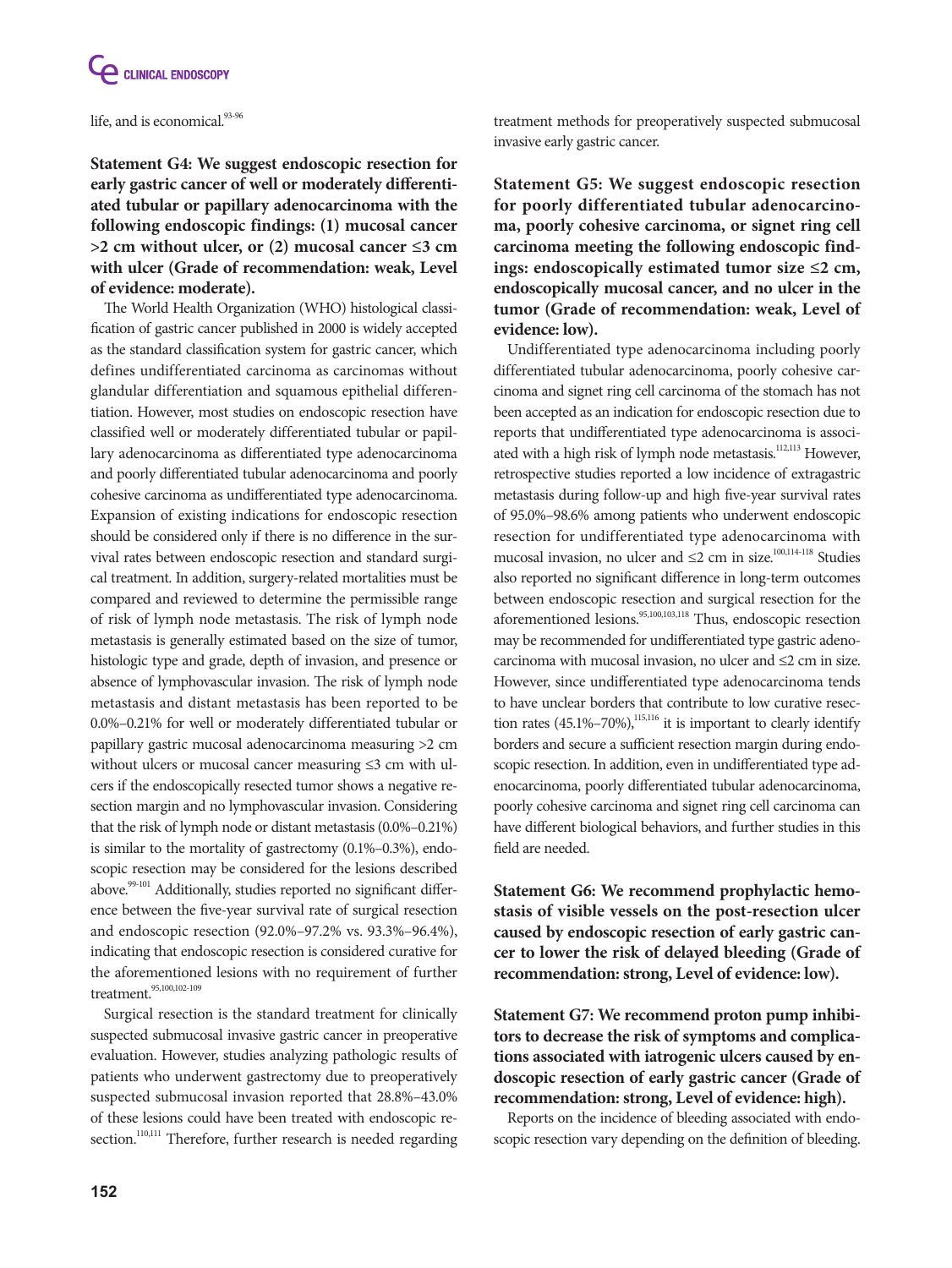Serious immediate bleeding that requires an intraprocedural blood transfusion or surgical treatment has been reported in <1% of patients.119 Delayed bleeding that occurs after endoscopic resection is defined as bleeding from an iatrogenic ulcer that requires hemostasis, and its incidence has been reported to be 1.3%–11.9%. Delayed bleeding usually occurs within 24 hours after endoscopic resection but can occur up to 2 weeks after endoscopic resection.<sup>120,121</sup> Prophylactic coagulation of visible vessels exposed on the base of an iatrogenic ulcer after endoscopic resection can effectively prevent delayed bleeding. One retrospective study reported a 2.47-fold increase in the risk of delayed bleeding when prophylactic coagulation was not performed.122 However, excessive prophylactic coagulation can increase the risk of post-coagulation syndrome or delayed perforation.<sup>123,124</sup>

Postoperative administration of proton pump inhibitors or histamine 2 (H<sub>2</sub>) receptor blockers can prevent delayed bleeding. Whether one drug is more effective than the other is unclear with some studies reporting proton pump inhibitors to be more effective in treating iatrogenic ulcers related to endoscopic resection,<sup>125,126</sup> and others reporting the two drugs to be on a par with one another. $127,128$  One meta-analysis reported no difference between proton pump inhibitors and H<sub>2</sub> receptor blockers in their ability to treat iatrogenic ulcers and relieve symptoms but reported a significantly lower incidence of delayed bleeding in patients who were administered proton pump inhibitors (OR, 0.49; 95% CI, 0.25–0.95).<sup>129</sup> Various reports regarding the dose and administration period of proton pump inhibitors for iatrogenic ulcers and concomitant use of mucosal protective agents are available.<sup>130-142</sup> Randomized trials reported that administration of proton pump inhibitors before endoscopic resection is not effective in preventing delayed bleeding and that second look endoscopy also did not effectively prevent delayed bleeding.<sup>143-145</sup>

## **Statement G8: We recommend endoscopic closure as the first treatment option for perforation that occurred during endoscopic resection of early gastric cancer (Grade of recommendation: strong, Level of evidence: low).**

The incidence of perforation resulting from excessive damage to the muscularis propria during endoscopic resection is 1.2%–5.2% and that of delayed perforation that occurs after endoscopic resection is reported at below 0.5%. The risk of intraoperative perforation varies depending on the location and size of the lesion.<sup>146</sup> Closure by endoscopic clipping effectively treats intraoperative perforation, and conservative treatments such as fasting and antibiotic administration after successful endoscopic closure usually lead to symptom relief without the need for additional surgical treatments.147-149 However, surgical

treatment must be considered in case of unsuccessful closure, signs of generalized peritonitis, or delayed perforation.<sup>150</sup> The endoscopic closure must be performed by an experienced endoscopist. If a patient becomes hemodynamically unstable or has respiratory problems due to tension pneumoperitoneum, rapid decompression of the intra-abdominal pressure using a percutaneous aspiration and/or drainage of intra-abdominal free air is required.<sup>151</sup> It may also be useful to switch from oxygen to carbon dioxide infusion during endoscopy when perforation occurs.<sup>152</sup>

**Statement G9: We recommend surgical gastrectomy if histopathological evaluation after endoscopic resection of early gastric cancer meets the criteria for non-curative resection. An exception applies if cancer invasion is observed at the horizontal resection margin only (Grade of recommendation: strong, Level of evidence: moderate).**

**Statement G10: We recommend additional endoscopic management rather than surgical gastrectomy if histopathological evaluation of endoscopically resected early gastric cancer specimen shows positive involvement at the horizontal resection margin without any other findings compatible with non-curative resection (Grade of recommendation: strong, Level of evidence: moderate).**

Curative resection of an absolute indication lesion is assumed when well or moderately differentiated tubular or papillary adenocarcinoma confined to the mucosa measuring <2 cm with no histopathological evidence of lymphovascular invasion and ulcers and a negative resection margin is observed following endoscopic *en bloc* resection of a lesion. Curative resection of an expanded indication lesion is considered when any of the following conditions are observed after *en bloc* resection: (1) differentiated type mucosal adenocarcinoma such as well or moderately differentiated tubular or papillary adenocarcinoma with a negative resection margin and ulcers of ≥2 cm and without lymphovascular invasion; (2) mucosal adenocarcinoma of  $\leq$ 3 cm accompanied by ulcers; (3) submucosal invasive cancer of ≤3 cm with submucosal invasion depth  $\leq 500$  µm; or (4) undifferentiated type adenocarcinoma such as poorly differentiated tubular adenocarcinoma, poorly cohesive carcinoma, and signet ring cell carcinoma measuring ≤2 cm confined to the mucosa. Lesions that do not meet these criteria for curative resection are considered to have undergone non-curative resection.<sup>1,120,153</sup> The risk of lymph node metastasis is reported to be 2.6%–3.0% for differentiated type adenocarcinoma that satisfy the criteria for non-curative resection, with the exception of differentiated type adeno-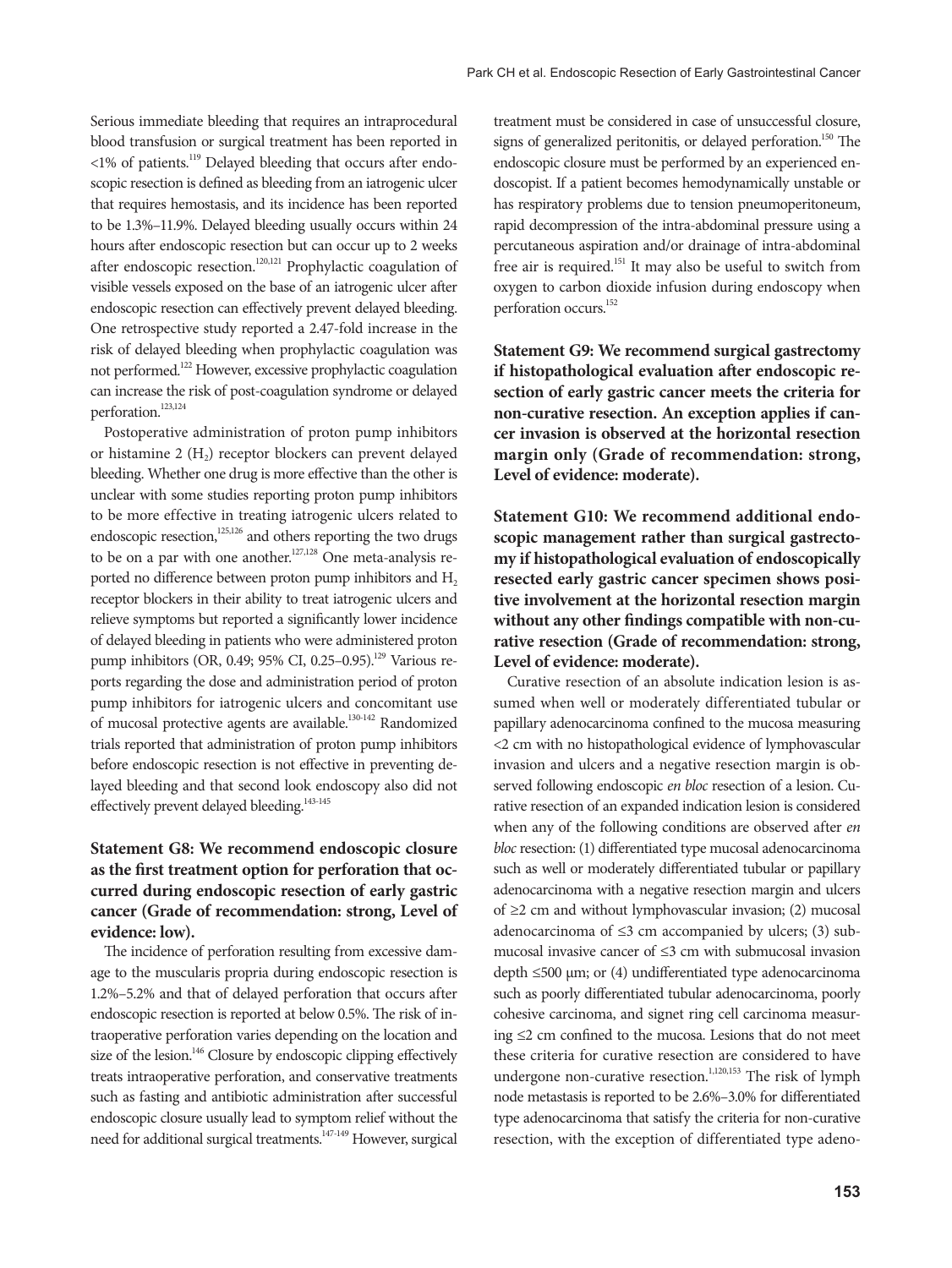carcinoma with a positive horizontal resection margin, and 5%–20% for undifferentiated type adenocarcinoma.<sup>90,154,155</sup> In a large-scale cohort study on patients who received additional surgical treatments due to non-curative resection, lymphatic invasion was associated with the highest risk of lymph node metastasis. Large tumor size, positive vertical resection margin, vascular invasion, and submucosal invasion depth >500 µm are reported to increase the risk of lymph node metastasis to a similar extent.<sup>156</sup> Many studies have demonstrated that lymphovascular invasion is an important risk factor of lymph node metastasis.157-159 Considering the risk of lymph node metastasis, patients may require additional surgical gastrectomy including regional lymphadenectomy when they satisfy the criteria for non-curative resection, with the exception of having a positive horizontal resection margin only. Differentiated type mucosal adenocarcinomas less than 2 cm in size that show lymphovascular invasion are reported to have low risk of lymph node metastasis, in which case the need for additional surgical procedures is not clear.<sup>160</sup> Although some studies comparing surgical resection following non-curative resection vs. no surgery reported no additional benefits of additional surgery,<sup>161-163</sup> most retrospective studies have reported an increase in overall survival and disease-specific survival in patients who underwent surgical resection<sup>158,159,164-167</sup> Furthermore, additional surgical resection following non-curative endoscopic resection has also been reported to increase survival among patients of advanced age.<sup>168-170</sup>

Differentiated type adenocarcinoma with a positive horizontal resection margin that meet all the other criteria for curative resection following *en bloc* resection is associated with a low risk of lymph node metastasis. A cohort study that followed up patients who had this type of cancer and did not receive additional treatments reported low five-year recurrence rates among these patients and that recurrent tumors could be curatively treated without any mortality associated with gastric cancer.<sup>171</sup> Therefore, additional endoscopic resection or argon plasma coagulation treatment may be used instead of surgical resection for tumors with a positive horizontal resection margin. Retrospective cohort studies reported favorable prognoses following these endoscopic treatments and suggested that additional endoscopic treatments within 3 months after the initial endoscopic resection are associated with low recurrence rates.<sup>172-174</sup> However, it is impossible to determine whether resection is curative following argon plasma coagulation since histological evaluation is impossible; thus, a close follow-up is required after argon plasma coagulation.

# **Statement G11: We recommend** *Helicobacter pylori*  **eradication treatment after endoscopic resection of early gastric cancer in** *H. pylori***-infected patients**

# **(Grade of recommendation: strong, Level of evidence: high).**

*H. pylori* eradication may be considered for patients who test positive for *H. pylori* following an endoscopic treatment of early gastric cancer to reduce the risk of metachronous recurrence. Fukase et al. reported that *H. pylori* eradication significantly reduced the risk of metachronous gastric cancer in patients with early gastric cancer after endoscopic resection in their multicenter randomized controlled study in 2008 (hazard ratio [HR], 0.339; 95% CI, 0.157-0.729).<sup>175</sup> Based on this study, most clinical practice guidelines recommend *H. pylori* eradication after endoscopic resection of early gastric cancer.<sup>176-180</sup> Four meta-analyses investigating whether *H. pylori* eradication after endoscopic resection of early gastric cancer prevents metachronous gastric cancer reported that *H. pylori* eradication significantly reduces the risk of metachronous gastric cancer to 0.42-0.51.<sup>181-184</sup> A Korean prospective randomized double-blind, placebo-controlled trial published in 2018 also showed that 50% and 68% of metachronous gastric cancer was reduced in patients who received eradication therapy and for those in whom eradication was successful after endoscopic treatment of early gastric cancer, respectively.<sup>185</sup> Another Korean prospective randomized study published in 2018 reported a 2.02-fold increase in the risk of metachronous gastric cancer in the control group compared with the eradication group.<sup>186</sup> Therefore, we recommend *H. pylori* eradication following endoscopic resection of early gastric cancer for prevention of metachronous gastric cancer.

# **Statement G12: We recommend regular surveillance endoscopy every 6–12 months for patients who have had curative endoscopic resection of early gastric cancer based on absolute or expanded criteria for early detection of metachronous gastric cancer (Grade of recommendation: strong, Level of evidence: low).**

Surveillance strategy for the patients after endoscopic resection has similar follow-up plans compared with those after surgical gastrectomy. However, more careful follow-up should be performed after endoscopic resection of early gastric cancer as it is associated with high incidence of synchronous multiple gastric cancers and metachronous gastric cancers. The Korean Clinical Practical Guideline for Gastric Cancer recommends patients who undergo endoscopic treatment for early gastric cancer to have a follow-up endoscopic examination on a yearly basis.<sup>187</sup> The Japanese guideline for endoscopic resection for early gastric cancer recommend an endoscopy examination at a 6–12 month interval following curative endoscopic resection to detect metachronous gastric cancer and additionally for those with expanded curative criteria recom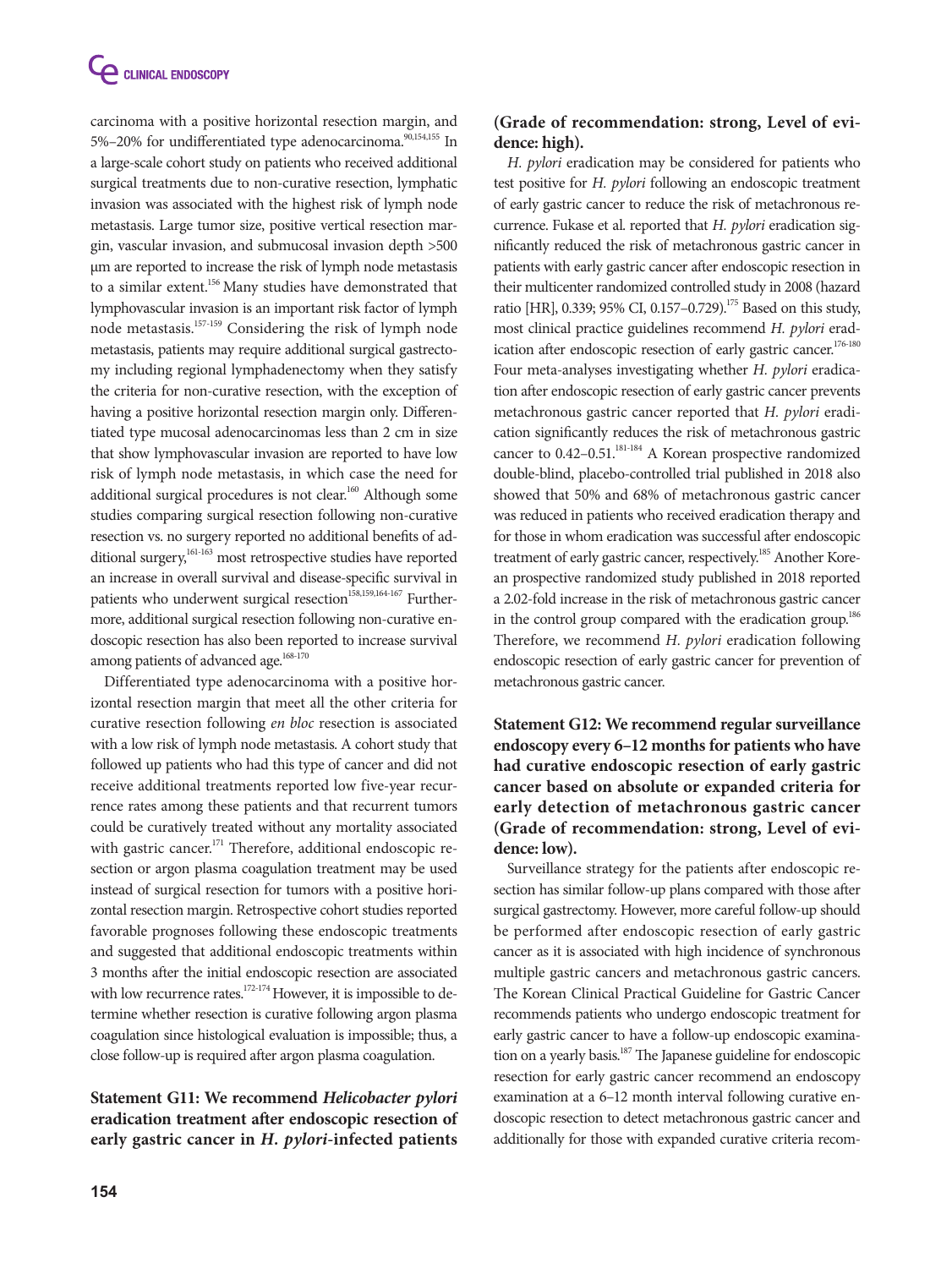mend ultrasonography or CT—also at 6–12 month interval to detect possible metastasis.<sup>7,120</sup> The ESGE guidelines for ESD recommend undergoing the first endoscopic surveillance at 3–6 months after curative endoscopic resection, and regular endoscopic examinations on a yearly basis thereafter.<sup>1</sup> They recommend considering staging abdominal CT scan for expanded indication lesions.<sup>1</sup>

The purpose of follow-up examinations after endoscopic resection is to detect local recurrence at the resection site, synchronous or metachronous gastric cancer, and extra-gastric metastases. One meta-analysis reported the incidence of local recurrence following endoscopic treatment to be 0.3% for ESD and 5.2% for EMR.<sup>49</sup> A Korean multicenter prospective study published in 2018 reported the incidence of local recurrence to be 0.7% in patients who had curative ESD and 2.4% who had non-curative ESD.<sup>188</sup> Thus, since the incidence of local recurrence following curative ESD is below 1%, detecting synchronous or metachronous gastric cancer must be prioritized before detecting local recurrences. Since patients with early gastric cancer who receive endoscopic resection have most of their gastric mucosa intact, they are more prone to developing metachronous and synchronous gastric cancers compared with those after surgical gastrectomy. If synchronous cancer is defined as cancer detected within 1 year after an endoscopic resection, and metachronous cancer as cancer detected starting 1 year after an endoscopic resection, the incidence of the respective cancers is reported to be 0.87%–11.0% and 3.6%– 22.7%.101,189-191 A Japanese study published in 2015 reported the incidence of metachronous recurrence to increase to 9.5%, 13.1%, and 22.7% at 5, 7, and 10 years, respectively, after curative ESD.<sup>191</sup> Another Japanese multicenter study reported the annual average incidence of metachronous gastric cancer to be 3.5%.189 A recently conducted Korean study reported that the annual average incidence of synchronous and metachronous gastric cancer is 2.47%, and that patients who had follow-up examinations for over 1 year were significantly more likely to require surgery for metachronous cancer than patients who underwent follow-up examinations for  $\leq 1$  year.<sup>192</sup> Based on these results, early detection of metachronous and synchronous gastric cancer that develops after endoscopic resection is crucial for a successful follow-up. Patients must undergo follow-up endoscopy every 6–12 months within 5 years after an endoscopic resection for the detection of local recurrence and metachronous or synchronous cancer. It is advisable to continue undergoing follow-up endoscopy after the five-year mark as the risk of metachronous gastric cancer consistently increases even after 5 years.<sup>191,193</sup> Further research is needed to establish more detailed and precise standards regarding the interval and duration of follow-up surveillance endoscopy.

**Statement G13: We suggest regular abdominopelvic computed tomography scan of 6-12 month interval for detection of extra-gastric recurrence after curative endoscopic resection of early gastric cancer based on absolute and expanded criteria (Grade of recommendation: weak, Level of evidence: low).**

Very few clinical practice guidelines on follow-up abdominopelvic CT scan for endoscopic resection of early gastric cancer are available. Japanese guidelines recommend routine ultrasounds or CT at a 6–12-month interval for lesions meeting expanded criteria,<sup>7,120</sup> and ESGE guideline recommends to consider staging abdominopelvic CT for lesions meeting expanded criteria.<sup>1</sup> A Korean study published in 2015 reported lymph node metastases 5 and 4 years after curative resection in two patients with absolute and expanded criteria lesions, respectively.<sup>101</sup> In another Korean study on 15 cases of extra-gastric recurrence published in 2017, 66.7% (4/6) of expanded criteria lesions and 83.3% (5/6) of out-of-indication lesions showed extra-gastric recurrences on CT without any intragastric recurrences, demonstrating the need for follow-up CT in patients with expanded criteria lesions.<sup>194</sup>

However, another Korean study reported detecting extra-gastric lymph node recurrence on CT in only two (one case of absolute criteria and one of expanded criteria) among total of 2,182 patients who underwent curative endoscopic resection, suggesting that CT after curative endoscopic resection is unnecessary for patients who meet expanded criteria considering the cost and radiation dose of CT.<sup>195</sup> In addition, a study that followed up 894 mucosal cancers using endoscopy and abdominopelvic CT following their curative endoscopic resection reported CT signs of recurrence in only two cases, suggesting that CT plays a minimal role in follow-up after endoscopic resection.196 Precise standards for the target subjects and interval of follow-up abdominopelvic CT are yet to be established, and further research is needed in this regard.

#### **Early Colorectal Cancer**

**Statement C1: Poor histologic types (poorly differentiated adenocarcinoma, signet ring cell carcinoma, and mucinous carcinoma), deep submucosal invasion, lymphovascular invasion, and intermediate-to-high–grade tumor budding at the site of deepest invasion are risk factors of lymph node metastasis in early colorectal cancer (Grade of recommendation: strong, Level of evidence: moderate).**

Predicting the risk of potential lymph node metastasis of early colorectal cancer affects the decision of whether to additionally perform a radical surgery following endoscopic or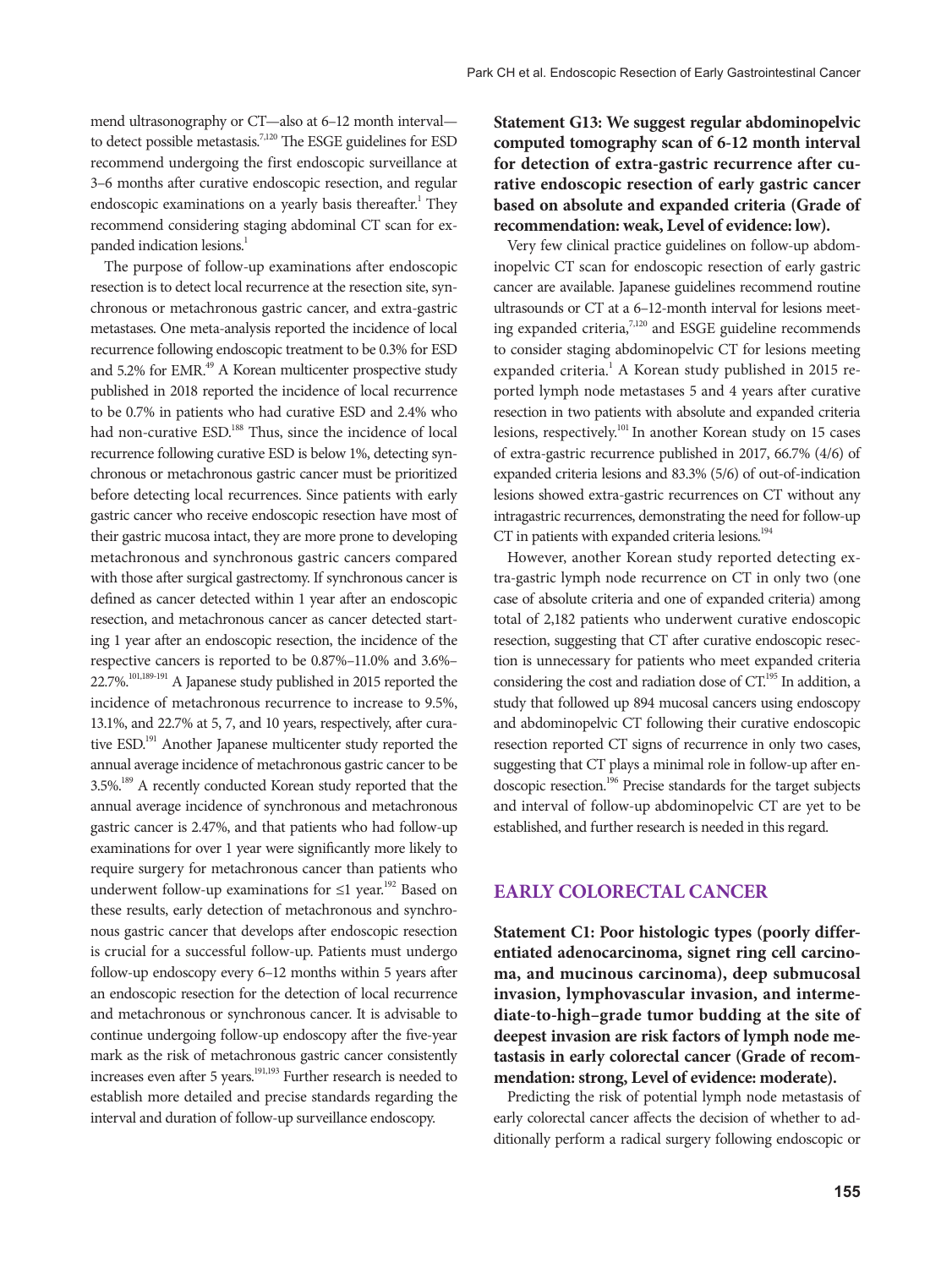surgical local excision of early colorectal cancer. Histologic grades are a traditional predictor of lymph node metastasis of early colorectal cancer. Poor histologic types (poorly differentiated adenocarcinoma, signet ring cell carcinoma, and mucinous carcinoma) are associated with a higher risk of lymph node metastasis than moderately-to-well differentiated adenocarcinoma, and the risk of metastasis increases in proportion to the histologic grade.<sup>197-202</sup> Multivariate analyses have shown that poor histologic types (poorly differentiated adenocarcinoma, signet ring cell carcinoma, mucinous carcinoma) have increased ORs (2.93–45.9) for lymph node metastasis compared with well differentiated adenocarcinomas.<sup>203-205</sup> Four meta-analyses also showed early colorectal cancers with poor histologic types to have an increased risk of lymph node metastasis with ORs ranging between 4.78 and 8.27.<sup>8,206-208</sup>

Well differentiated intramucosal colorectal cancer does not metastasize to the lymph nodes, whereas 6%–20% of early colorectal cancers that invade the submucosa metastasize to the lymph nodes.<sup>8,206-209</sup> In studies using the relative depth of submucosal invasion, pedunculated polyps are classified according to the Haggitt classification, and nonpedunculated polyps are classified using the Kudo or Kikuchi classification based on the depth of invasion.<sup>210-212</sup> The risk of lymph node metastasis increases in proportion to the depth of submucosal invasion determined by these classification methods (Haggitt level 4 and Kudo sm2-3).<sup>197-199,205,209,213,214</sup> In studies that measured the absolute depth of submucosal invasion from the muscularis mucosa and evaluated the risk of lymph node metastasis, depth of vertical invasion of ≥1,000 μm of nonpedunculated cancer were associated with the risk of lymph node metastasis, and the risk increased in proportion to the depth of invasion.201,203,215-219 In meta-analyses evaluating the risk of lymph node metastases in colorectal cancer, depth of submucosal invasion of ≥1,000 μm increased the OR of lymph node metastasis to 3.0–5.93.<sup>8,206-208</sup> However, the risk of metastasis based on the absolute depth of submucosal invasion has a relatively low predictive power.<sup>8,201</sup> For this reason, the width of invasion has been also used as a quantitative measure of the risk of lymph node metastasis to complement the absolute depth of invasion.

In many studies including multivariate analyses, lymphovascular invasion was an independent risk factor for predicting local lymph node metastasis.<sup>198-205,220</sup> There have been five meta-analyses that evaluated the risks for lymph node metastasis according to lymphatic and vascular invasion; lymphatic invasion (OR, 4.15–6.91), vascular invasion (OR, 2.20–4.03), and lymphovascular (either lymphatic or vascular) invasion (OR, 3.9–5.47) all had increased lymph node metastases.<sup>8,206-208,221</sup>

Tumor budding is defined as the presence of a single tumor

cell or a cluster of <5 tumor cells at the tumor-invasive front of resected specimens.222,223 The definition of tumor budding varies between studies, but tumor budding is generally classified as intermediate-to-high if ≥5 tumor buds are observed. Intermediate-to-high grade tumor budding is associated with an increased risk of lymph node metastasis.<sup>198,201,219,224,225</sup> According to some meta-analyses, the presence of tumor budding increases the OR of lymph node metastasis by 3.26–7.74 fold.8,206-208,221,223 A recent large-scale, multi-institutional Japanese study suggests that poorly differentiated clusters at the invasive front are also a useful histologic predictor of lymph node metastasis.201,225 Poorly differentiated clusters are composed of ≥5 cancer cells present at invasive front of the tumor that lack full glandular formation. Therefore, compared with tumor budding, poorly differentiated clusters are more easily recognized in hematoxylin and eosin staining and do not require auxiliary immunohistochemical staining.

**Statement C2: Endoscopic resection of submucosal colorectal cancer with a high risk of lymph node metastasis has a higher recurrence rate than surgical resection. Therefore, we recommend additional surgery if histological signs after endoscopic resection suggest a high risk of lymph node metastasis (Grade of recommendation: strong, Level of evidence: high).**

Early colorectal cancer confined to the mucosa of the large intestine does not metastasize to the lymph nodes. Thus, complete endoscopic resection of a primary tumor eliminates the possibility of recurrence, and no further treatment is required in case of mucosal colorectal cancer. A population-based study conducted in the U.S. reported no difference in the fiveyear survival rate between endoscopic resection and surgical treatment for mucosal or submucosal colorectal cancers ( $\leq$ stage 1) with a longest diameter of  $\leq$ 4 cm.<sup>226</sup> Mounzer et al. also reported no difference in five-year colorectal cancer-specific recurrence-free survival rates (97.6% vs. 97.5%, *p*=0.75) and colorectal cancer-specific mortalities (HR, 1.10; 95% CI, 0.72–1.69; *p*=0.65) between endoscopic resection and surgical treatment for colorectal cancer confined to the mucosa.<sup>227</sup>

However, one study has reported significantly lower recurrence-free survival rates and higher colorectal cancer-specific mortalities for endoscopic resection of submucosal colorectal cancer than for surgical treatment (HR, 2.40; 95% CI, 1.75– 3.29;  $p$ <0.001).<sup>227</sup> In addition, studies comparing endoscopic resection and surgical resection for submucosal colorectal cancer reported local recurrence rates of 2.3%–6.4% for endoscopic resection<sup>228-230</sup> and relatively low local recurrence rates of  $0.9\%$ –1.87% for surgical resection.<sup>228-230</sup> Prognoses after endoscopic and surgical resection depend on whether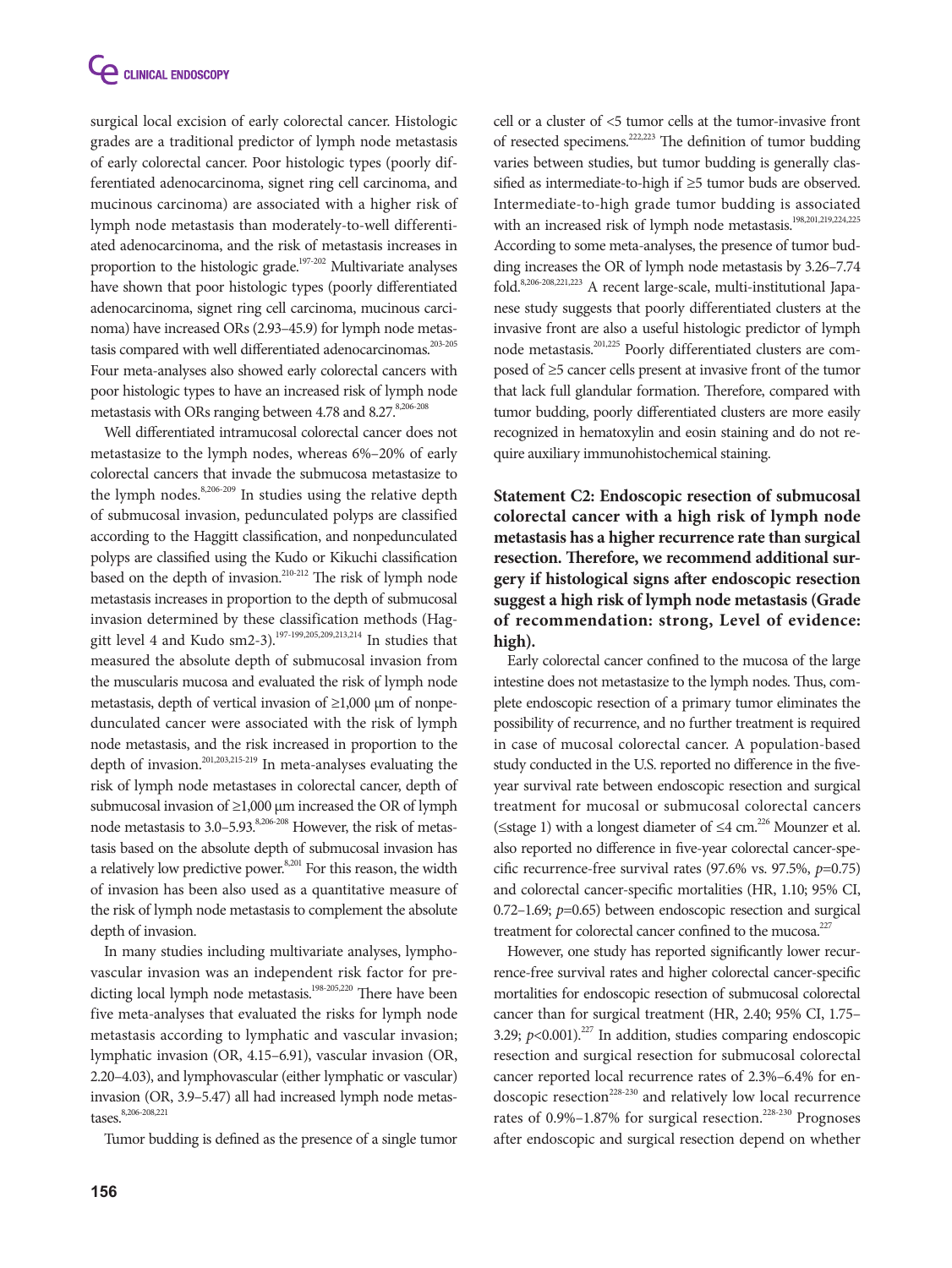the submucosal colorectal cancer is associated with a high risk of lymph node metastasis. A Korean study conducted in 2014 reported no difference between endoscopic resection and surgical resection in the mean 37 months (6–98 months) cumulative incidence of recurrence in case of mucosal and superficial submucosal colorectal cancer with low risks of lymph node metastasis ( $p=0.641$ ).<sup>231</sup> Yoda et al.<sup>232</sup> reported a high five-year recurrence-free survival rate of 98% for lowrisk submucosal colorectal cancer. Conversely, early colorectal cancer accompanied by risk factors of lymph node metastasis was associated with a significantly higher incidence of lymph node metastasis (15.5%) as opposed to when early colorectal cancer was not accompanied by the risk factors (7.1%)  $(p=0.001).$ <sup>229</sup> In another Japanese study,<sup>232</sup> higher five-year recurrence-free survival rates were observed in patients with high-risk, early submucosal colorectal cancer who underwent additional surgery after endoscopic treatment than in those who did not undergo additional surgery (97% vs. 89%, *p*=0.130). Succeeding studies have reported high recurrence rates and significantly lower survival rates for early colorectal cancer accompanied by risk factors of lymph node metastasis that was treated endoscopically only.<sup>233-235</sup> Thus, although endoscopic resection effectively treats mucosal colorectal cancer and submucosal colorectal cancer without the risk factors of lymph node metastasis, additional surgery should be considered for submucosal colorectal cancer with the risk factors of lymph node metastasis.

# **Statement C3: We recommend endoscopic assessment of pit patterns and vascular patterns to estimate the depth of submucosal invasion before endoscopic resection of early colorectal cancer (Grade of recommendation: strong, Level of evidence: high).**

Submucosal colorectal cancer accompanied by risk factors of lymph node metastasis requires surgery. Many studies have investigated the association between the depth of submucosal invasion, which is a risk factor for lymph node metastasis, and

endoscopic features. Estimating the depth of invasion prior to treatment of early colorectal cancer is essential for choosing the appropriate method of surgical or endoscopic treatment, and this can be done using magnifying chromoendoscopy and NBI.

Kudo's pit pattern classification is useful for estimating the depth of submucosal invasion in early colorectal cancer (Table 5). Type V, especially  $V_N$  pit pattern observed by magnifying chromoendoscopy indicates a high possibility of deep submucosal invasion.236-238 Studies analyzing the pit patterns of lesions suspected as early colorectal cancer reported the incidence of submucosal invasion to be mere 1%, 5%, and 8% for type  $III_1$ ,  $III<sub>s</sub>$ , and IV pit patterns, respectively, but 14% for type  $V<sub>I</sub>$  and 80% for type  $V_N$ .<sup>239</sup> The sensitivity of pit patterns in estimating the depth of submucosal invasion varies depending on the macroscopic appearance of the lesions. The diagnostic accuracy of pit pattern for deep submucosal invasion in polypoid, flat, and depressed lesions was 75.8%, 85.7%, and 98.6%, respectively, and are thus useful for diagnosing deep submucosal colorectal cancer and selecting an appropriate treatment method.<sup>240</sup> A meta-analysis on 17 studies that analyzed the diagnostic performance of magnifying chromoendoscopy reported magnifying chromoendoscopy to have 81% sensitivity and 95% specificity in diagnosing deep submucosal invasion.<sup>15</sup> A meta-analysis on nine studies including three abstracts in which magnifying chromoendoscopy had 84% sensitivity and 97% specificity confirmed the diagnostic usefulness of magnifying chromoendoscopy.<sup>241</sup> Indigo carmine and crystal violet are commonly used in magnifying chromoendoscopy with no significant difference in diagnostic accuracy between the two.<sup>15</sup>

NBI is used to examine the microvascular architecture and surface structure. NBI findings suggesting deep submucosal invasion are as follows: completely unclear or amorphous surface pattern, severely irregular thickness and arrangement of capillary vessels, and avascular or loose microvessel areas.<sup>242-244</sup> Several NBI classification systems have been proposed to aid

| Pit pattern<br>classification     | <b>Type I</b>            | <b>Type II</b>                                        | Type $IIIs$                                                  | Type III <sub>L</sub>                                   | <b>Type IV</b>                       | Type $V_i$                                                                                 | Type $V_N$                                          |
|-----------------------------------|--------------------------|-------------------------------------------------------|--------------------------------------------------------------|---------------------------------------------------------|--------------------------------------|--------------------------------------------------------------------------------------------|-----------------------------------------------------|
| Description                       | Round (nor-<br>mal) pits | Asteroid pits                                         | Tubular or<br>round pits,<br>smaller than<br>the normal pits | Tubular or<br>round pits,<br>larger than<br>normal pits | Branched or<br>gyrus-like<br>pits    | Irregular arrange-<br>ment and sizes<br>of type $III_{s}$ , $III_{1}$ ,<br>IV pit patterns | Amorphous or<br>non-struc-<br>tural pit<br>patterns |
| Most likely his- Normal<br>tology |                          | Hyperplastic<br>polyp<br>Sessile serrat-<br>ed lesion | Adenoma<br>Intramucosal<br>carcinoma                         | Adenoma                                                 | Adenoma<br>Intramucosal<br>carcinoma | Intramucosal<br>cancer<br>Superficial sub-<br>mucosal cancer                               | Deep submu-<br>cosal cancer                         |

Table 5. Kudo's Pit Pattern for the Endoscopic Diagnosis of Colorectal Neoplasia<sup>238</sup>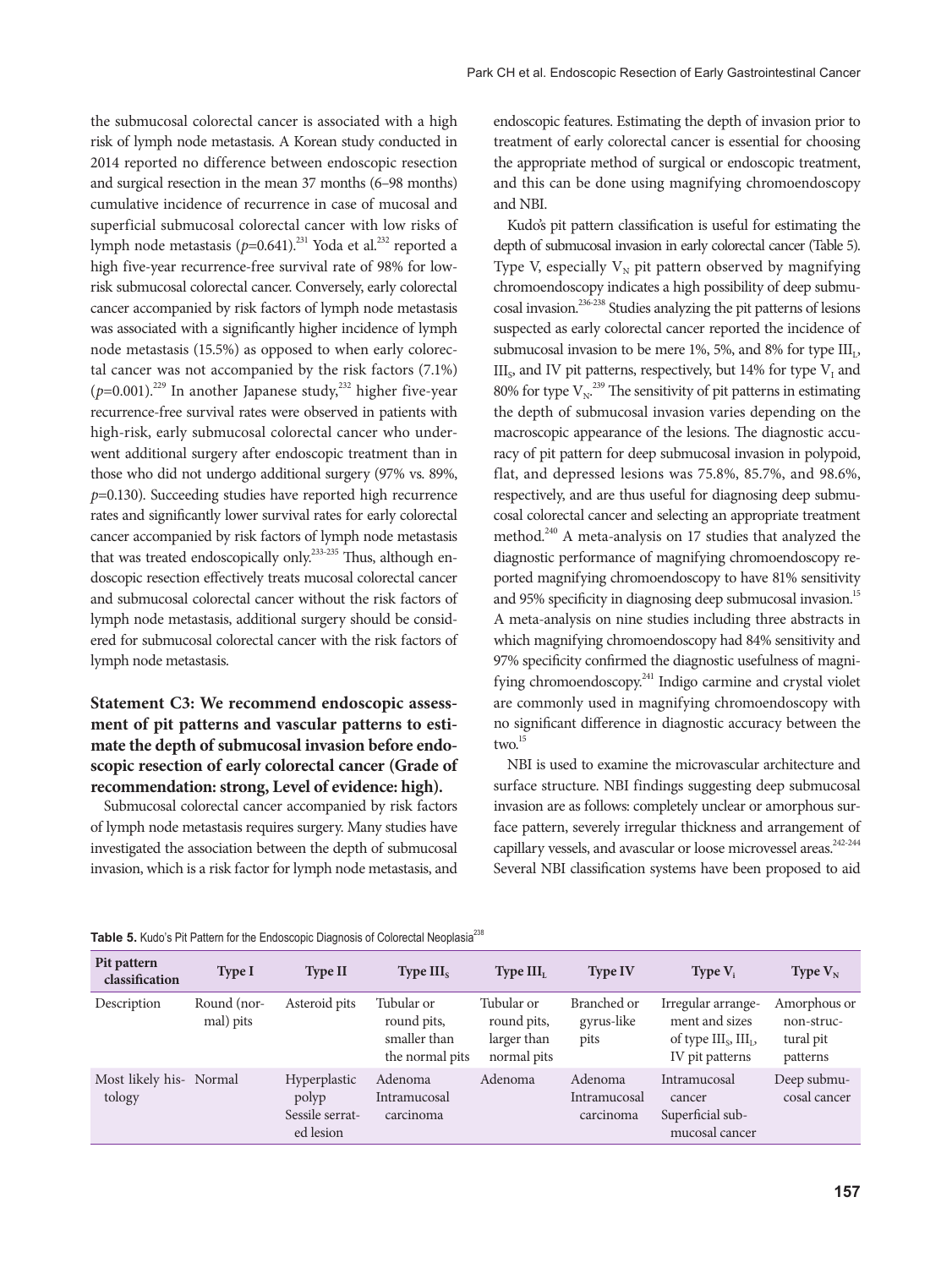optical diagnosis of colorectal tumors, such as Sano's classification, Hiroshima's classification, and later, NBI International Colorectal Endoscopic (NICE) Classification, and the Japan NBI Expert Team Classification (JNET) (Table 6). The sensitivity, specificity, and accuracy of Sano IIIA/IIIB for differentiating intramucosal/superficial submucosal cancer from deep submucosal cancer are 85%, 89%, and 88%, respectively.<sup>245</sup> The diagnostic sensitivity, specificity, and accuracy of Hiroshima class C3 patterns for deep submucosal cancer are 67%, 99%, and 93% with excellent interobserver and intraobserver agreement (kappa =  $0.749$  and  $0.745$ , respectively).<sup>246</sup> JNET type 3 had diagnostic sensitivity, specificity, and accuracy of 55.4%, 99.8%, 96.6%, respectively.<sup>247,248</sup> In a meta-analysis on 13 studies on the accuracy of NBI in diagnosing deep submucosal cancer, NBI had 77% sensitivity and 98% specificity.15 A recent meta-analysis on 17 studies including three abstracts reported NBI to have 74% sensitivity and 98% specificity, $241$  demonstrating that NBI accurately estimates the deep submucosal invasion in early colorectal cancer.

In addition to pit patterns and surface microvascular changes, the hardness of a lesion, deep and irregular depression on the tumor surface, absence of changes in the tumor shape upon air inflation, fold convergence toward the tumor, and non-lifting signs (the submucosa below the lesion does not lift when a solution is injected into the submucosa) are macroscopic signs of deep submucosal cancer.<sup>249,250</sup> The non-lifting sign is reported to indicate submucosal fibrosis or deep submucosal invasion,<sup>251</sup> but it has lower sensitivity and accuracy in predicting deep submucosal cancer than other macroscopic endoscopic findings associated with deep submucosal invasion.<sup>252</sup> Thus, to date, there is insufficient evidence to prove that non-lifting sign is a highly useful predictor of deep submucosal invasion. In a meta-analysis on 6 studies assessing the accuracy of macroscopic appearance in predicting deep submucosal cancer, macroscopic appearance had 80%–98% specificity but only  $18\% - 66\%$  sensitivity.<sup>15</sup> Therefore, magnifying chromoendoscopy and NBI may be more useful for predicting deep submucosal cancer than macroscopic appearance.<sup>15</sup>

A meta-analysis comparing the accuracy of magnifying chromoendoscopy and NBI in predicting deep submucosal cancer reported no difference in sensitivity (magnifying chromoendoscopy 81% vs. NBI 77%, *p*=0.41) and specificity (95% vs. 98%, *p*=0.09) between the two techniques. In a recent meta-analysis on 17 studies including three abstracts, there was no difference in specificity between magnifying chromoendoscopy and NBI, but magnifying chromoendoscopy had a higher sensitivity (84% vs. 74%,  $p<0.01$ ).<sup>253</sup> A questionnaire survey conducted among 30 experts on magnifying and image-enhanced endoscopy showed that magnifying chromoendoscopy is superior to NBI in predicting deep submucosal cancer (88% vs. 83%, *p*=0.0013).<sup>253</sup> However, since most of the studies included in these meta-analyses were conducted in Korea and Japan, further research is needed.

In conclusion, for macroscopic signs of deep submucosal invasion, Kudo  $V_N$  pit patterns, Sano IIIB, Hiroshima C3, and JNET type 3, the risk of deep submucosal invasion is high and primary surgery should be performed. Whereas the pit patterns and the NBI findings have excellent specificity, the sensitivity is relatively low in diagnosing deep submucosal invasion. They may have excellent diagnostic accuracy, but are not substitutes for histopathological features. Thus, if a lesion with high risk features for deep submucosal invasion can be safely and easily resected by endoscopy, endoscopic resection can be tried first and the need for further surgery may be determined based on histopathologic findings of endoscopic resection specimen.

**Statement C4.** *En bloc* **and histologically complete resection should be achieved for endoscopic treatment of a suspected or established early colorectal** 

| <b>INET</b> classifi-<br>cation | <b>INET1</b>                                                           | <b>INET 2A</b>                                                        | <b>INET 2B</b>                                                                 | <b>INET 3</b>                                          |
|---------------------------------|------------------------------------------------------------------------|-----------------------------------------------------------------------|--------------------------------------------------------------------------------|--------------------------------------------------------|
| Vessel pattern                  | Invisible                                                              | Regular caliber<br>Regular distribution<br>(meshed or spiral pattern) | Variable caliber<br>Irregular distribution                                     | Loose vessel areas<br>Interruption of thick<br>vessels |
| Surface pat-<br>tern            | Regular dark or white spots<br>Similar to surrounding<br>normal mucosa | Regular<br>(tubular/branched/papil-<br>lary)                          | Irregular or obscure                                                           | Amorphous area                                         |
| Most likely<br>histology        | Hyperplastic polyp<br>Sessile serrated lesion                          | Low grade intramucosal<br>neoplasia                                   | High-grade intramucosal neoplasia<br>Superficial submucosal invasive<br>cancer | Deep submucosal inva-<br>sive cancer                   |

Table 6. Japanese NBI Expert Team (JNET) Classification for the Endoscopic Diagnosis of Colorectal Neoplasia<sup>246</sup>

JNET, Japan narrow band imaging expert team classification.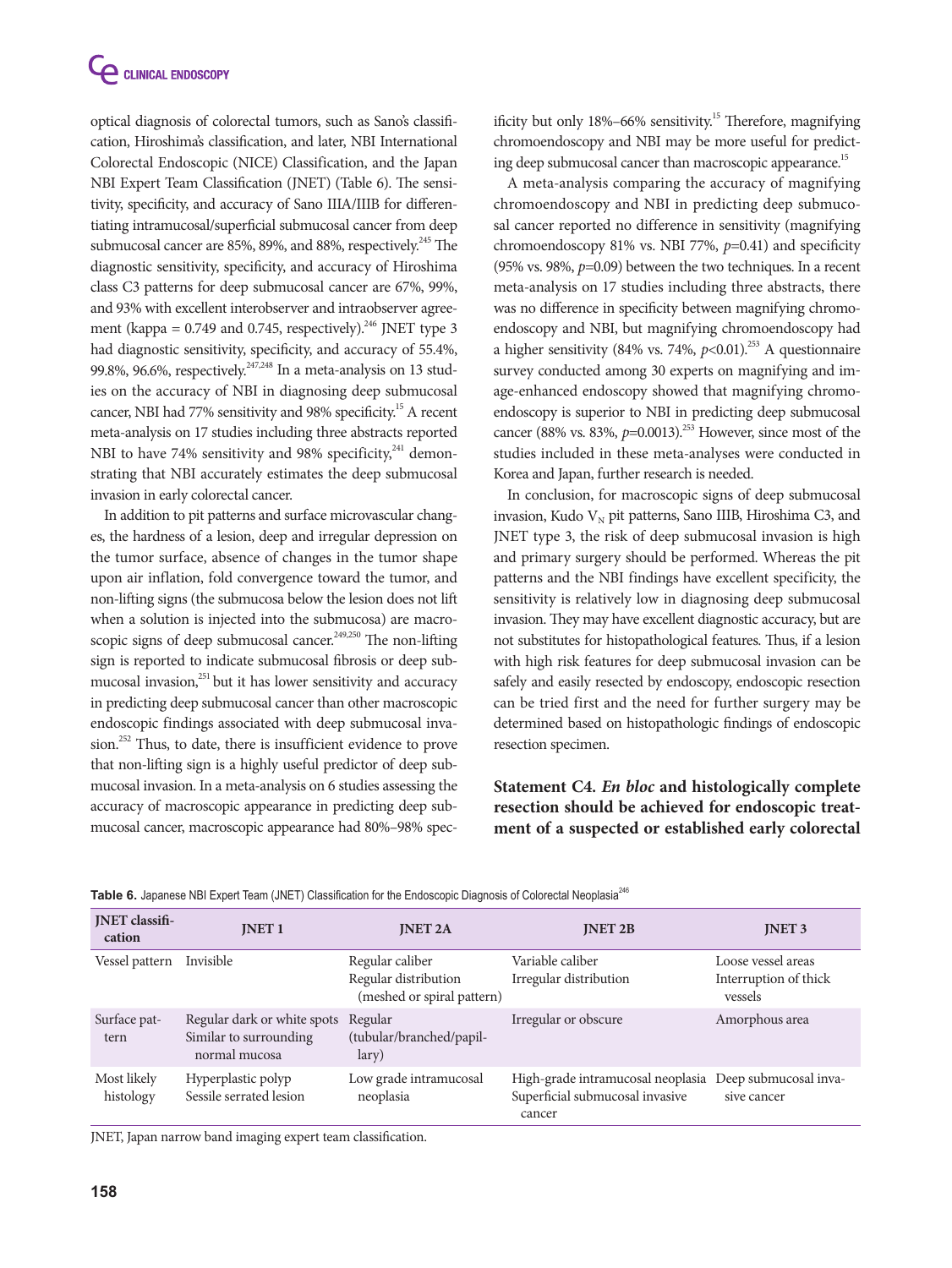## **cancer. We recommend endoscopic submucosal dissection for the treatment of endoscopically resectable early colorectal cancer which cannot be resected** *en bloc* **using endoscopic mucosal resection technique (Grade of recommendation: strong, Level of evidence: moderate).**

Deep submucosal invasion, poor histologic types (poorly differentiated adenocarcinoma, signet ring cell carcinoma, and mucinous carcinoma), lymphovascular invasion, tumor budding/poorly differentiated clusters are risk factors of lymph node metastasis from early colorectal cancer. Additional surgery is required when any of these histopathological signs or histologically incompletely resected submucosal cancer such as positive vertical resection margin is observed following endoscopic resection. *En bloc* resection is important for assessing the need for additional surgery as it increases the rate of curative resection of early colorectal cancer and allows accurate histopathologic evaluation.<sup>49,254-260</sup> In a meta-analysis on studies comparing between ESD and EMR of colorectal lesions conducted by Fujiya et al. in 2015, the rate of *en bloc* resection was 91.7% for ESD and 46.7% for EMR with an OR of 6.84 (95% CI, 3.30–14.18); ESD had a higher *en bloc* resection rate than EMR.<sup>257</sup> In the same study, the rate of curative resection was also significantly higher for ESD (80.3%) than for EMR (42.3%) with an OR of 4.26 (95% CI, 3.77–6.57).<sup>257</sup> In a meta-analysis on studies comparing ESD and EMR for sessile colorectal lesions measuring ≥20 mm conducted by Arezzo et al. in 2016, the rate of *en bloc* resection was 89.9% for ESD and 34.9% for EMR with a relative risk of 1.93 (95% CI,  $1.46-2.54$ ).<sup>258</sup> Additionally, the rate of R0 resection was 79.6% for ESD and 36.2% for EMR with a relative risk of 2.01 (95% CI, 1.76–2.29). Based on these results, Arezzo et al. concluded that ESD is superior to EMR for *en bloc* resection and R0 resection of sessile colorectal lesions measuring  $\geq$ 20 mm.<sup>258</sup>

Reports on the complications of colon polypectomy including bleeding and perforation have varied between studies.<sup>257-259</sup> One meta-analysis reported the incidence of perforation to be higher for ESD (4.0%–5.7%) than for EMR (0.8%–1.4%).<sup>259</sup> Most complications occurring after ESD can be treated endoscopically, and <1% of all colorectal lesions require surgery due to complications of ESD; therefore, ESD is acceptably safe considering the high efficacy of the procedure.<sup>261</sup> However, the risk of complications and the rate of *en bloc* or curative resection significantly depend on the operator's level of experience since ESD of colorectal lesions is more difficult to perform than other polypectomy methods of colorectal lesions.<sup>262,263</sup> Therefore, physicians experienced in therapeutic endoscopy after sufficient training of ESD must perform colorectal ESD in clinical settings where they can cope with emergency situations due to ESD-related complications.<sup>262-266</sup>

#### **Conclusions**

Endoscopic resection of early gastrointestinal cancer causes fewer adverse events, requires a shorter hospital stay, does not require bowel resection, and is more economical than surgical resection. However, endoscopic resection is not indicated for all patients with early gastrointestinal cancer. It is important to select patients with early gastrointestinal cancer that can be treated by endoscopic resection. Furthermore, excellent long-term outcomes can be ensured only via appropriate post-resection care such as additional surgery if necessary and regular follow-up after endoscopic resection. This clinical practice guideline proposes a standard treatment process for gastroenterologists performing endoscopic resection, thereby contributing to the prevention of unnecessary health care or inappropriate treatments and to the provision of relevant clinical recommendations for endoscopic resection of early gastrointestinal cancer.

#### Conflicts of Interest

The authors have no financial conflicts of interest.

#### **ORCID**

Chan Hyuk Park: https://orcid.org/0000-0003-3824-3481 Dong-Hoon Yang: https://orcid.org/0000-0001-7756-2704 Jong Wook Kim: https://orcid.org/0000-0003-0505-2697 Jie-Hyun Kim: https://orcid.org/0000-0002-9198-3326 Ji Hyun Kim: https://orcid.org/0000-0003-0861-2792 Yang Won Min: https://orcid.org/0000-0001-7471-1305 Si Hyung Lee: https://orcid.org/0000-0001-7221-7506 Jung Ho Bae: https://orcid.org/0000-0001-7669-1213 Hyunsoo Chung: https://orcid.org/0000-0001-5159-357X Kee Don Choi: https://orcid.org/0000-0002-2517-4109 Jun Chul Park: https://orcid.org/0000-0001-8018-0010 Hyuk Lee: https://orcid.org/0000-0003-4271-7205 Min-Seob Kwak: https://orcid.org/0000-0002-8988-7423 Bun Kim: https://orcid.org/0000-0002-0039-7728 Hyun Jung Lee: https://orcid.org/0000-0003-2764-9339 Hye Seung Lee: https://orcid.org/0000-0002-1667-7986 Miyoung Choi: https://orcid.org/0000-0002-2424-9965 Dong-Ah Park: https://orcid.org/0000-0001-7225-3152 Chan Guk Park: https://orcid.org/0000-0002-9581-2655 Joo Young Cho: https://orcid.org/0000-0002-7182-5806 Soo Teik Lee: https://orcid.org/0000-0002-0758-1923 Hoon Jai Chun: https://orcid.org/0000-0002-5539-361X

# **References**

- 1. Pimentel-Nunes P, Dinis-Ribeiro M, Ponchon T, et al. Endoscopic submucosal dissection: European Society of Gastrointestinal Endoscopy (ESGE) guideline. Endoscopy 2015;47:829-854.
- 2. Eom BW, Jung KW, Won YJ, Yang H, Kim YW. Trends in gastric cancer incidence according to the clinicopathological characteristics in Korea, 1999-2014. Cancer Res Treat 2018;50:1343-1350.
- 3. Kim SG, Lyu DH, Park CM, et al. Current status of endoscopic submucosal dissection for early gastric cancer in Korea: role and benefits.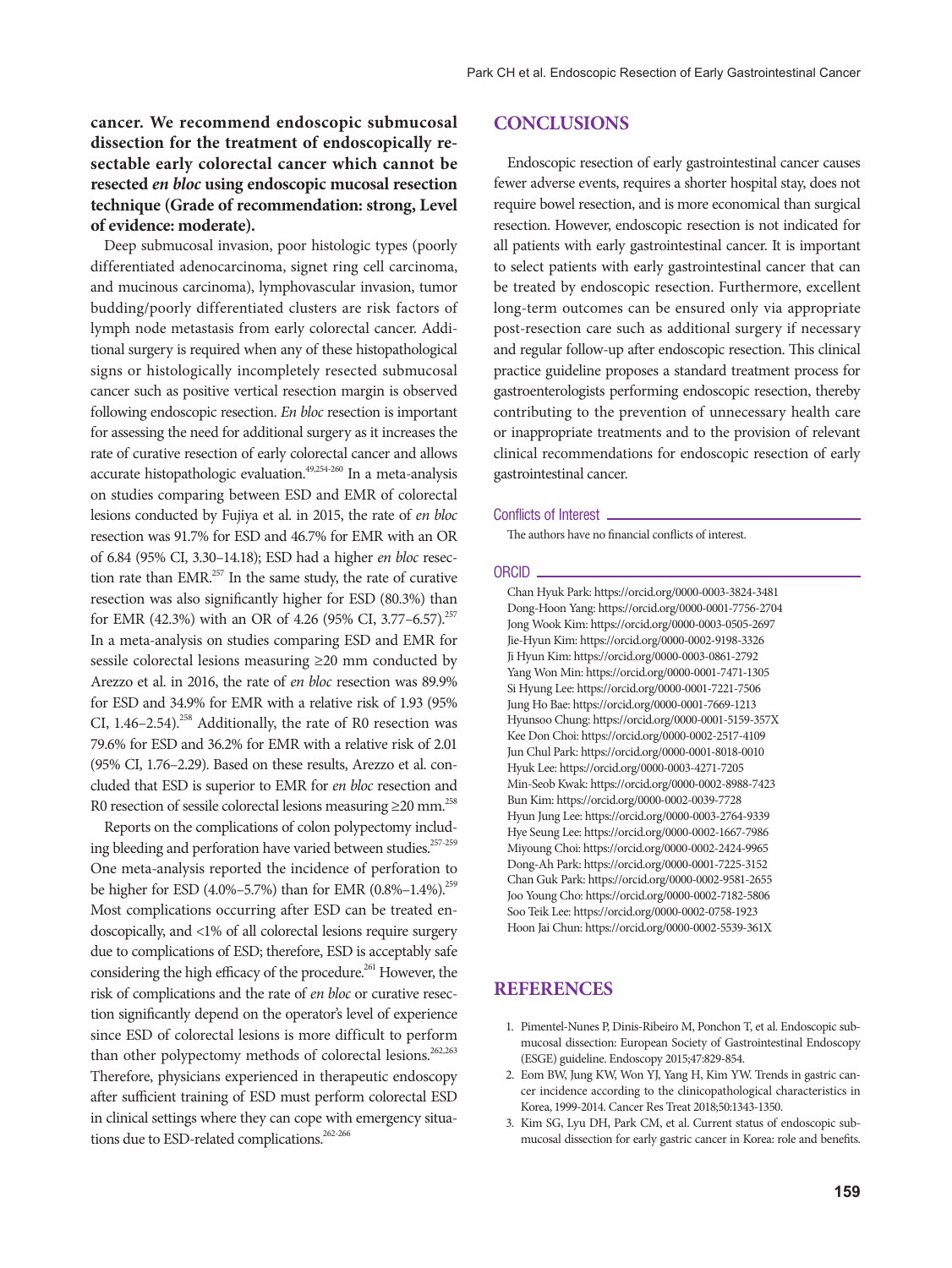**CLINICAL ENDOSCOPY** 

Korean J Intern Med 2019;34:785-793.

- 4. Miyamoto S, Muto M, Hamamoto Y, et al. A new technique for endoscopic mucosal resection with an insulated-tip electrosurgical knife improves the completeness of resection of intramucosal gastric neoplasms. Gastrointest Endosc 2002;55:576-581.
- 5. Bok GH, Cho JY. ESD hands-on course using ex vivo and in vivo models in South Korea. Clin Endosc 2012;45:358-361.
- 6. Park CH, Lee H, Kim DW, et al. Clinical safety of endoscopic submucosal dissection compared with surgery in elderly patients with early gastric cancer: a propensity-matched analysis. Gastrointest Endosc 2014;80:599-609.
- 7. Japanese Gastric Cancer Association. Japanese gastric cancer treatment guidelines 2014 (ver. 4). Gastric Cancer 2017;20:1-19.
- 8. Bosch SL, Teerenstra S, de Wilt JH, Cunningham C, Nagtegaal ID. Predicting lymph node metastasis in pT1 colorectal cancer: a systematic review of risk factors providing rationale for therapy decisions. Endoscopy 2013;45:827-834.
- 9. Kim TJ, Kim ER, Hong SN, Kim YH, Chang DK. Current practices in endoscopic submucosal dissection for colorectal neoplasms: a survey of indications among Korean endoscopists. Intest Res 2017;15:228-235.
- 10. Ebi M, Shimura T, Yamada T, et al. Multicenter, prospective trial of white-light imaging alone versus white-light imaging followed by magnifying endoscopy with narrow-band imaging for the real-time imaging and diagnosis of invasion depth in superficial esophageal squamous cell carcinoma. Gastrointest Endosc 2015;81:1355-1361.e2.
- 11. Ishihara R, Matsuura N, Hanaoka N, et al. Endoscopic imaging modalities for diagnosing invasion depth of superficial esophageal squamous cell carcinoma: a systematic review and meta-analysis. BMC Gastroenterol 2017;17:24.
- 12. Nagahama T, Yao K, Maki S, et al. Usefulness of magnifying endoscopy with narrow-band imaging for determining the horizontal extent of early gastric cancer when there is an unclear margin by chromoendoscopy (with video). Gastrointest Endosc 2011;74:1259-1267.
- 13. Kato M, Kaise M, Yonezawa J, et al. Magnifying endoscopy with narrow-band imaging achieves superior accuracy in the differential diagnosis of superficial gastric lesions identified with white-light endoscopy: a prospective study. Gastrointest Endosc 2010;72:523-529.
- 14. Mocellin S, Marchet A, Nitti D. EUS for the staging of gastric cancer: a meta-analysis. Gastrointest Endosc 2011;73:1122-1134.
- 15. Backes Y, Moss A, Reitsma JB, Siersema PD, Moons LM. Narrow band imaging, magnifying chromoendoscopy, and gross morphological features for the optical diagnosis of T1 colorectal cancer and deep submucosal invasion: a systematic review and meta-analysis. Am J Gastroenterol 2017;112:54-64.
- 16. Ajani JA, D'Amico TA, Bentrem DJ, et al. Esophageal and esophagogastric junction cancers, version 2.2019, NCCN clinical practice guidelines in oncology. J Natl Compr Canc Netw 2019;17:855-883.
- 17. Japan Esophageal Society. Japanese classification of esophageal cancer, 11th edition: part I. Esophagus 2017;14:1-36.
- 18. Sterne JAC, Savović J, Page MJ, et al. RoB 2: a revised tool for assessing risk of bias in randomised trials. BMJ 2019;366:l4898.
- 19. Higgins JPT, Green S. Cochrane handbook for systematic reviews of interventions. Version 5.1.0 [Internet]. London: The Cochrane Collaboration; c2011 [updated 2011 Mar; cited 2019 Jul 26]. Available from: http://handbook-5-1.cochrane.org/.
- 20. Stang A. Critical evaluation of the Newcastle-Ottawa scale for the assessment of the quality of nonrandomized studies in meta-analyses. Eur J Epidemiol 2010;25:603-605.
- 21. Whiting PF, Rutjes AW, Westwood ME, et al. QUADAS-2: a revised tool for the quality assessment of diagnostic accuracy studies. Ann Intern Med 2011;155:529-536.
- 22. Guyatt GH, Oxman AD, Kunz R, et al. Incorporating considerations of resources use into grading recommendations. BMJ 2008;336:1170- 1173.
- 23. Ajani JA, D'Amico TA, Almhanna K, et al. Esophageal and esoph-

agogastric junction cancers, version 1.2015. J Natl Compr Canc Netw 2015;13:194-227.

- 24. Endoscopic Classification Review Group. Update on the paris classification of superficial neoplastic lesions in the digestive tract. Endoscopy 2005;37:570-578.
- 25. Lee WC, Lee TH, Jang JY, et al. Staging accuracy of endoscopic ultrasound performed by nonexpert endosonographers in patients with resectable esophageal squamous cell carcinoma: is it possible? Dis Esophagus 2015;28:574-578.
- 26. Thosani N, Singh H, Kapadia A, et al. Diagnostic accuracy of EUS in differentiating mucosal versus submucosal invasion of superficial esophageal cancers: a systematic review and meta-analysis. Gastrointest Endosc 2012;75:242-253.
- 27. Dhupar R, Rice RD, Correa AM, et al. Endoscopic ultrasound estimates for tumor depth at the gastroesophageal junction are inaccurate: implications for the liberal use of endoscopic resection. Ann Thorac Surg 2015;100:1812-1816.
- 28. Oyama T, Inoue H, Arima M, et al. Prediction of the invasion depth of superficial squamous cell carcinoma based on microvessel morphology: magnifying endoscopic classification of the Japan Esophageal Society. Esophagus 2017;14:105-112.
- 29. Ra J, Paulson EC, Kucharczuk J, et al. Postoperative mortality after esophagectomy for cancer: development of a preoperative risk prediction model. Ann Surg Oncol 2008;15:1577-1584.
- 30. Chang AC, Ji H, Birkmeyer NJ, Orringer MB, Birkmeyer JD. Outcomes after transhiatal and transthoracic esophagectomy for cancer. Ann Thorac Surg 2008;85:424-429.
- 31. Connors RC, Reuben BC, Neumayer LA, Bull DA. Comparing outcomes after transthoracic and transhiatal esophagectomy: a 5-year prospective cohort of 17,395 patients. J Am Coll Surg 2007;205:735- 740.
- 32. Min YW, Lee H, Song BG, et al. Comparison of endoscopic submucosal dissection and surgery for superficial esophageal squamous cell carcinoma: a propensity score-matched analysis. Gastrointest Endosc 2018;88:624-633.
- 33. Zhang Y, Ding H, Chen T, et al. Outcomes of endoscopic submucosal dissection vs esophagectomy for T1 esophageal squamous cell carcinoma in a real-world cohort. Clin Gastroenterol Hepatol 2019;17:73-81. e3.
- 34. Shimizu Y, Omori T, Yokoyama A, et al. Endoscopic diagnosis of early squamous neoplasia of the esophagus with iodine staining: high-grade intra-epithelial neoplasia turns pink within a few minutes. J Gastroenterol Hepatol 2008;23:546-550.
- 35. Ishihara R, Kanzaki H, Iishi H, et al. Pink-color sign in esophageal squamous neoplasia, and speculation regarding the underlying mechanism. World J Gastroenterol 2013;19:4300-4308.
- 36. Uedo N, Fujishiro M, Goda K, et al. Role of narrow band imaging for diagnosis of early-stage esophagogastric cancer: current consensus of experienced endoscopists in Asia-Pacific region. Dig Endosc 2011;23(Suppl 1):58-71.
- 37. Gai W, Jin XF, Du R, Li L, Chai TH. Efficacy of narrow-band imaging in detecting early esophageal cancer and risk factors for its occurrence. Indian J Gastroenterol 2018;37:79-85.
- 38. Goda K, Dobashi A, Yoshimura N, et al. Narrow-band imaging magnifying endoscopy versus Lugol chromoendoscopy with pink-color sign assessment in the diagnosis of superficial esophageal squamous neoplasms: a randomised noninferiority trial. Gastroenterol Res Pract 2015;2015:639462.
- 39. Rice TW, Patil DT, Blackstone EH. 8th edition AJCC/UICC staging of cancers of the esophagus and esophagogastric junction: application to clinical practice. Ann Cardiothorac Surg 2017;6:119-130.
- 40. Puli SR, Reddy JB, Bechtold ML, Antillon D, Ibdah JA, Antillon MR. Staging accuracy of esophageal cancer by endoscopic ultrasound: a meta-analysis and systematic review. World J Gastroenterol 2008;14:1479-1490.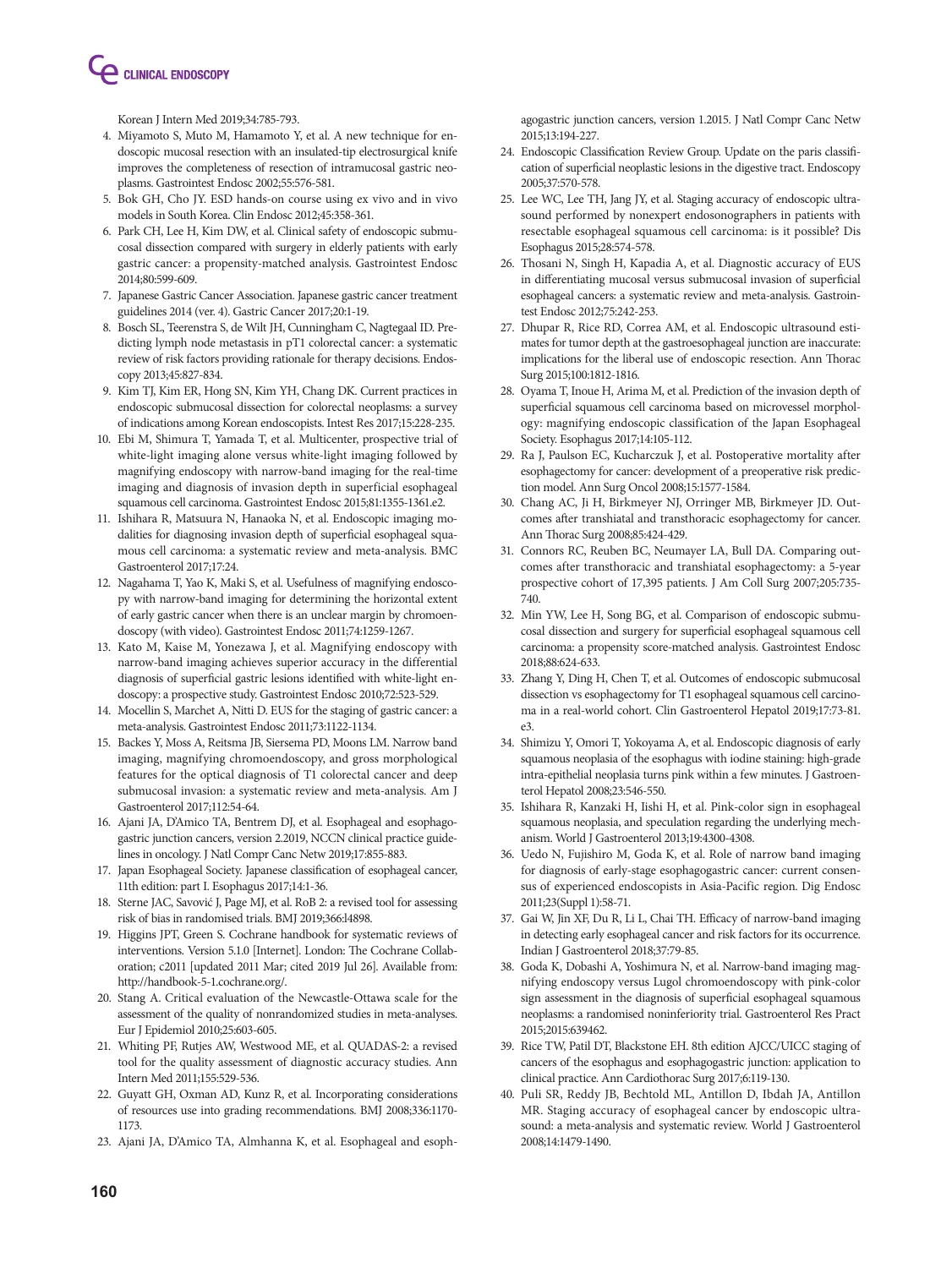- 41. Goda K, Tajiri H, Ikegami M, et al. Magnifying endoscopy with narrow band imaging for predicting the invasion depth of superficial esophageal squamous cell carcinoma. Dis Esophagus 2009;22:453-460.
- 42. Katada C, Tanabe S, Wada T, et al. Retrospective assessment of the diagnostic accuracy of the depth of invasion by narrow band imaging magnifying endoscopy in patients with superficial esophageal squamous cell carcinoma. J Gastrointest Cancer 2019;50:292-297.
- 43. Ishihara R, Iishi H, Uedo N, et al. Comparison of EMR and endoscopic submucosal dissection for en bloc resection of early esophageal cancers in Japan. Gastrointest Endosc 2008;68:1066-1072.
- 44. Takahashi H, Arimura Y, Masao H, et al. Endoscopic submucosal dissection is superior to conventional endoscopic resection as a curative treatment for early squamous cell carcinoma of the esophagus (with video). Gastrointest Endosc 2010;72:255-264, 264.e1-e2.
- 45. Teoh AY, Chiu PW, Yu Ngo DK, Wong SK, Lau JY, Ng EK. Outcomes of endoscopic submucosal dissection versus endoscopic mucosal resection in management of superficial squamous esophageal neoplasms outside Japan. J Clin Gastroenterol 2010;44:e190-e194.
- 46. Urabe Y, Hiyama T, Tanaka S, Yoshihara M, Arihiro K, Chayama K. Advantages of endoscopic submucosal dissection versus endoscopic oblique aspiration mucosectomy for superficial esophageal tumors. J Gastroenterol Hepatol 2011;26:275-280.
- 47. Yamashita T, Zeniya A, Ishii H, et al. Endoscopic mucosal resection using a cap-fitted panendoscope and endoscopic submucosal dissection as optimal endoscopic procedures for superficial esophageal carcinoma. Surg Endosc 2011;25:2541-2546.
- 48. Guo HM, Zhang XQ, Chen M, Huang SL, Zou XP. Endoscopic submucosal dissection vs endoscopic mucosal resection for superficial esophageal cancer. World J Gastroenterol 2014;20:5540-5547.
- 49. Cao Y, Liao C, Tan A, Gao Y, Mo Z, Gao F. Meta-analysis of endoscopic submucosal dissection versus endoscopic mucosal resection for tumors of the gastrointestinal tract. Endoscopy 2009;41:751-757.
- 50. Ono S, Fujishiro M, Niimi K, et al. Predictors of postoperative stricture after esophageal endoscopic submucosal dissection for superficial squamous cell neoplasms. Endoscopy 2009;41:661-665.
- 51. Hashimoto S, Kobayashi M, Takeuchi M, Sato Y, Narisawa R, Aoyagi Y. The efficacy of endoscopic triamcinolone injection for the prevention of esophageal stricture after endoscopic submucosal dissection. Gastrointest Endosc 2011;74:1389-1393.
- 52. Hanaoka N, Ishihara R, Takeuchi Y, et al. Intralesional steroid injection to prevent stricture after endoscopic submucosal dissection for esophageal cancer: a controlled prospective study. Endoscopy 2012;44:1007- 1011.
- 53. Takahashi H, Arimura Y, Okahara S, et al. A randomized controlled trial of endoscopic steroid injection for prophylaxis of esophageal stenoses after extensive endoscopic submucosal dissection. BMC Gastroenterol 2015;15:1.
- 54. Kataoka M, Anzai S, Shirasaki T, et al. Efficacy of short period, low dose oral prednisolone for the prevention of stricture after circumferential endoscopic submucosal dissection (ESD) for esophageal cancer. Endosc Int Open 2015;3:E113-E117.
- 55. Zhou G, Yuan F, Cai J, et al. Efficacy of prednisone for prevention of esophageal stricture after endoscopic submucosal dissection for superficial esophageal squamous cell carcinoma. Thorac Cancer 2017;8:489- 494.
- 56. Yamaguchi N, Isomoto H, Nakayama T, et al. Usefulness of oral prednisolone in the treatment of esophageal stricture after endoscopic submucosal dissection for superficial esophageal squamous cell carcinoma. Gastrointest Endosc 2011;73:1115-1121.
- 57. Sato H, Inoue H, Kobayashi Y, et al. Control of severe strictures after circumferential endoscopic submucosal dissection for esophageal carcinoma: oral steroid therapy with balloon dilation or balloon dilation alone. Gastrointest Endosc 2013;78:250-257.
- 58. Nagami Y, Shiba M, Tominaga K, et al. Locoregional steroid injection prevents stricture formation after endoscopic submucosal dissection

for esophageal cancer: a propensity score matching analysis. Surg Endosc 2016;30:1441-1449.

- 59. Eguchi T, Nakanishi Y, Shimoda T, et al. Histopathological criteria for additional treatment after endoscopic mucosal resection for esophageal cancer: analysis of 464 surgically resected cases. Mod Pathol 2006;19:475-480.
- 60. Akutsu Y, Uesato M, Shuto K, et al. The overall prevalence of metastasis in T1 esophageal squamous cell carcinoma: a retrospective analysis of 295 patients. Ann Surg 2013;257:1032-1038.
- 61. Choi JY, Park YS, Jung HY, et al. Feasibility of endoscopic resection in superficial esophageal squamous carcinoma. Gastrointest Endosc 2011;73:881-889, 889.e1-e2.
- 62. Tachibana M, Yoshimura H, Kinugasa S, et al. Clinicopathological features of superficial squamous cell carcinoma of the esophagus. Am J Surg 1997;174:49-53.
- 63. Endo M, Yoshino K, Kawano T, Nagai K, Inoue H. Clinicopathologic analysis of lymph node metastasis in surgically resected superficial cancer of the thoracic esophagus. Dis Esophagus 2000;13:125-129.
- 64. Araki K, Ohno S, Egashira A, Saeki H, Kawaguchi H, Sugimachi K. Pathologic features of superficial esophageal squamous cell carcinoma with lymph node and distal metastasis. Cancer 2002;94:570-575.
- 65. Bollschweiler E, Baldus SE, Schröder W, et al. High rate of lymph-node metastasis in submucosal esophageal squamous-cell carcinomas and adenocarcinomas. Endoscopy 2006;38:149-156.
- 66. Kim DU, Lee JH, Min BH, et al. Risk factors of lymph node metastasis in T1 esophageal squamous cell carcinoma. J Gastroenterol Hepatol 2008;23:619-625.
- 67. Moriya H, Ohbu M, Kobayashi N, et al. Lymphatic tumor emboli detected by D2-40 immunostaining can more accurately predict lymphnode metastasis. World J Surg 2011;35:2031-2037.
- 68. Yamashina T, Ishihara R, Nagai K, et al. Long-term outcome and metastatic risk after endoscopic resection of superficial esophageal squamous cell carcinoma. Am J Gastroenterol 2013;108:544-551.
- 69. Oyama T, Tomori A, Hotta K, et al. Endoscopic submucosal dissection of early esophageal cancer. Clin Gastroenterol Hepatol 2005;3(7 Suppl 1):S67-S70.
- 70. Katada C, Muto M, Momma K, et al. Clinical outcome after endoscopic mucosal resection for esophageal squamous cell carcinoma invading the muscularis mucosae--a multicenter retrospective cohort study. Endoscopy 2007;39:779-783.
- 71. Park HC, Kim DH, Gong EJ, et al. Ten-year experience of esophageal endoscopic submucosal dissection of superficial esophageal neoplasms in a single center. Korean J Intern Med 2016;31:1064-1072.
- 72. Song BG, Min YW, Cha RR, et al. Endoscopic submucosal dissection under general anesthesia for superficial esophageal squamous cell carcinoma is associated with better clinical outcomes. BMC Gastroenterol 2018;18:80.
- 73. Motoori M, Yano M, Ishihara R, et al. Comparison between radical esophagectomy and definitive chemoradiotherapy in patients with clinical T1bN0M0 esophageal cancer. Ann Surg Oncol 2012;19:2135- 2141.
- 74. Kawaguchi G, Sasamoto R, Abe E, et al. The effectiveness of endoscopic submucosal dissection followed by chemoradiotherapy for superficial esophageal cancer. Radiat Oncol 2015;10:31.
- 75. Ikeda A, Hoshi N, Yoshizaki T, et al. Endoscopic submucosal dissection (ESD) with additional therapy for superficial esophageal cancer with submucosal invasion. Intern Med 2015;54:2803-2813.
- 76. Hamada K, Ishihara R, Yamasaki Y, et al. Efficacy and safety of endoscopic resection followed by chemoradiotherapy for superficial esophageal squamous cell carcinoma: a retrospective study. Clin Transl Gastroenterol 2017;8:e110.
- 77. Kurokawa Y, Muto M, Minashi K, Boku N, Fukuda H. A phase II trial of combined treatment of endoscopic mucosal resection and chemoradiotherapy for clinical stage I esophageal carcinoma: Japan Clinical Oncology Group Study JCOG0508. Jpn J Clin Oncol 2009;39:686-689.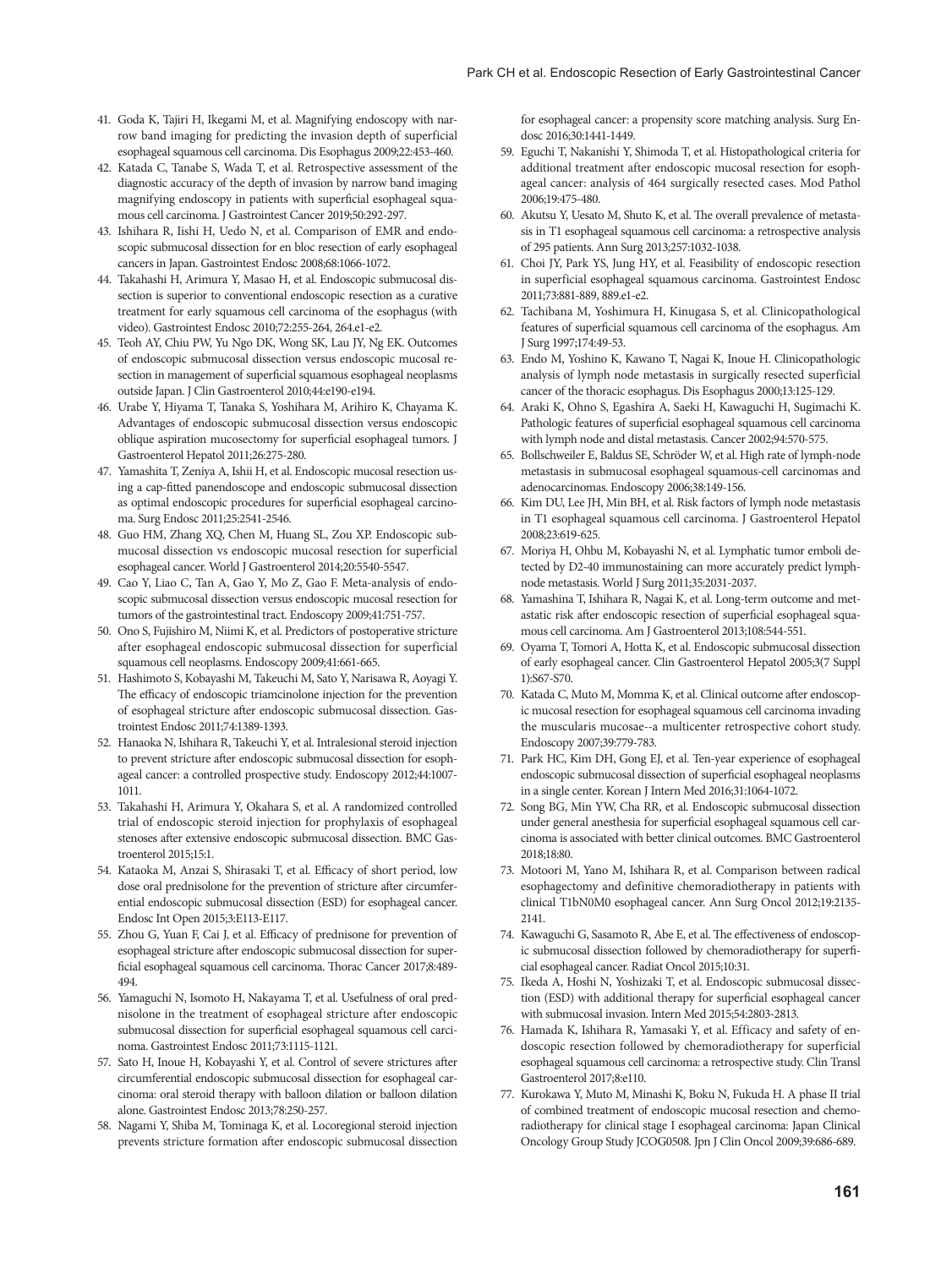# **CLINICAL ENDOSCOPY**

- 78. Minashi K, Nihei K, Mizusawa J, et al. Efficacy of endoscopic resection and selective chemoradiotherapy for stage I esophageal squamous cell carcinoma. Gastroenterology 2019;157:382-390.e3.
- 79. Ezoe Y, Muto M, Uedo N, et al. Magnifying narrowband imaging is more accurate than conventional white-light imaging in diagnosis of gastric mucosal cancer. Gastroenterology 2011;141:2017-2025.e3.
- 80. Kawahara Y, Takenaka R, Okada H, et al. Novel chromoendoscopic method using an acetic acid-indigocarmine mixture for diagnostic accuracy in delineating the margin of early gastric cancers. Dig Endosc 2009;21:14-19.
- 81. Lee BE, Kim GH, Park DY, et al. Acetic acid-indigo carmine chromoendoscopy for delineating early gastric cancers: its usefulness according to histological type. BMC Gastroenterol 2010;10:97.
- 82. Tsujii Y, Kato M, Inoue T, et al. Integrated diagnostic strategy for the invasion depth of early gastric cancer by conventional endoscopy and EUS. Gastrointest Endosc 2015;82:452-459.
- 83. Choi J, Kim SG, Im JP, Kim JS, Jung HC, Song IS. Is endoscopic ultrasonography indispensable in patients with early gastric cancer prior to endoscopic resection? Surg Endosc 2010;24:3177-3185.
- 84. Choi J, Kim SG, Im JP, Kim JS, Jung HC, Song IS. Comparison of endoscopic ultrasonography and conventional endoscopy for prediction of depth of tumor invasion in early gastric cancer. Endoscopy 2010;42:705-713.
- 85. Yanai H, Noguchi T, Mizumachi S, et al. A blind comparison of the effectiveness of endoscopic ultrasonography and endoscopy in staging early gastric cancer. Gut 1999;44:361-365.
- 86. Yanai H, Matsumoto Y, Harada T, et al. Endoscopic ultrasonography and endoscopy for staging depth of invasion in early gastric cancer: a pilot study. Gastrointest Endosc 1997;46:212-216.
- 87. Okada K, Fujisaki J, Kasuga A, et al. Endoscopic ultrasonography is valuable for identifying early gastric cancers meeting expanded-indication criteria for endoscopic submucosal dissection. Surg Endosc 2011;25:841-848.
- 88. Akashi K, Yanai H, Nishikawa J, et al. Ulcerous change decreases the accuracy of endoscopic ultrasonography diagnosis for the invasive depth of early gastric cancer. Int J Gastrointest Cancer 2006;37:133-138.
- 89. Yoshida S, Tanaka S, Kunihiro K, et al. Diagnostic ability of high-frequency ultrasound probe sonography in staging early gastric cancer, especially for submucosal invasion. Abdom Imaging 2005;30:518-523.
- 90. Gotoda T, Yanagisawa A, Sasako M, et al. Incidence of lymph node metastasis from early gastric cancer: estimation with a large number of cases at two large centers. Gastric Cancer 2000;3:219-225.
- 91. Nishizawa T, Yahagi N. Long-term outcomes of using endoscopic submucosal dissection to treat early gastric cancer. Gut Liver 2018;12:119- 124.
- 92. Abdelfatah MM, Barakat M, Lee H, et al. The incidence of lymph node metastasis in early gastric cancer according to the expanded criteria in comparison with the absolute criteria of the Japanese Gastric Cancer Association: a systematic review of the literature and meta-analysis. Gastrointest Endosc 2018;87:338-347.
- 93. Choi KS, Jung HY, Choi KD, et al. EMR versus gastrectomy for intramucosal gastric cancer: comparison of long-term outcomes. Gastrointest Endosc 2011;73:942-948.
- 94. Choi IJ, Lee JH, Kim YI, et al. Long-term outcome comparison of endoscopic resection and surgery in early gastric cancer meeting the absolute indication for endoscopic resection. Gastrointest Endosc 2015;81:333-341.e1.
- 95. Hahn KY, Park CH, Lee YK, et al. Comparative study between endoscopic submucosal dissection and surgery in patients with early gastric cancer. Surg Endosc 2018;32:73-86.
- 96. Choi JH, Kim ES, Lee YJ, et al. Comparison of quality of life and worry of cancer recurrence between endoscopic and surgical treatment for early gastric cancer. Gastrointest Endosc 2015;82:299-307.
- 97. Kim JH, Kim SS, Lee JH, et al. Early detection is important to reduce the economic burden of gastric cancer. J Gastric Cancer 2018;18:82-89.
- 98. Kim YI, Kim YA, Kim CG, et al. Serial intermediate-term quality of life comparison after endoscopic submucosal dissection versus surgery in early gastric cancer patients. Surg Endosc 2018;32:2114-2122.
- 99. Kim TS, Min BH, Kim KM, Lee JH, Rhee PL, Kim JJ. Endoscopic submucosal dissection for papillary adenocarcinoma of the stomach: low curative resection rate but favorable long-term outcomes after curative resection. Gastric Cancer 2019;22:363-368.
- 100. Lee S, Choi KD, Han M, et al. Long-term outcomes of endoscopic submucosal dissection versus surgery in early gastric cancer meeting expanded indication including undifferentiated-type tumors: a criteria-based analysis. Gastric Cancer 2018;21:490-499.
- Min BH, Kim ER, Kim KM, et al. Surveillance strategy based on the incidence and patterns of recurrence after curative endoscopic submucosal dissection for early gastric cancer. Endoscopy 2015;47:784-793.
- 102. Chang JY, Shim KN, Tae CH, et al. Comparison of clinical outcomes after endoscopic submucosal dissection and surgery in the treatment of early gastric cancer: a single-institute study. Medicine (Baltimore) 2017;96:e7210.
- 103. Chiu PW, Teoh AY, To KF, et al. Endoscopic submucosal dissection (ESD) compared with gastrectomy for treatment of early gastric neoplasia: a retrospective cohort study. Surg Endosc 2012;26:3584-3591.
- 104. Cho JH, Cha SW, Kim HG, et al. Long-term outcomes of endoscopic submucosal dissection for early gastric cancer: a comparison study to surgery using propensity score-matched analysis. Surg Endosc 2016;30:3762-3773.
- 105. Feng F, Sun L, Xu G, et al. Is it reasonable to treat early gastric cancer with mucosal infiltration and well differentiation by endoscopic submucosal resection? J Gastrointest Surg 2015;19:2111-2119.
- 106. Fukunaga S, Nagami Y, Shiba M, et al. Long-term prognosis of expanded-indication differentiated-type early gastric cancer treated with endoscopic submucosal dissection or surgery using propensity score analysis. Gastrointest Endosc 2017;85:143-152.
- 107. Gong EJ, Kim DH, Ahn JY, et al. Comparison of long-term outcomes of endoscopic submucosal dissection and surgery for esophagogastric junction adenocarcinoma. Gastric Cancer 2017;20(Suppl 1):84-91.
- 108. Kim YI, Kim YW, Choi IJ, et al. Long-term survival after endoscopic resection versus surgery in early gastric cancers. Endoscopy 2015;47:293-301.
- 109. Pyo JH, Lee H, Min BH, et al. Long-term outcome of endoscopic resection vs. surgery for early gastric cancer: a non-inferiority-matched cohort study. Am J Gastroenterol 2016;111:240-249.
- 110. Fujiya K, Takizawa K, Tokunaga M, et al. The value of diagnostic endoscopic submucosal dissection for patients with clinical submucosal invasive early gastric cancer. Gastric Cancer 2018;21:124-132.
- 111. Lee HD, Chung H, Kim SG, et al. Exploring the possibility of endoscopic submucosal dissection for clinical submucosal invasive early gastric cancers. Surg Endosc 2019;33:4008-4015.
- 112. Kim DY, Joo JK, Ryu SY, Kim YJ, Kim SK. Factors related to lymph node metastasis and surgical strategy used to treat early gastric carcinoma. World J Gastroenterol 2004;10:737-740.
- 113. Kim JH, Lee YC, Kim H, et al. Endoscopic resection for undifferentiated early gastric cancer. Gastrointest Endosc 2009;69:e1-e9.
- 114. Abe S, Oda I, Suzuki H, et al. Short- and long-term outcomes of endoscopic submucosal dissection for undifferentiated early gastric cancer. Endoscopy 2013;45:703-707.
- 115. Ahn JY, Park HJ, Park YS, et al. Endoscopic resection for undifferentiated-type early gastric cancer: immediate endoscopic outcomes and long-term survivals. Dig Dis Sci 2016;61:1158-1164.
- 116. Kim JH, Kim YH, Jung DH, et al. Follow-up outcomes of endoscopic resection for early gastric cancer with undifferentiated histology. Surg Endosc 2014;28:2627-2633.
- 117. Oda I, Oyama T, Abe S, et al. Preliminary results of multicenter questionnaire study on long-term outcomes of curative endoscopic submucosal dissection for early gastric cancer. Dig Endosc 2014;26:214-219.
- 118. Park JC, Lee YK, Kim SY, et al. Long-term outcomes of endoscopic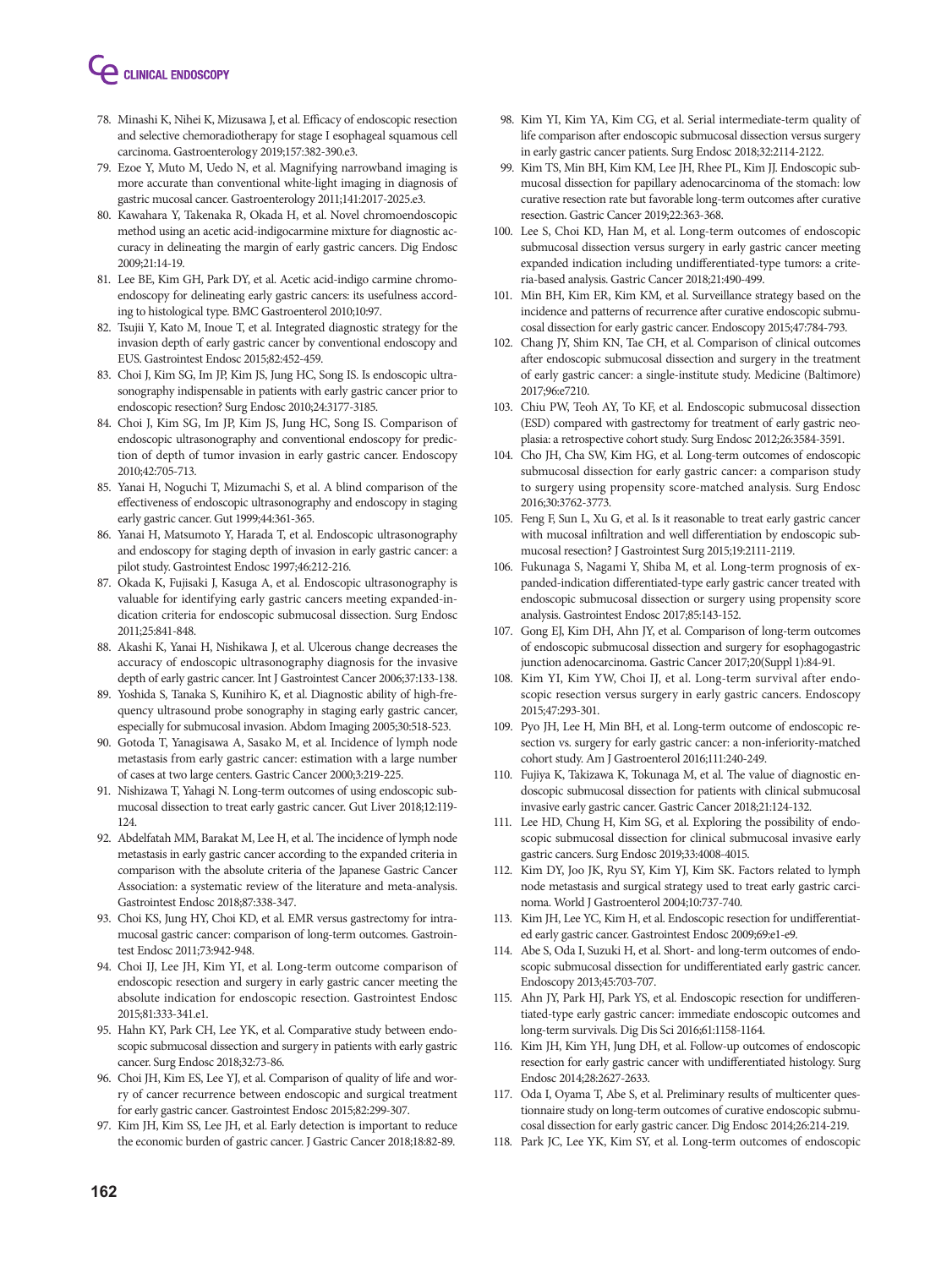submucosal dissection in comparison to surgery in undifferentiated-type intramucosal gastric cancer using propensity score analysis. Surg Endosc 2018;32:2046-2057.

- 119. Fujishiro M, Chiu PW, Wang HP. Role of antisecretory agents for gastric endoscopic submucosal dissection. Dig Endosc 2013;25(Suppl 1): 86-93.
- 120. Ono H, Yao K, Fujishiro M, et al. Guidelines for endoscopic submucosal dissection and endoscopic mucosal resection for early gastric cancer. Dig Endosc 2016;28:3-15.
- 121. Park CH, Lee SK. Preventing and controlling bleeding in gastric endoscopic submucosal dissection. Clin Endosc 2013;46:456-462.
- 122. Takizawa K, Oda I, Gotoda T, et al. Routine coagulation of visible vessels may prevent delayed bleeding after endoscopic submucosal dissection--an analysis of risk factors. Endoscopy 2008;40:179-183.
- 123. Kang SH, Lee K, Lee HW, Park GE, Hong YS, Min BH. Delayed perforation occurring after endoscopic submucosal dissection for early gastric cancer. Clin Endosc 2015;48:251-255.
- 124. Lee H, Cheoi KS, Chung H, et al. Clinical features and predictive factors of coagulation syndrome after endoscopic submucosal dissection for early gastric neoplasm. Gastric Cancer 2012;15:83-90.
- 125. Uedo N, Takeuchi Y, Yamada T, et al. Effect of a proton pump inhibitor or an H2-receptor antagonist on prevention of bleeding from ulcer after endoscopic submucosal dissection of early gastric cancer: a prospective randomized controlled trial. Am J Gastroenterol 2007;102:1610-1616.
- 126. Ye BD, Cheon JH, Choi KD, et al. Omeprazole may be superior to famotidine in the management of iatrogenic ulcer after endoscopic mucosal resection: a prospective randomized controlled trial. Aliment Pharmacol Ther 2006;24:837-843.
- 127. Imaeda H, Hosoe N, Suzuki H, et al. Effect of lansoprazole versus roxatidine on prevention of bleeding and promotion of ulcer healing after endoscopic submucosal dissection for superficial gastric neoplasia. J Gastroenterol 2011;46:1267-1272.
- 128. Tomita T, Kim Y, Yamasaki T, et al. Prospective randomized controlled trial to compare the effects of omeprazole and famotidine in preventing delayed bleeding and promoting ulcer healing after endoscopic submucosal dissection. J Gastroenterol Hepatol 2012;27:1441-1446.
- 129. Yang Z, Wu Q, Liu Z, Wu K, Fan D. Proton pump inhibitors versus histamine-2-receptor antagonists for the management of iatrogenic gastric ulcer after endoscopic mucosal resection or endoscopic submucosal dissection: a meta-analysis of randomized trials. Digestion 2011;84:315-320.
- 130. Arai M, Matsumura T, Okimoto K, et al. Two-week treatment with proton pump inhibitor is sufficient for healing post endoscopic submucosal dissection ulcers. World J Gastroenterol 2014;20:16318-16322.
- 131. Niimi K, Fujishiro M, Goto O, et al. Prospective single-arm trial of two-week rabeprazole treatment for ulcer healing after gastric endoscopic submucosal dissection. Dig Endosc 2012;24:110-116.
- 132. Lee SH, Lee CK, Chung IK, et al. Optimal duration of proton pump inhibitor in the treatment of endoscopic submucosal dissection-induced ulcers: a retrospective analysis and prospective validation study. Dig Dis Sci 2012;57:429-434.
- 133. Shin WG, Kim SJ, Choi MH, et al. Can rebamipide and proton pump inhibitor combination therapy promote the healing of endoscopic submucosal dissection-induced ulcers? A randomized, prospective, multicenter study. Gastrointest Endosc 2012;75:739-747.
- 134. Higuchi K, Takeuchi T, Uedo N, et al. Efficacy and safety of 1-week Helicobacter pylori eradication therapy and 7-week rebamipide treatment after endoscopic submucosal dissection of early gastric cancer in comparison with 8-week PPI standard treatment: a randomized, controlled, prospective, multicenter study. Gastric Cancer 2015;18:612- 617.
- 135. Fujiwara S, Morita Y, Toyonaga T, et al. A randomized controlled trial of rebamipide plus rabeprazole for the healing of artificial ulcers after endoscopic submucosal dissection. J Gastroenterol 2011;46:595-602.
- 136. Jung SW, Kim SY, Choe JW, et al. Standard and double-dose intravenous proton pump inhibitor injections for prevention of bleeding after endoscopic resection. J Gastroenterol Hepatol 2017;32:778-781.
- 137. Park JH, Baek EK, Choi CH, et al. Comparison of the efficacy of 4 and 8-week lansoprazole treatment for ESD-induced gastric ulcers: a randomized, prospective, controlled study. Surg Endosc 2014;28:235- 241.
- 138. Nakamura K, Ihara E, Akiho H, et al. Limited effect of rebamipide in addition to proton pump inhibitor (PPI) in the treatment of post-endoscopic submucosal dissection gastric ulcers: a randomized controlled trial comparing PPI plus rebamipide combination therapy with PPI monotherapy. Gut Liver 2016;10:917-924.
- 139. Kawano S, Okada H, Kawahara Y, et al. Proton pump inhibitor dose-related healing rate of artificial ulcers after endoscopic submucosal dissection: a prospective randomized controlled trial. Digestion 2011;84:46-53.
- 140. Kim EH, Park SW, Nam E, Lee JG, Park CH. Comparative efficacy of various anti-ulcer medications after gastric endoscopic submucosal dissection: a systematic review and network meta-analysis. Surg Endosc 2019;33:1271-1283.
- 141. Oh TH, Jung HY, Choi KD, et al. Degree of healing and healing-associated factors of endoscopic submucosal dissection-induced ulcers after pantoprazole therapy for 4 weeks. Dig Dis Sci 2009;54:1494-1499.
- 142. Park HJ, Kim HS, Kim BR, et al. Half-dose rabeprazole has an equal efficacy to standard-dose rabeprazole on endoscopic submucosal dissection-induced ulcer. Dig Dis Sci 2013;58:1054-1061.
- 143. Mochizuki S, Uedo N, Oda I, et al. Scheduled second-look endoscopy is not recommended after endoscopic submucosal dissection for gastric neoplasms (the SAFE trial): a multicentre prospective randomised controlled non-inferiority trial. Gut 2015;64:397-405.
- 144. Ryu HY, Kim JW, Kim HS, et al. Second-look endoscopy is not associated with better clinical outcomes after gastric endoscopic submucosal dissection: a prospective, randomized, clinical trial analyzed on an as-treated basis. Gastrointest Endosc 2013;78:285-294.
- 145. Nishizawa T, Suzuki H, Akimoto T, et al. Effects of preoperative proton pump inhibitor administration on bleeding after gastric endoscopic submucosal dissection: a systematic review and meta-analysis. United European Gastroenterol J 2016;4:5-10.
- 146. Oda I, Suzuki H, Nonaka S, Yoshinaga S. Complications of gastric endoscopic submucosal dissection. Dig Endosc 2013;25(Suppl 1):71-78.
- 147. Jeon SW, Jung MK, Kim SK, et al. Clinical outcomes for perforations during endoscopic submucosal dissection in patients with gastric lesions. Surg Endosc 2010;24:911-916.
- 148. Jeong G, Lee JH, Yu MK, et al. Non-surgical management of microperforation induced by EMR of the stomach. Dig Liver Dis 2006;38:605- 608.
- 149. Minami S, Gotoda T, Ono H, Oda I, Hamanaka H. Complete endoscopic closure of gastric perforation induced by endoscopic resection of early gastric cancer using endoclips can prevent surgery (with video). Gastrointest Endosc 2006;63:596-601.
- 150. Paspatis GA, Dumonceau JM, Barthet M, et al. Diagnosis and management of iatrogenic endoscopic perforations: European Society of Gastrointestinal Endoscopy (ESGE) position statement. Endoscopy 2014;46:693-711.
- 151. Fu K, Ishikawa T, Yamamoto T, Kaji Y. Paracentesis for successful treatment of tension pneumoperitoneum related to endoscopic submucosal dissection. Endoscopy 2009;41(Suppl 2):E245.
- 152. ASGE Technology Committee, Lo SK, Fujii-Lau LL, et al. The use of carbon dioxide in gastrointestinal endoscopy. Gastrointest Endosc 2016;83:857-865.
- 153. Japanese Gastric Cancer Association. Japanese gastric cancer treatment guidelines 2010 (ver. 3). Gastric Cancer 2011;14:113-123.
- 154. Hirasawa T, Gotoda T, Miyata S, et al. Incidence of lymph node metastasis and the feasibility of endoscopic resection for undifferentiated-type early gastric cancer. Gastric Cancer 2009;12:148-152.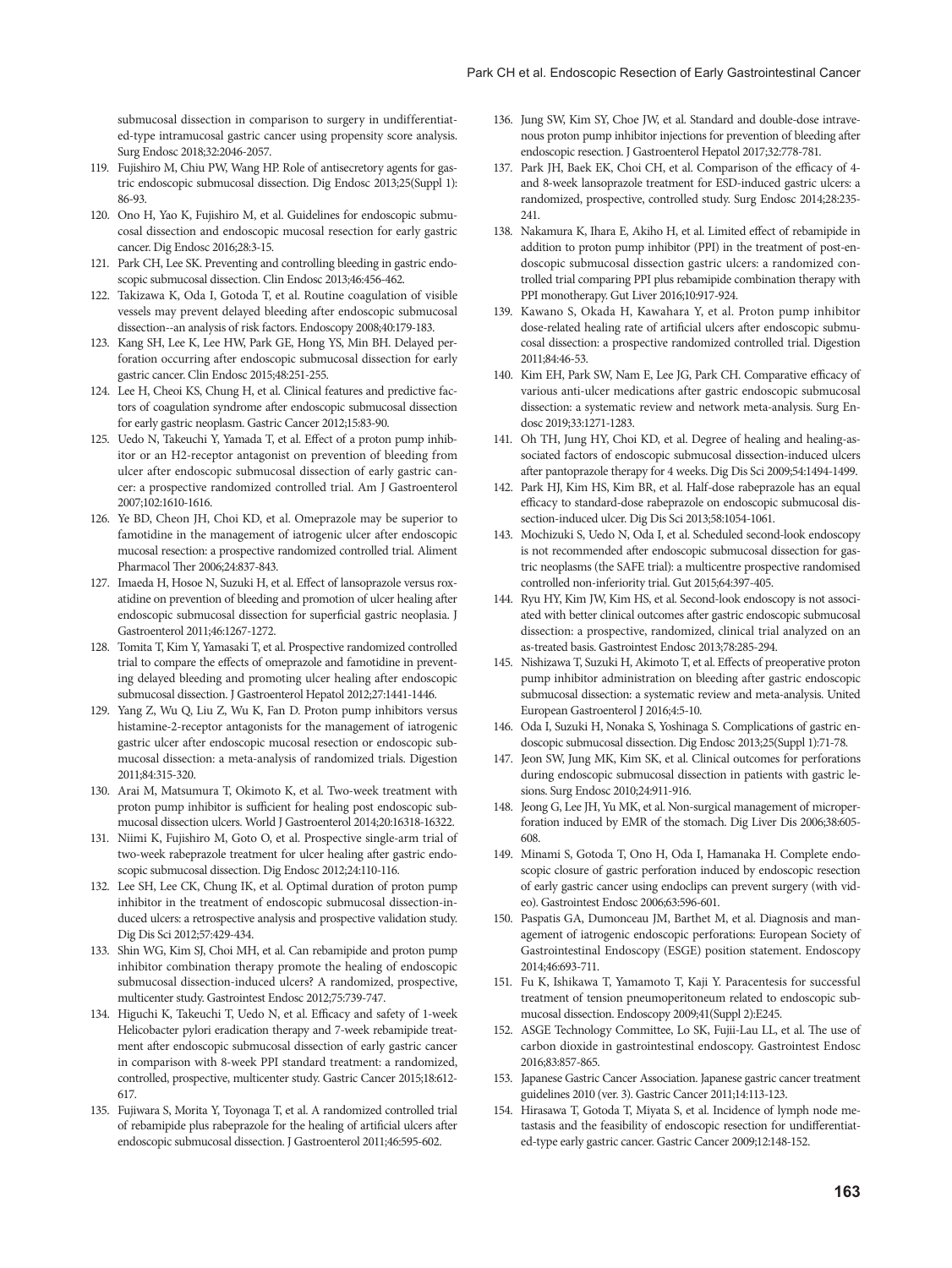

- 155. Pyo JH, Shin CM, Lee H, et al. A risk-prediction model based on lymph-node metastasis for incorporation into a treatment algorithm for signet ring cell-type intramucosal gastric cancer. Ann Surg 2016;264:1038-1043.
- 156. Hatta W, Gotoda T, Oyama T, et al. A scoring system to stratify curability after endoscopic submucosal dissection for early gastric cancer: "eCura system". Am J Gastroenterol 2017;112:874-881.
- 157. Kawata N, Kakushima N, Takizawa K, et al. Risk factors for lymph node metastasis and long-term outcomes of patients with early gastric cancer after non-curative endoscopic submucosal dissection. Surg Endosc 2017;31:1607-1616.
- 158. Hatta W, Gotoda T, Oyama T, et al. Is radical surgery necessary in all patients who do not meet the curative criteria for endoscopic submucosal dissection in early gastric cancer? A multi-center retrospective study in Japan. J Gastroenterol 2017;52:175-184.
- 159. Suzuki H, Oda I, Abe S, et al. Clinical outcomes of early gastric cancer patients after noncurative endoscopic submucosal dissection in a large consecutive patient series. Gastric Cancer 2017;20:679-689.
- 160. Pyo JH, Lee H, Min YW, et al. Feasibility of endoscopic resection in early gastric cancer with lymphovascular invasion. Ann Surg Oncol 2019;26:449-455.
- 161. Choi JY, Jeon SW, Cho KB, et al. Non-curative endoscopic resection does not always lead to grave outcomes in submucosal invasive early gastric cancer. Surg Endosc 2015;29:1842-1849.
- 162. Toyokawa T, Ohira M, Tanaka H, et al. Optimal management for patients not meeting the inclusion criteria after endoscopic submucosal dissection for gastric cancer. Surg Endosc 2016;30:2404-2414.
- 163. Toya Y, Endo M, Nakamura S, et al. Clinical outcomes of non-curative endoscopic submucosal dissection with negative resected margins for gastric cancer. Gastrointest Endosc 2017;85:1218-1224.
- 164. Hatta W, Gotoda T, Oyama T, et al. Is the eCura system useful for selecting patients who require radical surgery after noncurative endoscopic submucosal dissection for early gastric cancer? A comparative study. Gastric Cancer 2018;21:481-489.
- 165. Eom BW, Kim YI, Kim KH, et al. Survival benefit of additional surgery after noncurative endoscopic resection in patients with early gastric cancer. Gastrointest Endosc 2017;85:155-163.e3.
- 166. Kim ER, Lee H, Min BH, et al. Effect of rescue surgery after non-curative endoscopic resection of early gastric cancer. Br J Surg 2015;102:1394-1401.
- 167. Suzuki S, Gotoda T, Hatta W, et al. Survival benefit of additional surgery after non-curative endoscopic submucosal dissection for early gastric cancer: a propensity score matching analysis. Ann Surg Oncol 2017;24:3353-3360.
- 168. Jung DH, Lee YC, Kim JH, et al. Additive treatment improves survival in elderly patients after non-curative endoscopic resection for early gastric cancer. Surg Endosc 2017;31:1376-1382.
- 169. Kusano C, Iwasaki M, Kaltenbach T, Conlin A, Oda I, Gotoda T. Should elderly patients undergo additional surgery after non-curative endoscopic resection for early gastric cancer? Long-term comparative outcomes. Am J Gastroenterol 2011;106:1064-1069.
- 170. Pyo JH, Lee H, Min BH, et al. Comparison of long-term outcomes after non-curative endoscopic resection in older patients with early gastric cancer. Ann Surg Oncol 2017;24:2624-2631.
- 171. Sekiguchi M, Suzuki H, Oda I, et al. Risk of recurrent gastric cancer after endoscopic resection with a positive lateral margin. Endoscopy 2014;46:273-278.
- 172. Han JP, Hong SJ, Kim HK, et al. Risk stratification and management of non-curative resection after endoscopic submucosal dissection for early gastric cancer. Surg Endosc 2016;30:184-189.
- 173. Jeon MY, Park JC, Hahn KY, Shin SK, Lee SK, Lee YC. Long-term outcomes after noncurative endoscopic resection of early gastric cancer: the optimal time for additional endoscopic treatment. Gastrointest Endosc 2018;87:1003-1013.e2.
- 174. Oh S, Kim SG, Choi JM, et al. Ablation of residual gastric tumor by

argon plasma coagulation after endoscopic resection. Surg Endosc 2017;31:1093-1100.

- 175. Fukase K, Kato M, Kikuchi S, et al. Effect of eradication of Helicobacter pylori on incidence of metachronous gastric carcinoma after endoscopic resection of early gastric cancer: an open-label, randomised controlled trial. Lancet 2008;372:392-397.
- 176. Kim SG, Jung HK, Lee HL, et al. Guidelines for the diagnosis and treatment of Helicobacter pylori infection in Korea, 2013 revised edition. J Gastroenterol Hepatol 2014;29:1371-1386.
- 177. Malfertheiner P, Megraud F, O'Morain CA, et al. Management of Helicobacter pylori infection-the Maastricht V/Florence consensus report. Gut 2017;66:6-30.
- 178. Chey WD, Leontiadis GI, Howden CW, Moss SF. ACG clinical guideline: treatment of Helicobacter pylori infection. Am J Gastroenterol 2017;112:212-239.
- 179. Mahachai V, Vilaichone RK, Pittayanon R, et al. Helicobacter pylori management in ASEAN: The Bangkok consensus report. J Gastroenterol Hepatol 2018;33:37-56.
- 180. Liu WZ, Xie Y, Lu H, et al. Fifth Chinese national consensus report on the management of Helicobacter pylori infection. Helicobacter 2018;23:e12475.
- 181. Yoon SB, Park JM, Lim CH, Cho YK, Choi MG. Effect of Helicobacter pylori eradication on metachronous gastric cancer after endoscopic resection of gastric tumors: a meta-analysis. Helicobacter 2014;19:243- 248.
- 182. Bang CS, Baik GH, Shin IS, et al. Helicobacter pylori eradication for prevention of metachronous recurrence after endoscopic resection of early gastric cancer. J Korean Med Sci 2015;30:749-756.
- 183. Lee YC, Chiang TH, Chou CK, et al. Association between Helicobacter pylori eradication and gastric cancer incidence: a systematic review and meta-analysis. Gastroenterology 2016;150:1113-1124.e5.
- 184. Sugano K. Effect of Helicobacter pylori eradication on the incidence of gastric cancer: a systematic review and meta-analysis. Gastric Cancer 2019;22:435-445.
- 185. Choi IJ, Kook MC, Kim YI, et al. Helicobacter pylori therapy for the prevention of metachronous gastric cancer. N Engl J Med 2018;378:1085-1095.
- 186. Choi JM, Kim SG, Choi J, et al. Effects of Helicobacter pylori eradication for metachronous gastric cancer prevention: a randomized controlled trial. Gastrointest Endosc 2018;88:475-485.e2.
- 187. Lee JH, Kim JG, Jung HK, et al. [Synopsis on clinical practice guideline of gastric cancer in Korea: an evidence-based approach]. Korean J Gastroenterol 2014;63:66-81.
- 188. Kim SG, Park CM, Lee NR, et al. Long-term clinical outcomes of endoscopic submucosal dissection in patients with early gastric cancer: a prospective multicenter cohort study. Gut Liver 2018;12:402-410.
- 189. Kato M, Nishida T, Yamamoto K, et al. Scheduled endoscopic surveillance controls secondary cancer after curative endoscopic resection for early gastric cancer: a multicentre retrospective cohort study by Osaka University ESD study group. Gut 2013;62:1425-1432.
- 190. Nasu J, Doi T, Endo H, Nishina T, Hirasaki S, Hyodo I. Characteristics of metachronous multiple early gastric cancers after endoscopic mucosal resection. Endoscopy 2005;37:990-993.
- 191. Abe S, Oda I, Suzuki H, et al. Long-term surveillance and treatment outcomes of metachronous gastric cancer occurring after curative endoscopic submucosal dissection. Endoscopy 2015;47:1113-1118.
- 192. Hahn KY, Park JC, Kim EH, et al. Incidence and impact of scheduled endoscopic surveillance on recurrence after curative endoscopic resection for early gastric cancer. Gastrointest Endosc 2016;84:628-638.e1.
- 193. Yang HJ, Kim SG, Lim JH, et al. Novel risk stratification for metachronous recurrence after curative endoscopic submucosal dissection for early gastric cancer. Gastrointest Endosc 2018;87:419-428.e3.
- 194. Lee S, Choi KD, Hong SM, et al. Pattern of extragastric recurrence and the role of abdominal computed tomography in surveillance after endoscopic resection of early gastric cancer: Korean experiences. Gastric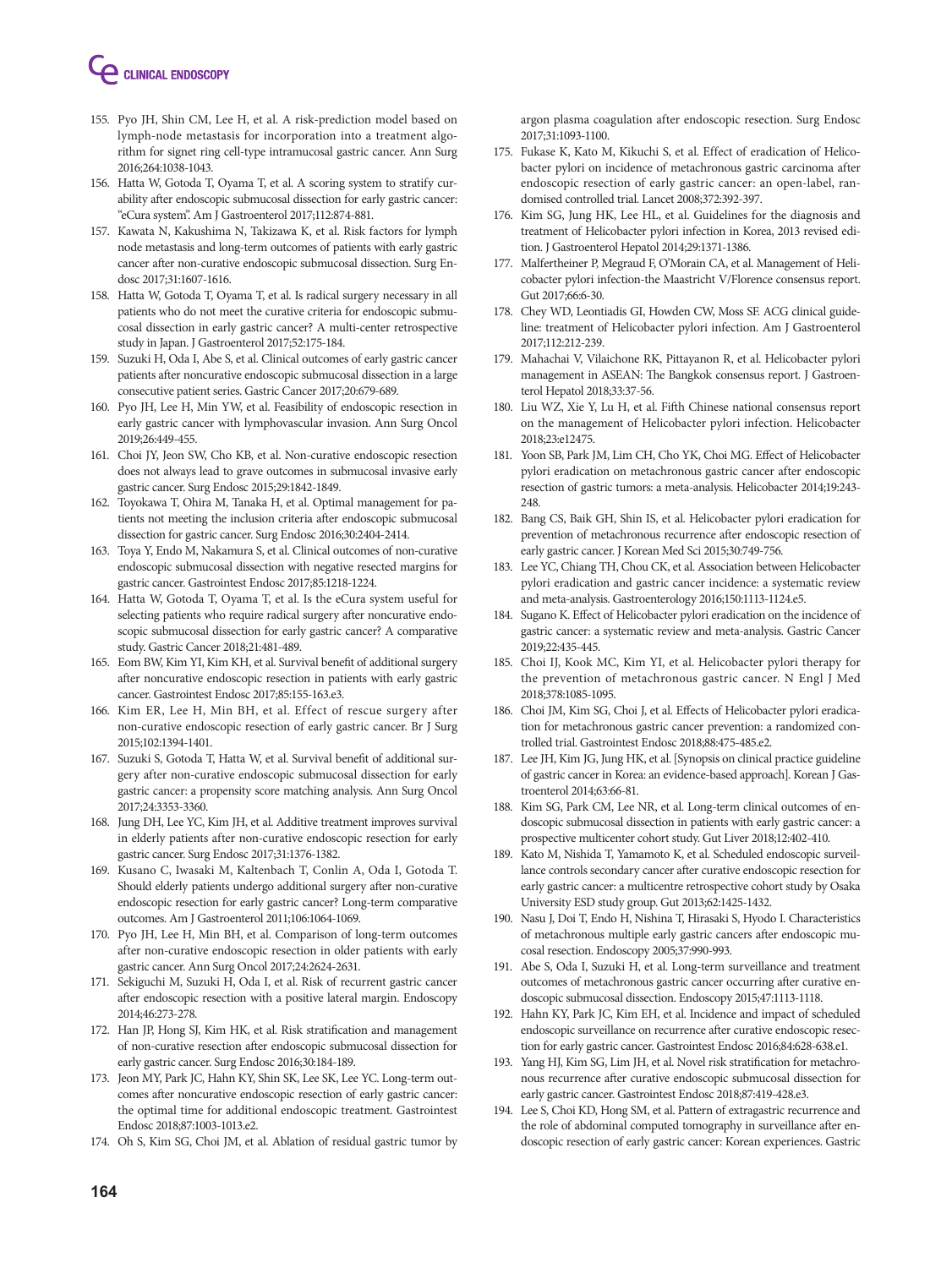Cancer 2017;20:843-852.

- 195. Choi KS, Kim SH, Kim SG, Han JK. Early gastric cancers: is CT surveillance necessary after curative endoscopic submucosal resection for cancers that meet the expanded criteria? Radiology 2016;281:444-453.
- 196. Park CH, Kim EH, Chung H, et al. Role of computed tomography scan for the primary surveillance of mucosal gastric cancer after complete resection by endoscopic submucosal dissection. Surg Endosc 2014;28:1307-1313.
- 197. Jung SA, Yang SK, Kang GH, et al. [Risk factors of lymph node metastasis in submucosally invasive colorectal carcinoma: with special reference to the depth of invasion]. Korean J Gastrointest Endosc 2001;22:411-418.
- 198. Choi PW, Yu CS, Jang SJ, Jung SH, Kim HC, Kim JC. Risk factors for lymph node metastasis in submucosal invasive colorectal cancer. World J Surg 2008;32:2089-2094.
- 199. Sung HY, Kang WK, Kim SW, et al. Risk factors for lymph node metastasis in patients with submucosal invasive colorectal carcinoma. J Korean Surg Soc 2010;78:207-212.
- 200. Lee SH, Kang HJ, Ahn BK, et al. Clinicopathologic factors for prediction of lymph node metastasis in submucosally invasive colorectal carcinoma. J Korean Surg Soc 2011;80:111-118.
- 201. Ueno H, Hase K, Hashiguchi Y, et al. Novel risk factors for lymph node metastasis in early invasive colorectal cancer: a multi-institution pathology review. J Gastroenterol 2014;49:1314-1323.
- 202. Han J, Hur H, Min BS, Lee KY, Kim NK. Predictive factors for lymph node metastasis in submucosal invasive colorectal carcinoma: a new proposal of depth of invasion for radical surgery. World J Surg 2018;42:2635-2641.
- 203. Kim B, Kim EH, Park SJ, et al. The risk of lymph node metastasis makes it unsafe to expand the conventional indications for endoscopic treatment of T1 colorectal cancer: a retrospective study of 428 patients. Medicine (Baltimore) 2016;95:e4373.
- 204. Al-Sukhni E, Attwood K, Gabriel EM, LeVea CM, Kanehira K, Nurkin SJ. Lymphovascular and perineural invasion are associated with poor prognostic features and outcomes in colorectal cancer: a retrospective cohort study. Int J Surg 2017;37:42-49.
- 205. Ha RK, Han KS, Sohn DK, et al. Histopathologic risk factors for lymph node metastasis in patients with T1 colorectal cancer. Ann Surg Treat Res 2017;93:266-271.
- 206. Beaton C, Twine CP, Williams GL, Radcliffe AG. Systematic review and meta-analysis of histopathological factors influencing the risk of lymph node metastasis in early colorectal cancer. Colorectal Dis 2013;15:788-797.
- 207. Mou S, Soetikno R, Shimoda T, Rouse R, Kaltenbach T. Pathologic predictive factors for lymph node metastasis in submucosal invasive (T1) colorectal cancer: a systematic review and meta-analysis. Surg Endosc 2013;27:2692-2703.
- 208. Choi JY, Jung SA, Shim KN, et al. Meta-analysis of predictive clinicopathologic factors for lymph node metastasis in patients with early colorectal carcinoma. J Korean Med Sci 2015;30:398-406.
- 209. Tanaka S, Haruma K, Teixeira CR, et al. Endoscopic treatment of submucosal invasive colorectal carcinoma with special reference to risk factors for lymph node metastasis. J Gastroenterol 1995;30:710-717.
- 210. Kikuchi R, Takano M, Takagi K, et al. Management of early invasive colorectal cancer. Risk of recurrence and clinical guidelines. Dis Colon Rectum 1995;38:1286-1295.
- 211. Kudo S. Endoscopic mucosal resection of flat and depressed types of early colorectal cancer. Endoscopy 1993;25:455-461.
- 212. Haggitt RC, Glotzbach RE, Soffer EE, Wruble LD. Prognostic factors in colorectal carcinomas arising in adenomas: implications for lesions removed by endoscopic polypectomy. Gastroenterology 1985;89:328- 336.
- 213. Park YJ, Kim WH, Paeng SS, Park JG. Histoclinical analysis of early colorectal cancer. World J Surg 2000;24:1029-1035.
- 214. Choi DH, Sohn DK, Chang HJ, Lim SB, Choi HS, Jeong SY. Indications

for subsequent surgery after endoscopic resection of submucosally invasive colorectal carcinomas: a prospective cohort study. Dis Colon Rectum 2009;52:438-445.

- 215. Lim KH, Jung SW, Jeong ID, et al. Risk factors for lymph node metastasis after endoscopic resection for early colorectal cancer. Intest Res 2008;6:103-109.
- 216. Lee SH, Cho HD, Park DI, et al. Pathological predictors for defining a therapeutic strategy for early colon cancer after endoscopic resection: multicenter retrospective analysis from surgically resected specimens. Hepatogastroenterology 2014;61:642-646.
- 217. Nakadoi K, Oka S, Tanaka S, et al. Condition of muscularis mucosae is a risk factor for lymph node metastasis in T1 colorectal carcinoma. Surg Endosc 2014;28:1269-1276.
- 218. Nishida T, Egashira Y, Akutagawa H, et al. Predictors of lymph node metastasis in T1 colorectal carcinoma: an immunophenotypic analysis of 265 patients. Dis Colon Rectum 2014;57:905-915.
- 219. Kawachi H, Eishi Y, Ueno H, et al. A three-tier classification system based on the depth of submucosal invasion and budding/sprouting can improve the treatment strategy for T1 colorectal cancer: a retrospective multicenter study. Mod Pathol 2015;28:872-879.
- 220. Barresi V, Reggiani Bonetti L, Vitarelli E, Di Gregorio C, Ponz de Leon M, Barresi G. Immunohistochemical assessment of lymphovascular invasion in stage I colorectal carcinoma: prognostic relevance and correlation with nodal micrometastases. Am J Surg Pathol 2012;36:66-72.
- 221. Wada H, Shiozawa M, Katayama K, et al. Systematic review and meta-analysis of histopathological predictive factors for lymph node metastasis in T1 colorectal cancer. J Gastroenterol 2015;50:727-734.
- 222. Ueno H, Murphy J, Jass JR, Mochizuki H, Talbot IC. Tumour 'budding' as an index to estimate the potential of aggressiveness in rectal cancer. Histopathology 2002;40:127-132.
- 223. Cappellesso R, Luchini C, Veronese N, et al. Tumor budding as a risk factor for nodal metastasis in pT1 colorectal cancers: a meta-analysis. Hum Pathol 2017;65:62-70.
- 224. Masaki T, Matsuoka H, Sugiyama M, Abe N, Sakamoto A, Atomi Y. Actual number of tumor budding as a new tool for the individualization of treatment of T1 colorectal carcinomas. J Gastroenterol Hepatol 2006;21:1115-1121.
- 225. Yim K, Won DD, Lee IK, Oh ST, Jung ES, Lee SH. Novel predictors for lymph node metastasis in submucosal invasive colorectal carcinoma. World J Gastroenterol 2017;23:5936-5944.
- 226. Gangireddy VGR, Coleman T, Kanneganti P, et al. Polypectomy versus surgery in early colon cancer: size and location of colon cancer affect long-term survival. Int J Colorectal Dis 2018;33:1349-1357.
- 227. Mounzer R, Das A, Yen RD, et al. Endoscopic and surgical treatment of malignant colorectal polyps: a population-based comparative study. Gastrointest Endosc 2015;81:733-740.e2.
- 228. Kogler P, Kafka-Ritsch R, Öfner D, et al. Is limited surgery justified in the treatment of T1 colorectal cancer? Surg Endosc 2013;27:817-825.
- 229. Belderbos TD, van Erning FN, de Hingh IH, van Oijen MG, Lemmens VE, Siersema PD. Long-term recurrence-free survival after standard endoscopic resection versus surgical resection of submucosal invasive colorectal cancer: a population-based study. Clin Gastroenterol Hepatol 2017;15:403-411.e1.
- 230. Kim JB, Lee HS, Lee HJ, et al. Long-term outcomes of endoscopic versus surgical resection of superficial submucosal colorectal cancer. Dig Dis Sci 2015;60:2785-2792.
- 231. Heo J, Jeon SW, Jung MK, Kim SK, Kim J, Kim S. Endoscopic resection as the first-line treatment for early colorectal cancer: comparison with surgery. Surg Endosc 2014;28:3435-3442.
- 232. Yoda Y, Ikematsu H, Matsuda T, et al. A large-scale multicenter study of long-term outcomes after endoscopic resection for submucosal invasive colorectal cancer. Endoscopy 2013;45:718-724.
- 233. Yoshii S, Nojima M, Nosho K, et al. Factors associated with risk for colorectal cancer recurrence after endoscopic resection of T1 tumors. Clin Gastroenterol Hepatol 2014;12:292-302.e3.